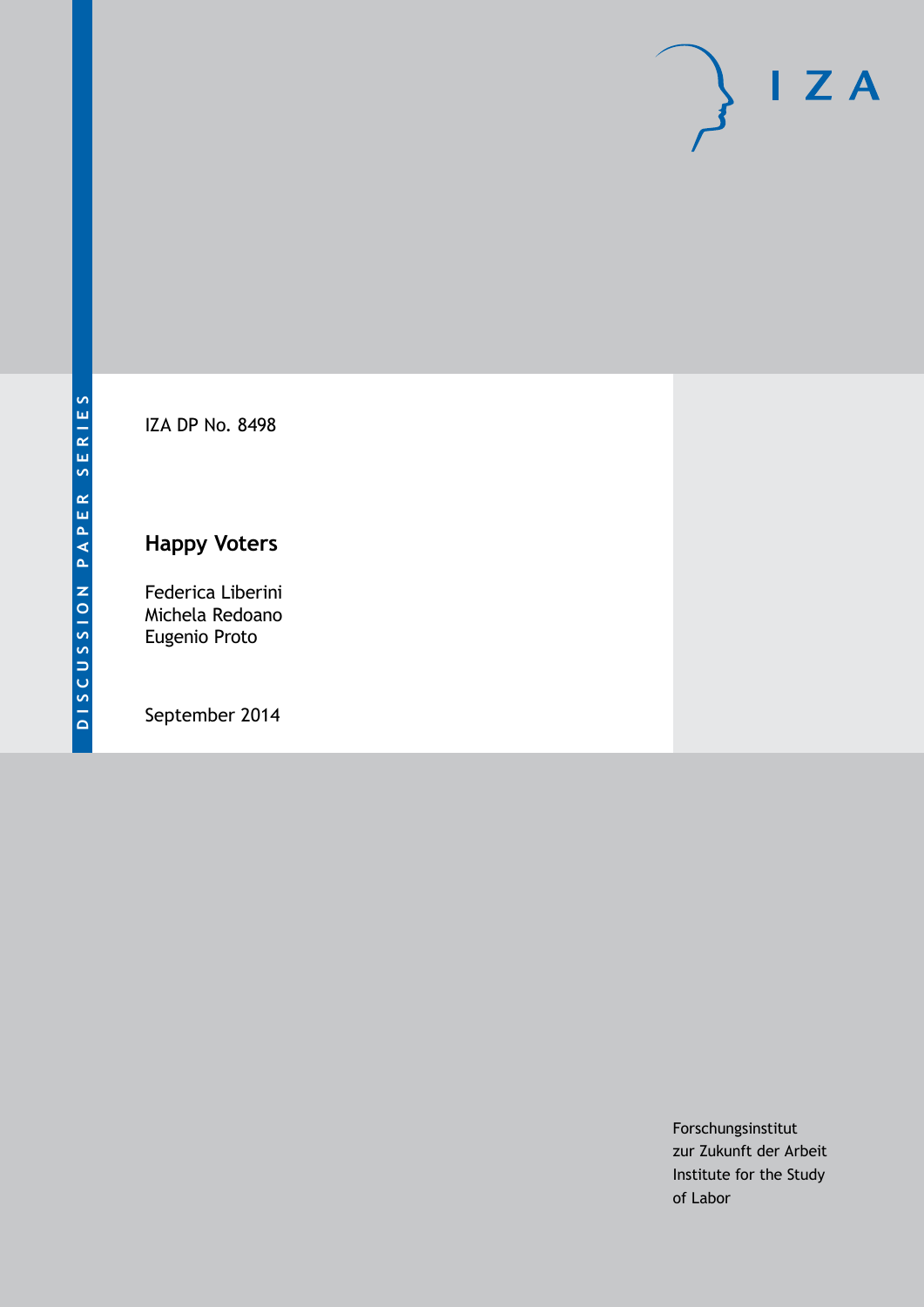# **Happy Voters**

### **Federica Liberini**

*ETH, Zurich*

### **Michela Redoano**

*University of Warwick*

### **Eugenio Proto**

*University of Warwick and IZA*

### Discussion Paper No. 8498 September 2014

IZA

P.O. Box 7240 53072 Bonn Germany

Phone: +49-228-3894-0 Fax: +49-228-3894-180 E-mail: [iza@iza.org](mailto:iza@iza.org)

Any opinions expressed here are those of the author(s) and not those of IZA. Research published in this series may include views on policy, but the institute itself takes no institutional policy positions. The IZA research network is committed to the IZA Guiding Principles of Research Integrity.

The Institute for the Study of Labor (IZA) in Bonn is a local and virtual international research center and a place of communication between science, politics and business. IZA is an independent nonprofit organization supported by Deutsche Post Foundation. The center is associated with the University of Bonn and offers a stimulating research environment through its international network, workshops and conferences, data service, project support, research visits and doctoral program. IZA engages in (i) original and internationally competitive research in all fields of labor economics, (ii) development of policy concepts, and (iii) dissemination of research results and concepts to the interested public.

<span id="page-1-0"></span>IZA Discussion Papers often represent preliminary work and are circulated to encourage discussion. Citation of such a paper should account for its provisional character. A revised version may be available directly from the author.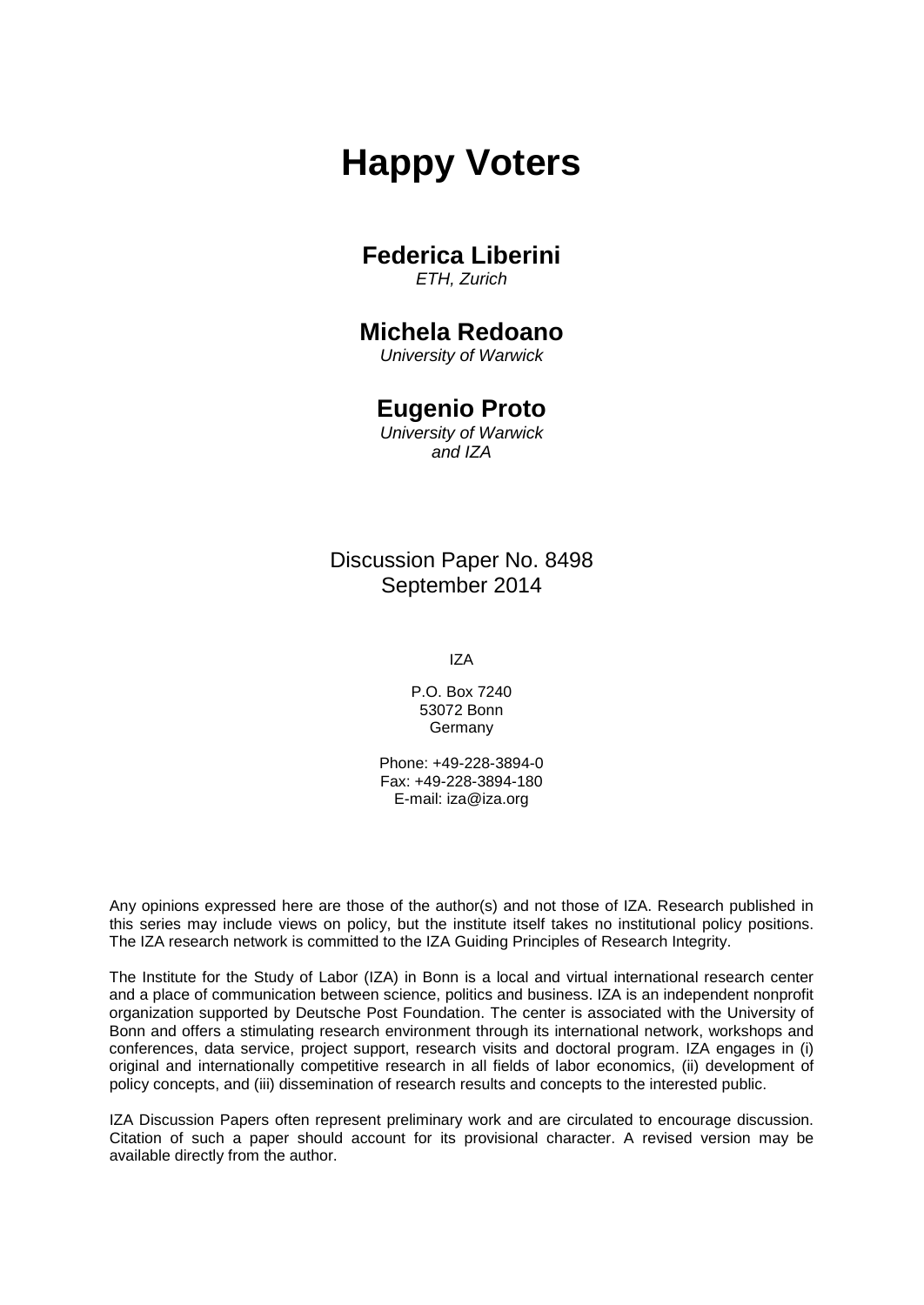IZA Discussion Paper No. 8498 September 2014

## **ABSTRACT**

## **Happy Voters[\\*](#page-1-0)**

Motivated by recent interest and initiatives taken by several governments and international organizations to come up with indicators of well-being to inform policy makers, we test if subjective well-being measures (SWB) can be employed to study voting behaviour. Controlling for financial and economic circumstances, we find that when citizens are more satisfied with their life, they are also more likely to cast their vote in favor of the ruling party. We address the possible concern of reverse causality in the relationship between SWB and political support by (i) analysing the political behaviour of a sample of ideologically neutral voters, and (ii) by identifying the effect of SWB on voting intentions in individuals' response to an exogenous shock of (un)happiness (i.e. the death of husband or wife). We conclude that SWB explains voting decisions, even when the event affecting well-being is beyond government's control.

#### **NON-TECHNICAL SUMMARY**

Subjective Wellbeing (or 'happiness') measures have a good explanatory power in predicting voting behavior. We also show that voters are not completely able to separate the source/cause of their wellbeing when they decide whom to vote for. Our results imply that governments should produce better and more comprehensive measures for wellbeing to drive their policies if they want to be re-elected, and we highlight citizens' inability to correctly blame or reward policy makers only for the actions they are responsible for.

JEL Classification: H11, H2, H77, H87, D7, N12

Keywords: subjective well-being, happiness, retrospective voting

Corresponding author:

Michela Redoano Department of Economics Warwick University Coventry, CV4 7AL United Kingdom E-mail: [Michela.Redoano@warwick.ac.uk](mailto:Michela.Redoano@warwick.ac.uk)

We would like to thank Jan-Emanuel DeNeve, Peter Hammond, Alan Manning, Richard Layard, Andrew Oswald, Daniel Sgroi, Fabian Waldinger, for very useful discussions and suggestions and participants of the Dr@w Forum (Warwick), Public Economic Conference (Exeter), and LSE Wellbeing Seminar. Financial support from CAGE (Warwick) is gratefully acknowledged.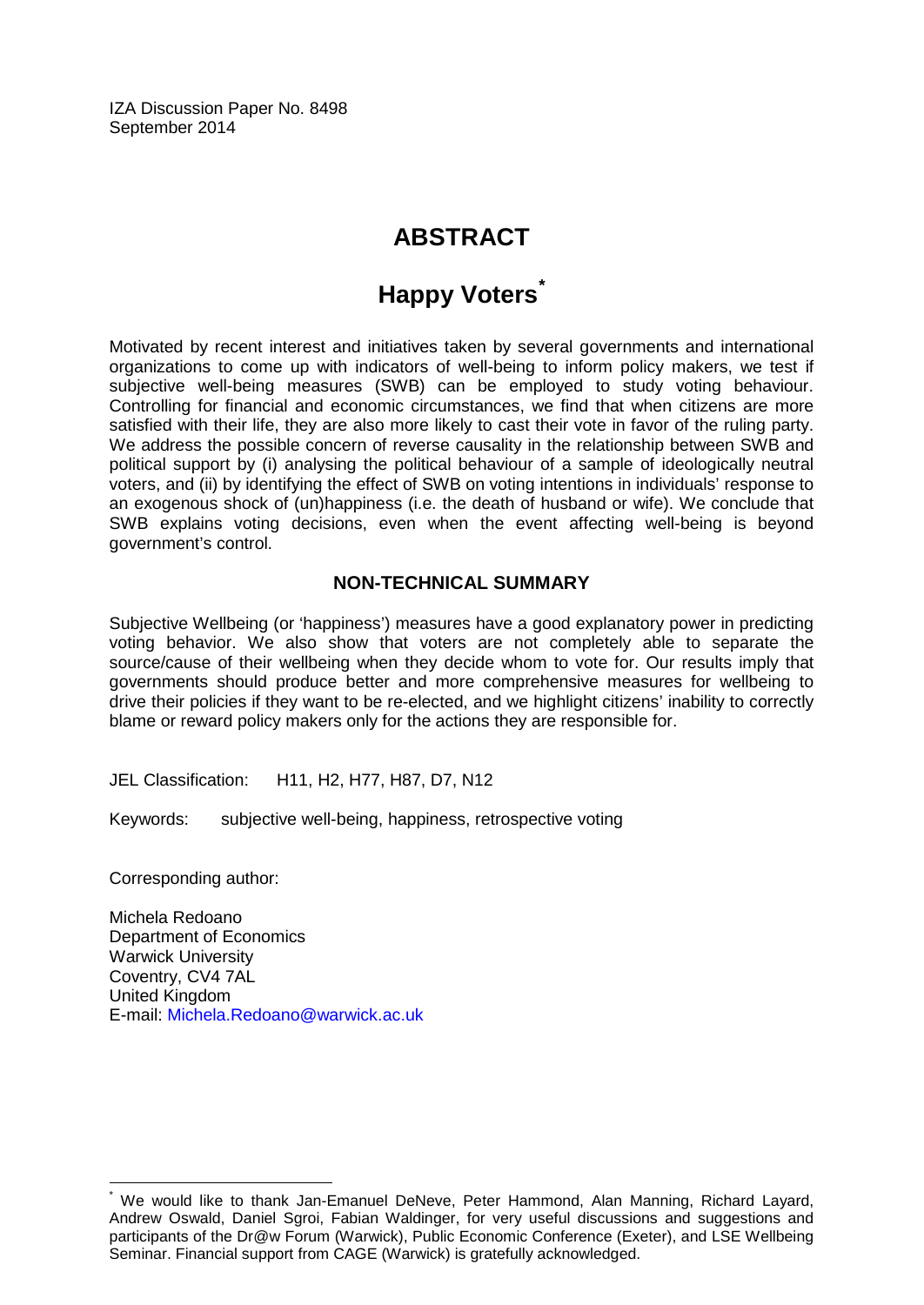## 1 Introduction

There is a wide consensus in economics and political science that past outcomes affect current voting decisions. In particular, according to the retrospective voting literature (e.g., Kramer, 1971; Fiorina, 1978, 1981; Kinder and Kiewiet, 1981; Markus, 1988; Lewis-Beck, 1988) voters compare past levels of utility and evaluate diagnostic information, such as macroeconomic trends and personal financial circumstances, to finally re-elect good incumbents and punish those who are believed to be corrupt, incompetent, or ineffective. At the same time the political business cycle literature (e.g. Frey and Lau, 1968; Nordhaus, 1975) has shown that policy makers, aware of this phenomenon, aim to stay in power by maximizing voters' utility before each election. The common denominator of most of the empirical studies in these literatures is the use of financial and economic indicators as proxy for voters' utility.

More recently, the idea that policy makers should consider not only monetary and financial indicators, but also rely on more comprehensive measures of well-being has become highly debated among western policy makers and scholars. Steps in this direction have been taken by the British and French governments as well as international organizations such as the World Bank, the European Commission, the United Nations, and the OECD.<sup>1</sup>

The first aim of this paper is to investigate if subjective well-being (SWB) measures can be used to proxy for utility in addition to financial and economic indicators to infer voters' behavior. In this respect, there is growing consensus that indices of SWB constitute a reasonably good proxy for utility.<sup>2</sup> For example Rabin (1998) makes explicitly the connection between happiness and experienced utility; Benjamin et al. (2012) use laboratory experiments to demonstrate that SWB is a good approximation for the modern concept of utility by showing that 80% of the time individuals choose the alternatives that maximize their SWB.

In particular, we add indicators of well-being as additional explanatory variables in standard models of retrospective voting to proxy for utility and explain individuals' voting decision, in addition to the traditionally used measures of financial and economic conditions. We construct measures of voting intentions and SWB using the British Household Panel Survey (BHPS), a rich database started in 1991 containing information on over 10,000 British individuals on a yearly basis. Consistently with the retrospective voting

<sup>1</sup>For example, in 2008, the French government set up a Commission led by Joseph Stiglitz for the measurement of economic performance and social progress. The aim of the commission was to make proposals about incorporating the new indicators of economic outputs in national accounts. In the UK, following the initiative taken by the current Prime Minister, David Cameron, the Office for National Statistics initiated the National Wellbeing Project, culminating with the construction of a "happiness index."

<sup>2</sup>These indices can be understood as an application of experienced utility that, as discussed in Kahneman and Thaler (1991), is the pleasure derived from consumption.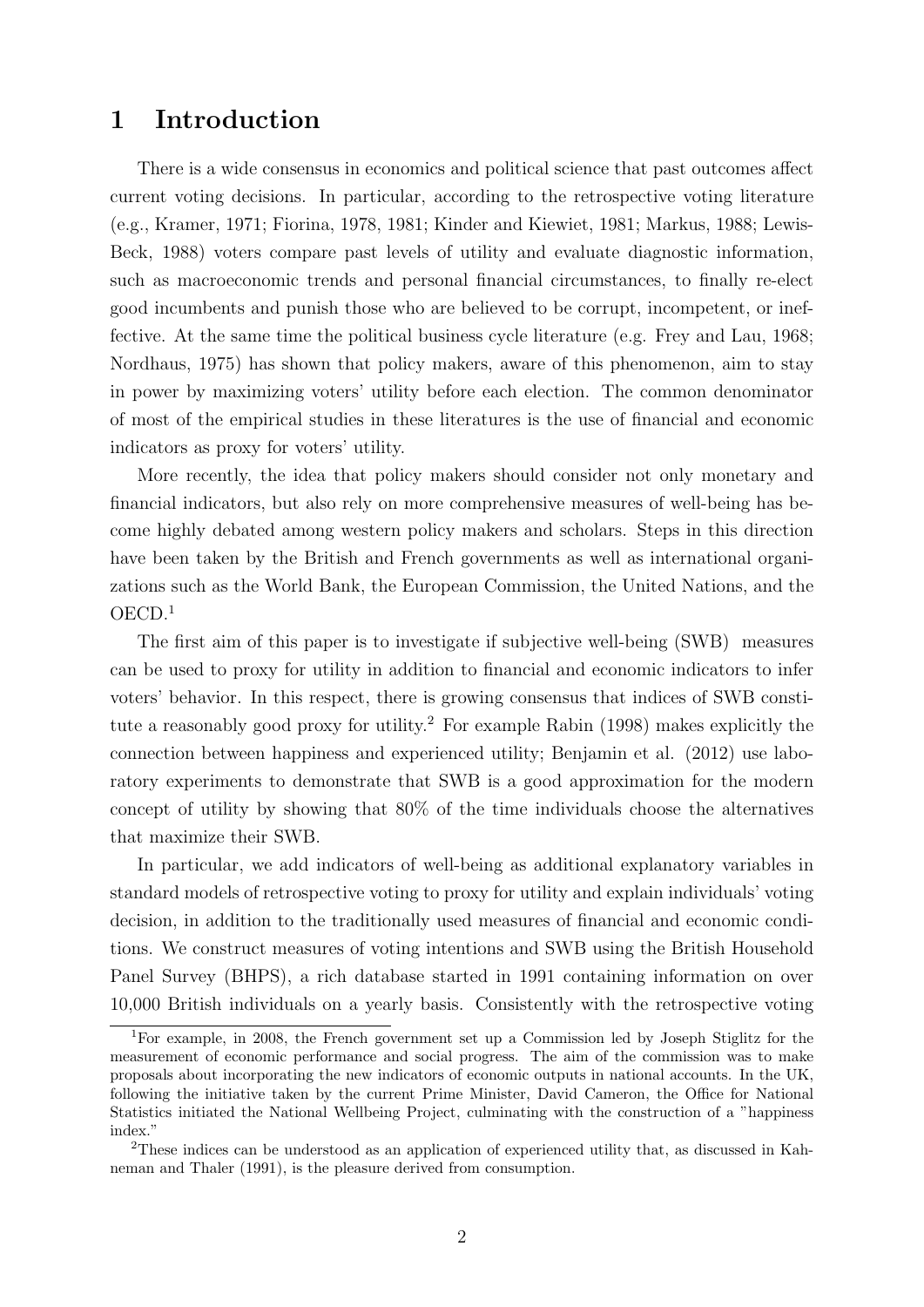hypothesis, we find that that SWB affects the probability of supporting the party of the Prime Minister together with and independently from a variable reporting the perceived improvement or worsening in family finances. Our estimates suggest that the probability of supporting the incumbent is around 1.2% higher (lower) for those individuals whose financial situation has improved (worsened) in the last year while individuals who are satisfied with their life are 1.6% more likely to support the incumbent.

An obvious source of concern in exploring the relationship between voting and wellbeing is reverse causality: those citizens, whose favorite party is in power, might become happier just because of this political success, and not as a consequence of good policies being implemented, as Di Tella and MacCulloch (2005) have shown. We address this concern in two different ways: (i) by analyzing the responses of a sub-sample of ideologically neutral individuals (i.e. who do not have a priori party bias), whose well-being should not be affected by the identity of the ruling party per se; (ii) by identifying the effect of SWB on voting intentions analyzing individuals' response to an exogenous shock of (un)happiness. We consider them in turn.

Reverse causality between SWB and voting intentions can occur because some voters may have ideological preferences for one party. Our idea is to replicate our estimations only for a subsample of respondents who are ideologically neutral (following the literature we call them swing voters henceforth). Selected questions asked in the BHPS allow us to identify these individuals: our swing voters subsample covers about 30% of the full sample. SWB measures remain very significant for this second set of estimations, but their magnitude is much larger: swing voters who are satisfied with their life are 2.4% more likely to support the incumbent. Furthermore, for the full sample, an increase of 1 unit in the reported life satisfaction raises the probability of supporting the incumbent by 0.013 standard deviations, while for the swing voter subsample this increment is nearly double. Interestingly financial situation measures become not significant.

We also carry out additional tests to compare the explanatory power of financial situation and SWB measures and their correlation. Our findings suggest that they both contributes to explain voters behavior and both should be included as regressors in the final econometric model. However SWB measures appear to be more robust.

The second way we address the concern of reverse causality is by analyzing variation in respondents' voting intentions due a shock of SWB. We exploit the fact that during the period covered by the BHPS some respondents have become widows. We take the spouse's death as an exogenous variation of SWB and we show that this variation has a negative effect on voting intentions. As widely recognized by the existing literature, widowhood has a large and temporary negative effect on well-being. We use difference-in-differences (DiD) analysis and propensity score matching to identify this effect. That is, we take those respondents in the BHPS whose spouse died during the period available in our dataset; this constitutes our treated group. We then select a matched sample of individuals who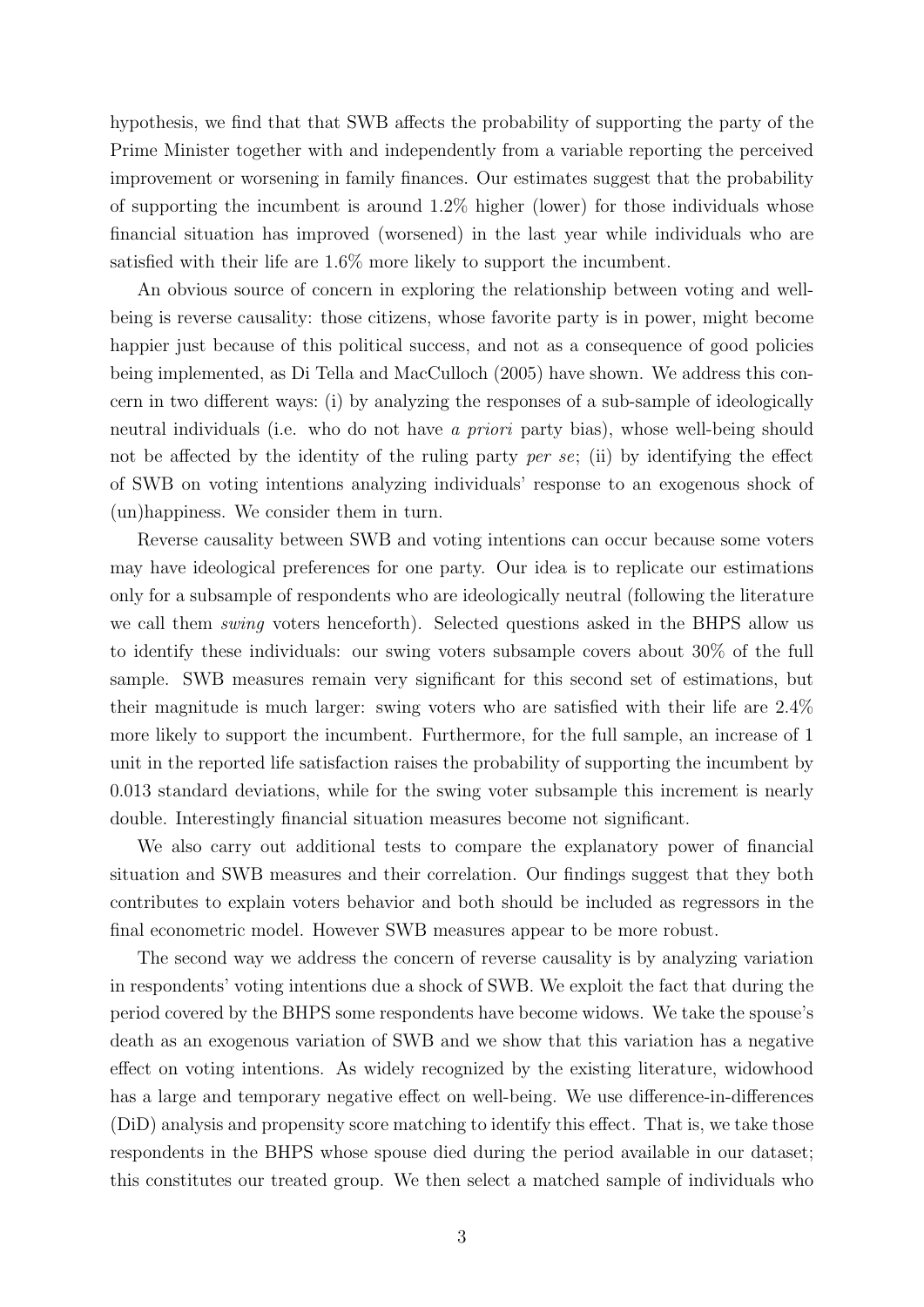never lost their spouse, but who had the same ex ante probability of experiencing this shock. Last, we compare *before*- and *after*-the-shock changes in political support responses of affected individuals to changes in political support responses of unaffected individuals.<sup>3</sup> We find that subjects in the treated group are about  $8\%$  less likely to be pro-incumbent than individuals in the control group, in the following two years after the death of their spouses. A validation test for our DiD approach is provided by the estimation of a recursive bivariate probit model on the probability of incumbent support as a function of well-being, where widowhood is used as an instrument for well-being. We find that the shock on SWB instrumented in this way has a significant positive effect on voting intentions.

The above set up not only provides a way of testing for reverse causality in the relationship between voting and SWB but also allows us to address another important question still open in the literature: "Are voters able to make policy makers accountable only for increased well-being that is the direct effect of government policies?" In other words, are individuals rewarding policy makers only for the increase in SWB they are directly responsible for, or are they also responding to events independent from government actions. We assume that becoming a widow is an event largely beyond government control. Our conjecture is that if voters were able to separate the sources of their well-being, we should not observe any variation in government support after this type of event, especially after controlling for related financial aspects. Our results suggest that voters are not able to do so because they drastically reduce their support for the government after the spouses's death. Gurdal, Miller, and Rustichini (2013) suggest a rational explanation for this mechanism; they argue that blaming others for events they are not responsible for is efficient because it induces the appropriate incentive for an agent (in our case, the politician), when effort is not observable.

There is a related literature consistent with our conclusions. Achen and Bartels (2004) show that voters are more likely to oust incumbents for the economic consequences of natural disasters. Healy, Malhotra, and Hyunjung Mo (2010) explore the electoral impact of local college football games just before an election and find that a win in the ten days before Election Day causes the incumbent to receive an additional 1.6 percentage points. In the same vein, Wolfers (2009) measures the extent to which voters in state gubernatorial elections irrationally attribute credit to the state governor for economic fluctuations unrelated to their actions. However, this literature does not analyse the role of SWB in mediating the voting choice.

To the best of our knowledge, we are the first to analyze the effect of SWB on incumbent's support. Several contributions have analyzed the effect of SWB on political

<sup>&</sup>lt;sup>3</sup>We use *experiencing widowhood* as a shock that has a strong and significant impact on well-being and that is arguably independent from government actions. Widowhood (and widowerhood) is largely beyond individuals' or government control and is well known to have a deep impact on SWB (Clark and Oswald, 2002; Clark et al., 2006).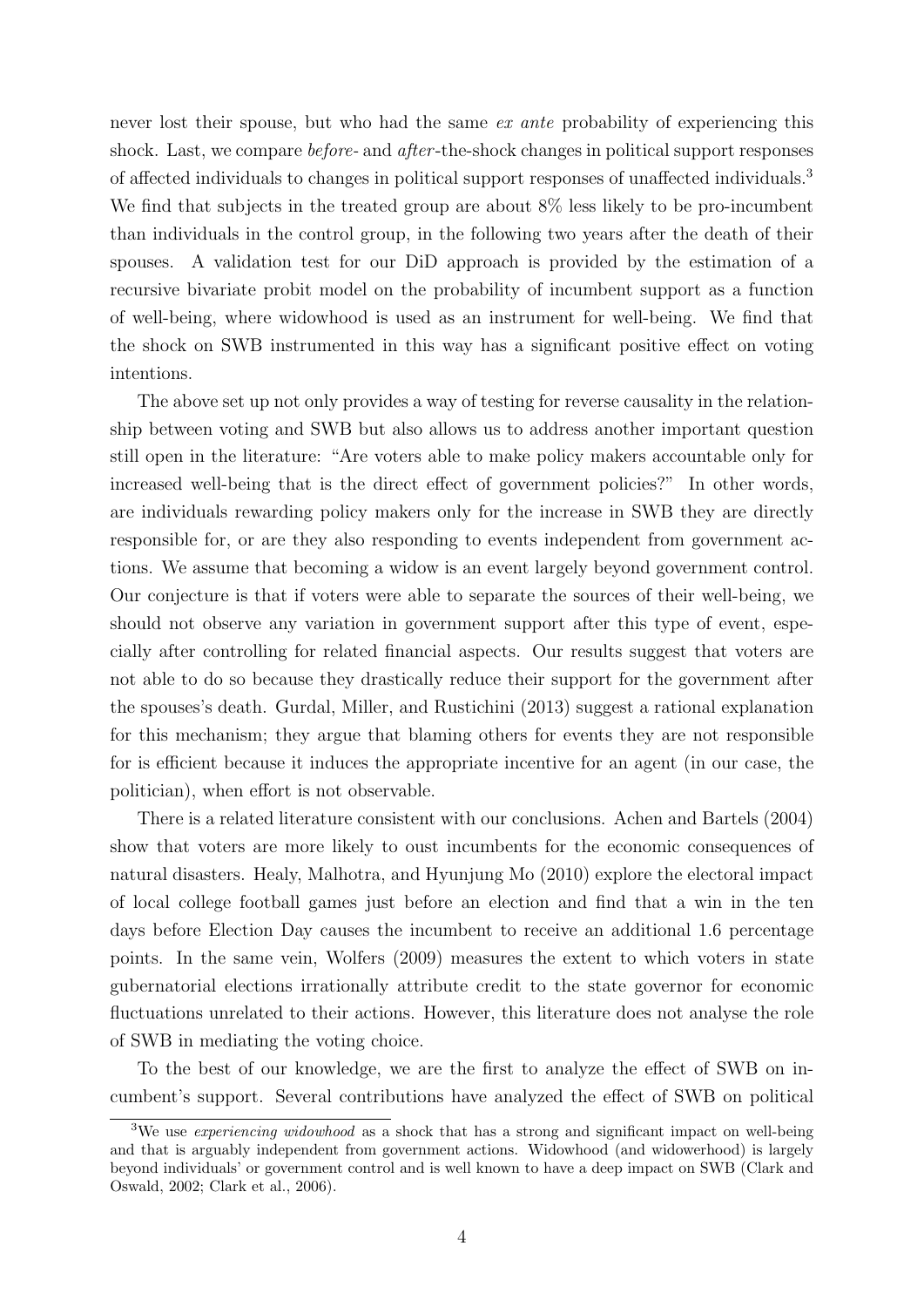participation rather than voting decision (e.g., Dolan, Metcalfe, and Powdthavee, 2008; Killian, Schoen, and Dusso, 2008; Weitz-Shapiro and Winters, 2010; Flavin and Keane, 2012; Pacheco and Lange, 2010). These contributions indicate a positive link especially going from SWB to participation.

A related literature looks at the relationship between partisanship and well-being; notably, Di Tella and MacCulloch (2005) show that left-wing voters' well-being is positively affected by left-wing party victory and left-wing policy outcomes (like unemployment), and the right-wing voters' well-being, by right-wing electoral victories and right-wing policy outcomes (inflation targeting). Powdthavee and Oswald (2010, 2013) and Giuliano and Spilimbergo (2013) show that exogenous shocks affect individuals' political stances. Following these contributions, we test the hypothesis that the effect of SWB generated by a spouse's death on voting is different when the incumbent is left- or right-wing. We do not find any significant difference.

The remainder of the paper is organized as follows. Section 2 presents and discusses the data; Section 3 is devoted to the estimation the political support model; Section 4 presents the analysis of the effect of widowhood on voting intention. In Section 5, we estimate a recursive model where the equation determining how the shock affects the SWB and how the SWB affects the voting intension are estimated together. Section 5 concludes the paper.

### 2 The Data

The empirical work is based on data from the 18 existing waves of the BHPS, spanning the period 1991–2008. The BHPS is a rich database collecting information on over 10,000 British residents on a yearly basis. It contains, beside well-being questions, information on political orientation and participation, voting behavior and intentions, as well as personal information on finances, jobs, family status, and region of residence.

Note that the same individuals are interviewed every year and our main variable of interest, a measure of voting intention, is asked every year: this allows us to exploit the properties of a panel. We construct this measure by aggregating the responses from two questions available in the BHPS. First, if respondents declare not to be close to or support any political parties, they are asked "If there were to be a General Election tomorrow, which political party do you think you would be most likely to support?" Second, if respondents declare to have some political bias, they are asked to express their party preference. By merging these two pieces of information together, we construct the variable SupportInc (support incumbent). The variable takes a value equal to 1 if the named party is the same as the national government party (i.e., Conservative Party in the period 1991–1997, and the Labour Party from 1997 onwards) and zero otherwise.

Moreover, the fact that questions on party support and closeness are asked allows us to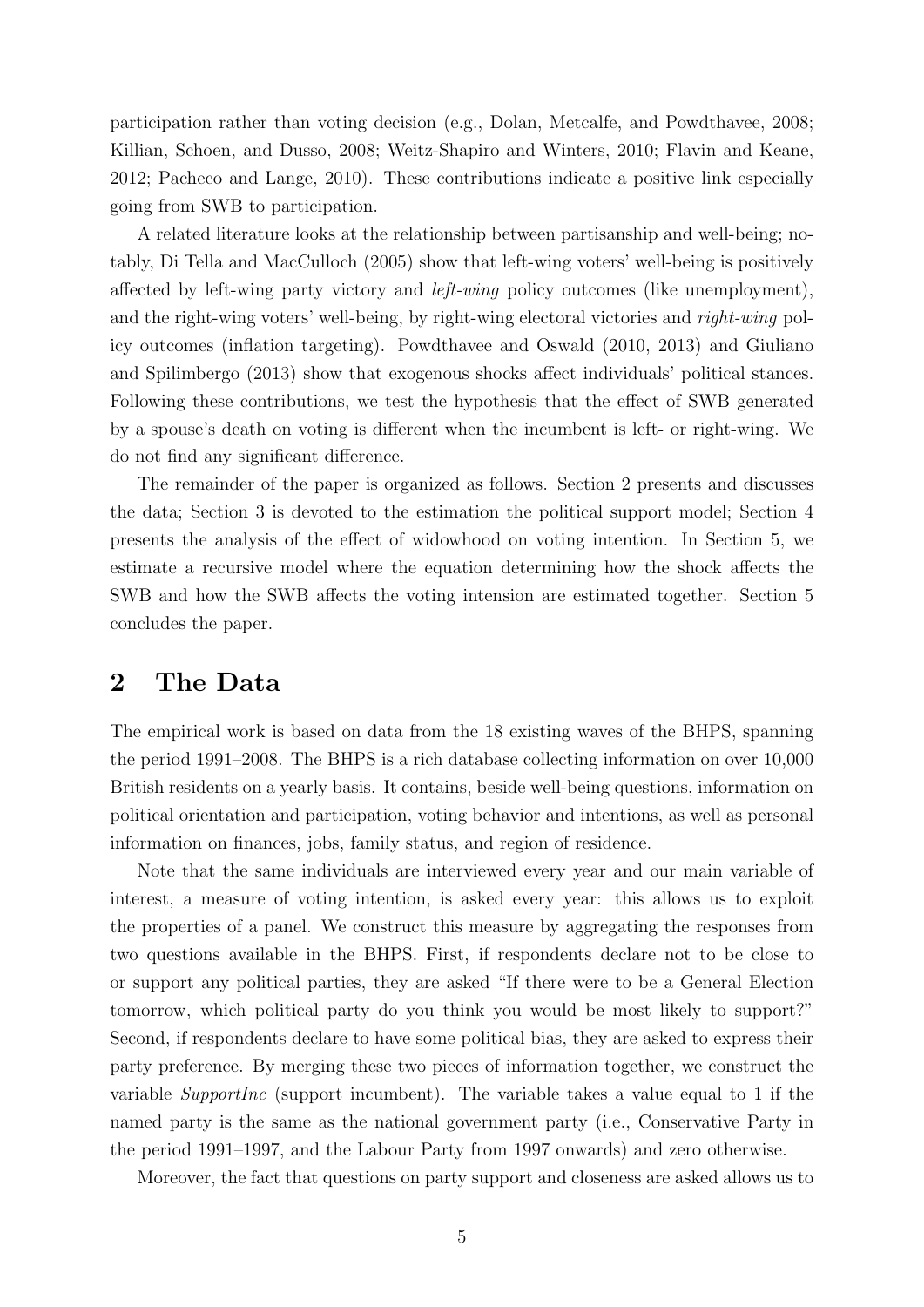identify two groups of citizens: following the literature we define swing those respondents who are not close to any particular party (and therefore, they are likely to swing their vote from one party to the other), and partisans those respondents who have strong ex ante political preferences towards one party. The identification of these two groups will be discussed in detail in Section 3.2 and will be important for the analysis developed later in the paper.

Our key explanatory variable to analyze voting intentions is SWB. We use different proxies for it. We derive the main measures of well-being from the responses to the question "How dissatisfied or satisfied are you with your life overall?" This question is asked to all respondents every year in the BHPS starting from 1996 (with the exclusion of 1997). Respondents have seven possible categories from among which to choose, these go from 1 to 7, where  $\#1$  is "not satisfied at all",  $\#4$  "not satis/dissat",  $\#7$  "completely satisfied".

Figure 1 shows the distribution of life satisfaction across British individuals interviewed between 1996 and 2008. The unconditional mean for life satisfaction reported over these years is 5.2, with a median of 5. Table 1 shows the mean of life satisfaction during the different legislatures covered by the period 1996–2008, conditional on the respondents' political ideology (they have been classified according to their answer to the above mentioned questions on political partisanship).

These statistics lead to some preliminary observations: nonpartisan voters report, on average, a lower life satisfaction than partisan voters (independent of their political orientation), and Labour partisan voters report, on average, a lower life satisfaction than Conservative partisan voters. Both observations suggest there could be reverse causality between political ideology and life satisfaction, which provides valid support to our strategy of conducting the baseline analysis on the split sample of swing voters only.

As mentioned earlier, the literature on retrospective voting has recognized the importance of monetary and financial indicators in determining voting choices. Following Fiorina (1979) and many others, we use a subjective indicator to account for these monetary and financial factors, which we derive from the responses to the question "How is your financial situation compared to last year?" There are three possible answers respondents can choose from: the financial situation is better, same as, and worse compared to last year. Taking these answers, we construct the dichotomous variables  $BetterFin$  and  $WorseFin$ , taking values of one if when respondents believe that their financial situation is respectively better and worse than last year and zero otherwise.

We also compute respondents' family income in logarithmic term<sup>4</sup> to account for an objective measure of financial situation and we include this measure in all our estimations. Finally, we include a set of controls that are usually employed in the literature of well-

 $\frac{4}{4}$ We follow the standard procedure of dividing the family income by the number of family members squared.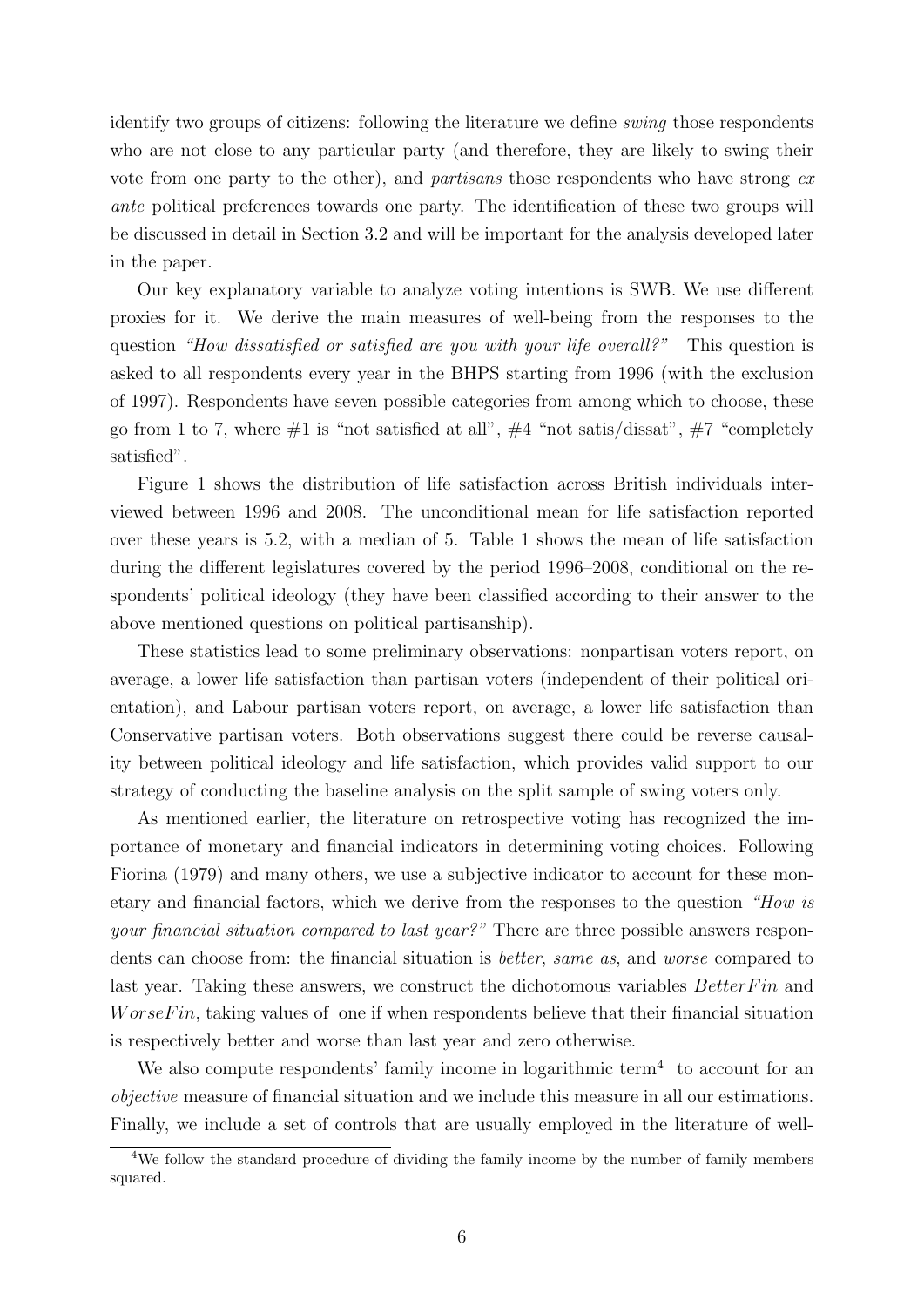being and voting behavior: age of respondents (linear and squared), sex, marital status and income. Summary statistics for these controls are displayed in table 2.

### 3 The Models

The empirical strategy is based on testing the main assumptions of retrospective voting models using well-being measures rather than monetary and financial ones. This class of models assumes that voting decisions are based on utility comparison between different periods. Previous research testing retrospective voting models has used exclusively monetary and financial indicators to proxy for utility.

Our hypothesis is that well-being indicators constitute a more comprehensive (and possibly better) proxy for utility, which takes into account all those factors that are not measurable in monetary terms. There is growing consensus that indexes of SWB constitute a reasonably good proxy for utility, (e.g., Kahneman and Thaler, 1991; Benjamin et al., 2012). So our first goal is to test the validity of retrospective voting models, replacing/adding to financial and monetary indicators our life satisfaction measures to proxy for utility.

We proceed as follows. We first start by replicating the main estimations employed in previous research, to investigate whether voting decisions depend on evaluation of financial situation. In particular, following Fiorina (1979), which uses subjective questionnaire responses to show that voters are more (less) likely to cast their votes for the incumbent if they believe that their financial situation has improved (got worse) compared to the past, we first estimate our traditional model (Model 1):

$$
SupportInc_{it} = \beta_1 BetterFin_{it} + \beta_2 WorseFin_{it} + \gamma X_{it} + \eta_t + a_i + \varepsilon_{it} > 0,
$$
 (1)

where  $SupportInc_{it}$  report the voting intention described in the previous section;  $BetterFin_{it}$ and  $WorseFin_{it}$  are two dummy variables taking values of 1 if the respondent has replied that her financial situation is respectively better or worse than in the past, aiming to capture variations in utility due to monetary/financial components;  $X_{it}$  is a vector of individuals' personal characteristics (age, sex, income, marital status, region of residence), note that family income is included to account for an objective measure of family finances ;  $\eta_t$  denotes year effects;  $a_i$  is an individual effect (either random or fixed); and  $\varepsilon_{it}$  is the error term. The coefficients of interests are  $\beta_1$  and  $\beta_2$ . Trivially,  $\beta_1$  is expected to be positive, and  $\beta_2$ , negative.

Next, we replace  $BetterFin_{it}$  and  $WorseFin_{it}$  with our well-being measures to account for the nonfinancial component of individuals' utility. So we estimate the well-being model (Model 2):

$$
SupportInc_{it} = \delta Wellbeing_{it} + \gamma' X_{it} + \eta_t + a_i + \varepsilon_{it} > 0,
$$
\n(2)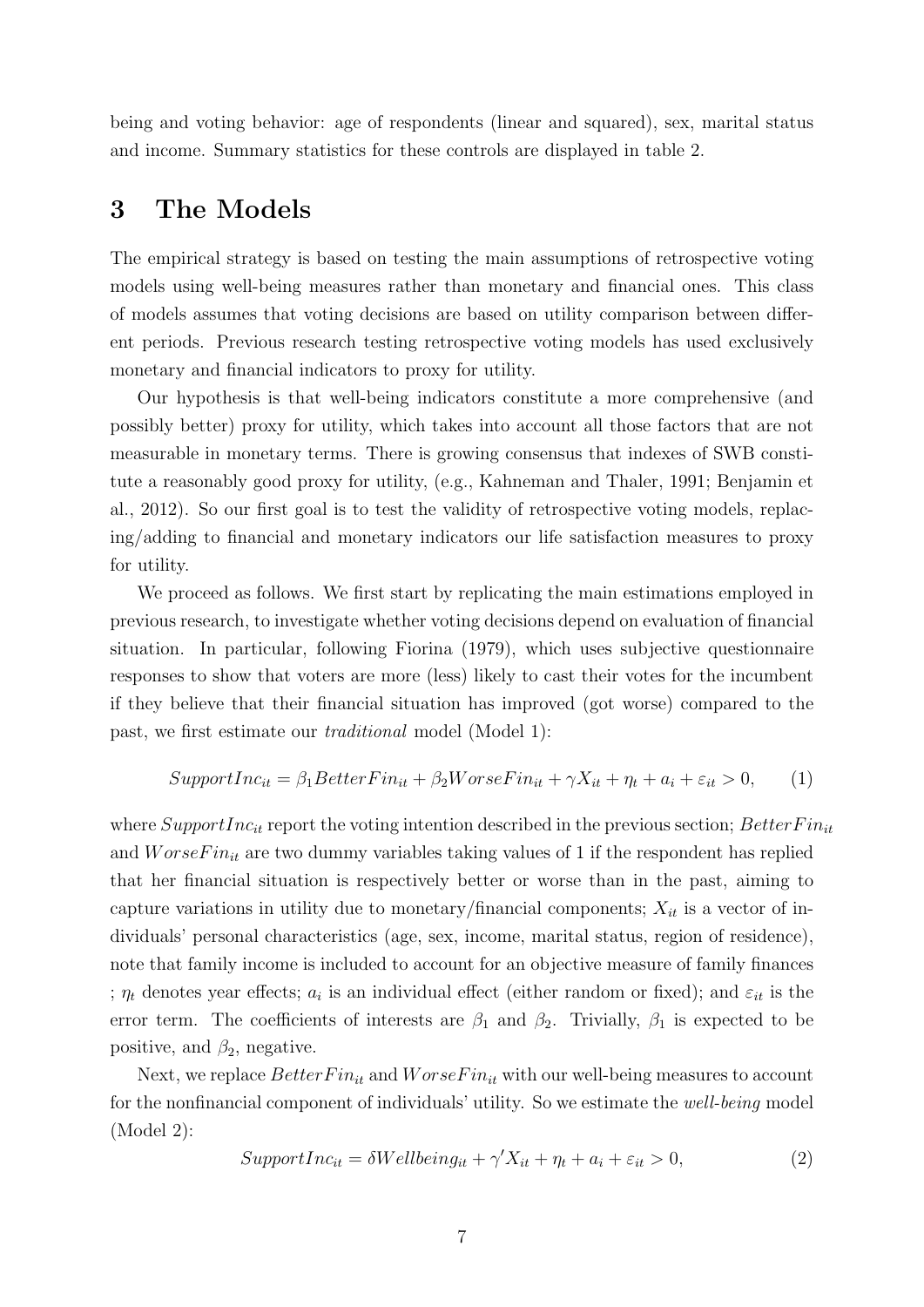where *WellBeing* is constructed from respondents' answers on life satisfaction. The coefficient of interest is now  $\delta$ , which is expected to be positive. Finally, we combine equations (1) and (2) to estimate a full model (Model 3) where both well-being and financial indicators are included as regressors:

$$
SupportInc_{it} = \delta'Wellbeing_{it} + \beta'_1 BetterFin_{it} + \beta'_2 WorseFin_{it} + \gamma''X_{it} + \eta_t + a_i + \varepsilon_{it}.
$$
 (3)

We start off by estimating equations (1), (2), and (3) as a linear probability model (LPM) with fixed effects (FE), to control for the within-variation effect of life satisfaction on voting behavior. However, since  $SupportInc_{it}$  is a dichotomous variable, we also propose an alternative specification where we employ a random effect (RE) probit model for the conditional distribution of the probability that the respondent supports the incumbent party. To allow for correlation between the model's covariates and the unobserved heterogeneity,  $a_i$ , we follow Chamberlain (1980) and assume the latter follows a normal distribution with linear expectation and constant variance. So we augment our model with a series of individual specific observable characteristics.<sup>5</sup>

#### 3.1 Baseline results

Results are displayed in tables 3 and 4. Both tables have the same format. In the first one, we present our results for the FE-LPM, and in the second one, those for the RE probit where, the average partial effect (APE) of the SWB variables are reported at the bottom of each regression. In the first column of both tables 3 and 4, we report the estimated coefficients for Model (1), the traditional retrospective voting model. In columns 2 and 3, we display the results for Model (2), the well-being model. The different columns use two variations of Wellbeing<sub>it</sub>. First, we construct a dummy variable taking the value 1 if the respondent has chosen the answer  $#5, #6,$  or  $#7$  to the question on life satisfaction and zero otherwise; this indicates that the respondent is satisfied with life. Second, we treat the answers (from  $#1$  to  $#7$ ) to the question on life satisfaction as a cardinal variable. Finally, in the last two columns, we propose the results of the *full model*, where both well-being measures and financial indicators are included, as in equation (3). All the regressions include the same set of controls, that is, marital status, sex, age, and age squared, along with the logarithm of family income, a set of region of residence dummies, and a set of wave-dummies. Standard errors are clustered at the individual level.

There are 4,882 individuals who were interviewed for the entire period and for which we have information on well-being and voting intentions. The dataset comprises nearly 50,000 observations.

<sup>5</sup>The vector of individual characteristics includes information such as whether the respondent regularly reads newspapers, whether she ever smoked over the years, whether her partner has ever been out of employment, and what is the average income of her household. By adding these variables, Chamberlain's RE probit essentially estimates the effect of varying the model's covariates while holding these individual's specific characteristics fixed.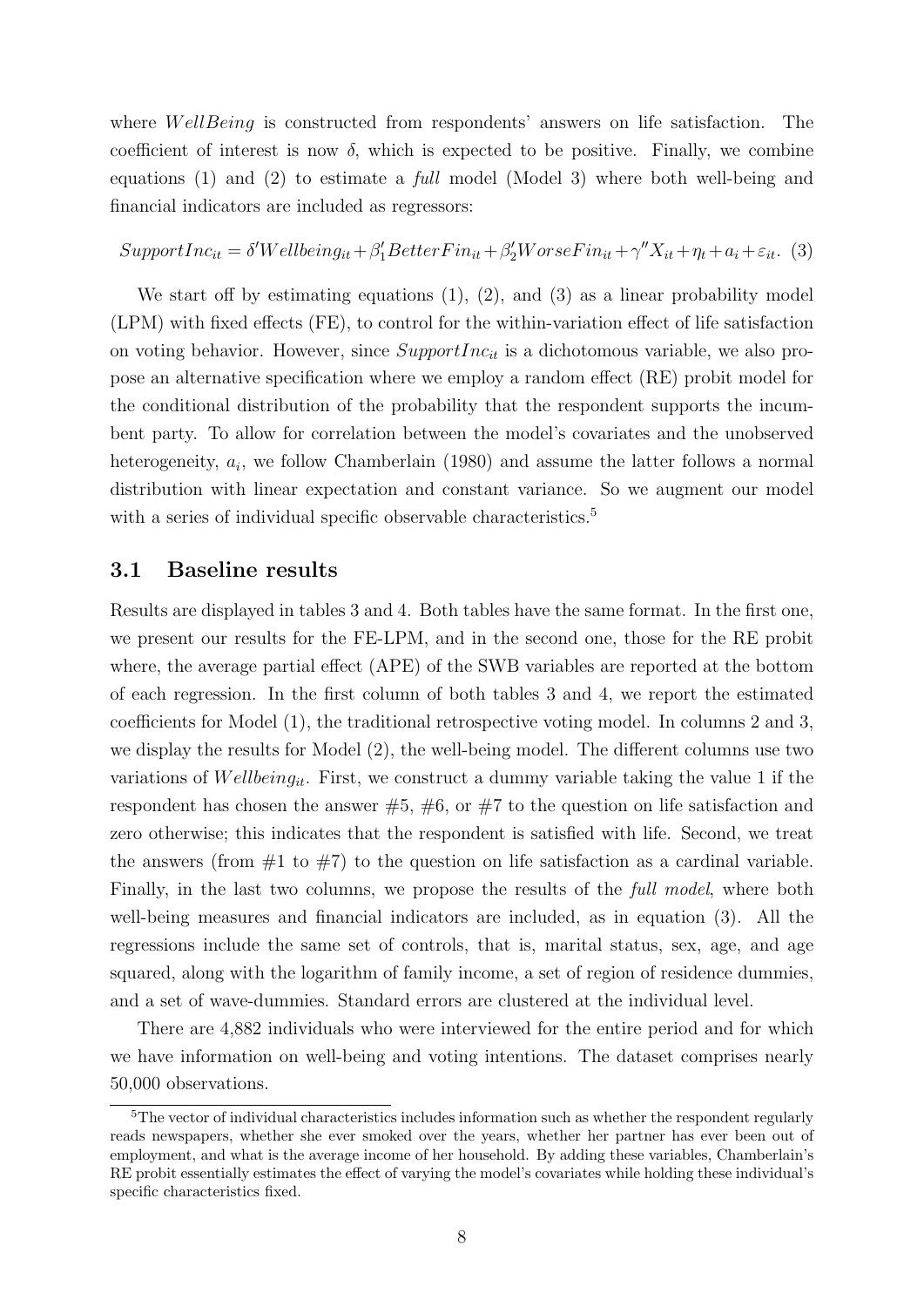Starting from the results on the traditional model, both the LPM (table 3) and probit model (table 4) estimates are in line with the basic hypothesis on the retrospective voting model, according to which one's financial situation matters for voting decisions. All the relevant coefficients are highly significant, at least at the 5% level. In particular, respondents who believe that their financial situation has improved compared to the previous year are more likely to support the incumbent compared to those whose financial situation has not changed; the estimated coefficients suggest that, approximately, the effect is a 1.3% increase in the likelihood of supporting the incumbent. Respondents who are instead worse off compared to the previous year appear to punish the incumbent by reducing the likelihood of granting their support by approximately 1.3%.

Moving to the well-being model, where measures of subjective financial performances are substituted with life satisfaction indicators, we can see that all the estimated coefficients of interest are highly significant in all our specifications, using both variations of well-being measures. The magnitude of the response is similar to those recorded for the previous model; if a respondent is satisfied with life, she will be about 1.8% more likely to support the incumbent than if not. Similarly, using life satisfaction as a cardinal variable, an increase of 1 percentage point in life satisfaction is associated with an increase of about three quarters of a percentage point in the likelihood of being pro-incumbent. Remarkably, the coefficients related to the well-being variables for the in table 3 using an OLS estimator are very similar to the average partial effect (APE) reported in the bottom line of table 4, using a probit estimator.

In the final model, we include both indicators of well-being and of subjective financial position. We find that both indicators retain the same sign and magnitude as in the previous set of regressions and they do not lose significance, which indicates that the two measures do capture different channels of support for the incumbent.

It is also interesting to compare the relative importance of financial situation measures with SWB ones. For the LPM displayed in Table 3 we compute y-standardised coefficients as proposed by Winship and Mare (1984) and Long (1997) and we can see that the probability of supporting the incumbent is 0.025 standard deviations higher for those whose financial situation has improved, and 0.24 lower for those whose financial situation has worsen off compared to those whose financial situation has not changed. For SWB instead we see that an increase of 1 unit in the reported SWB (measured on a 1-7 scale) raises the probability of supporting the incumbent by 0.13 standard deviations.

In summary, our results support the idea that citizens' well-being matters for voting decisions, and in particular, our findings suggest that measuring utility in terms of only monetary and financial indicators leaves out an important component, which has a significant impact on voting decisions.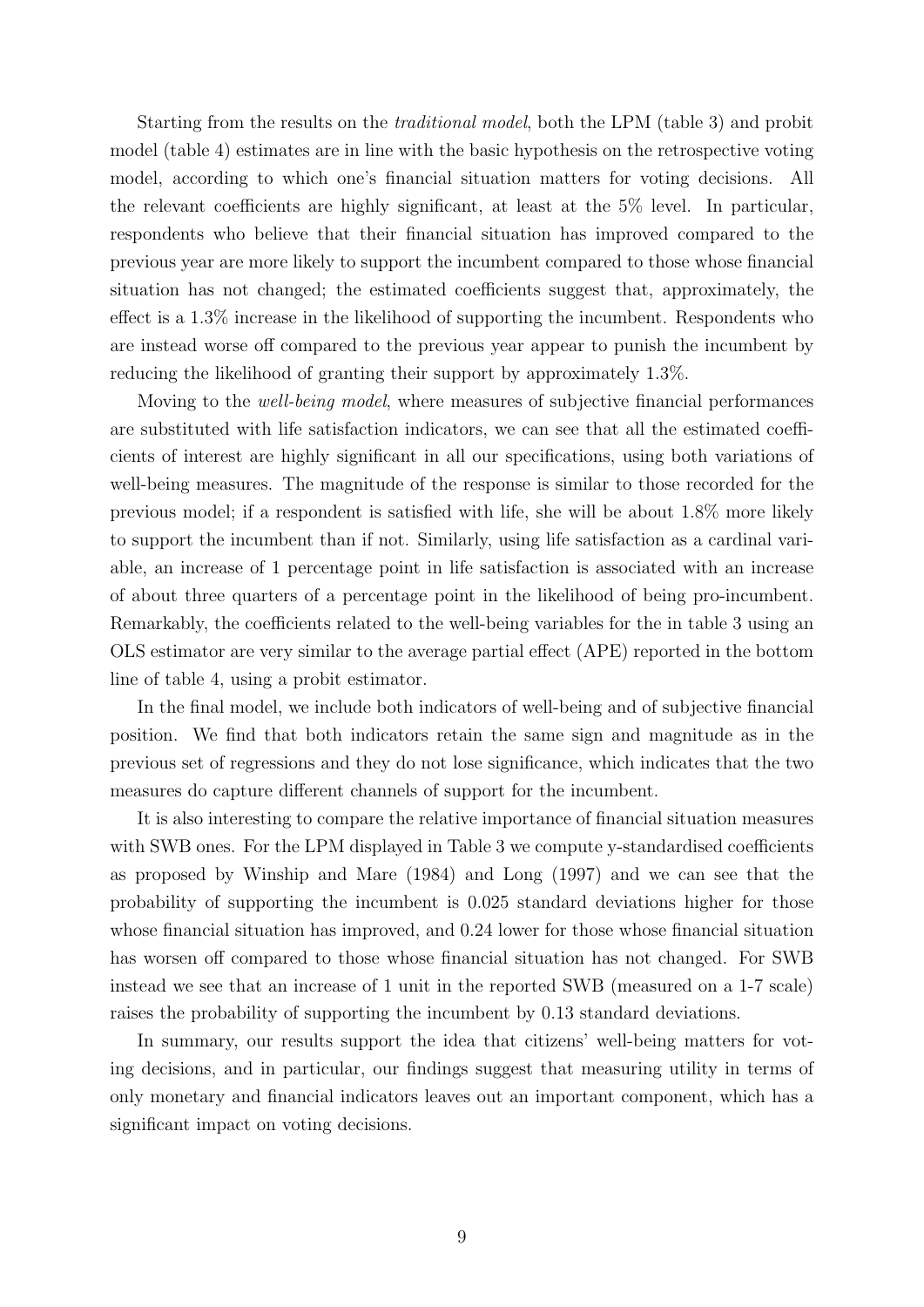#### 3.2 Reverse causality? Tests on swing voters sample

In the voting literature, ideological preferences towards one party are generally assumed exogenosly distributed within the population. Hence, some citizens are assumed to have strong partisan preferences (either towards the incumbent or the challenger) while others are more ideologically neutral. In this setting, voting decisions become the outcomes stemming from two different components, the "ideological" one coming from party bias and the "policy" one coming from government's choices. Partisan citizens will cast their vote on both grounds (ideological and policy related), and the weights on each component will depend on the intensity of their party bias. Ideologically neutral voters instead will swing their vote exclusively in response to government policies.

As we said above, partisan voters may be more satisfied with their life because their party is ruling the government. This reverse causality represents a bias for the estimation of our model; our strategy to reduce this bias is to classify voters according to their political alignment and restrict the analysis to the voting behavior of the ideologically more neutral group of swing voters. Since this type of respondents have no (or very low) ex ante party preferences, they choose whom to vote for mainly on the basis of government's policies.

Two questions asked in the BHPS allow us to split the sample between partisan voters and ideologically neutral voters. The survey questions used to this purpose are (i) "Do you support any political party"? and (ii) "Are you close to any political party?" If respondents answer "No" to both, we classify their position for that year to be one of a nonpartisan voter. Almost 80% of individuals declared to be a nonpartisan at least once in the entire period. Among this group, we define the swing voters those individuals who gave such answers more than the half of median time during the whole survey, which corresponds to eight times.<sup>6</sup> This subsample is made out of  $1,520$  respondents, about  $30\%$  of the full sample. We employ it to reestimate equations  $(1)$ ,  $(2)$ , and  $(3)$ . The results are reported in tables 5 and 6, which have the same format as, respectively, tables 3 and 4. The same set of controls are used and standard errors are clustered at the individuals' level.

The results confirm our hypothesis. First, the coefficients on well-being measures in tables 5 and 6 are still very significant and, generally, higher in magnitude than those presented in tables 3 and 4; for example, looking at our preferred estimation, the RE probit in column [4] of table 6, the average partial effect for  $Wellbeing$  is now 0.0231 compared with 0.0156 in the corresponding column of table 4.<sup>7</sup> Second, the positive effect of improved financial situation and the negative effect of worse financial situation become non significant in all specifications.

<sup>6</sup>We have experimented with several other possible definitions of swing voters with similar results. Output from these estimations is available upon request.

<sup>7</sup>Equivalently, looking at the y-standardised coefficients for the LPM in 3 and 5, in the full sample an increase of 1 unit in the level of reported life satisfaction raises the probability to support the incumbent by 0.013 standard deviations, for the swing voters sample this goes up to 0.022 standard deviations.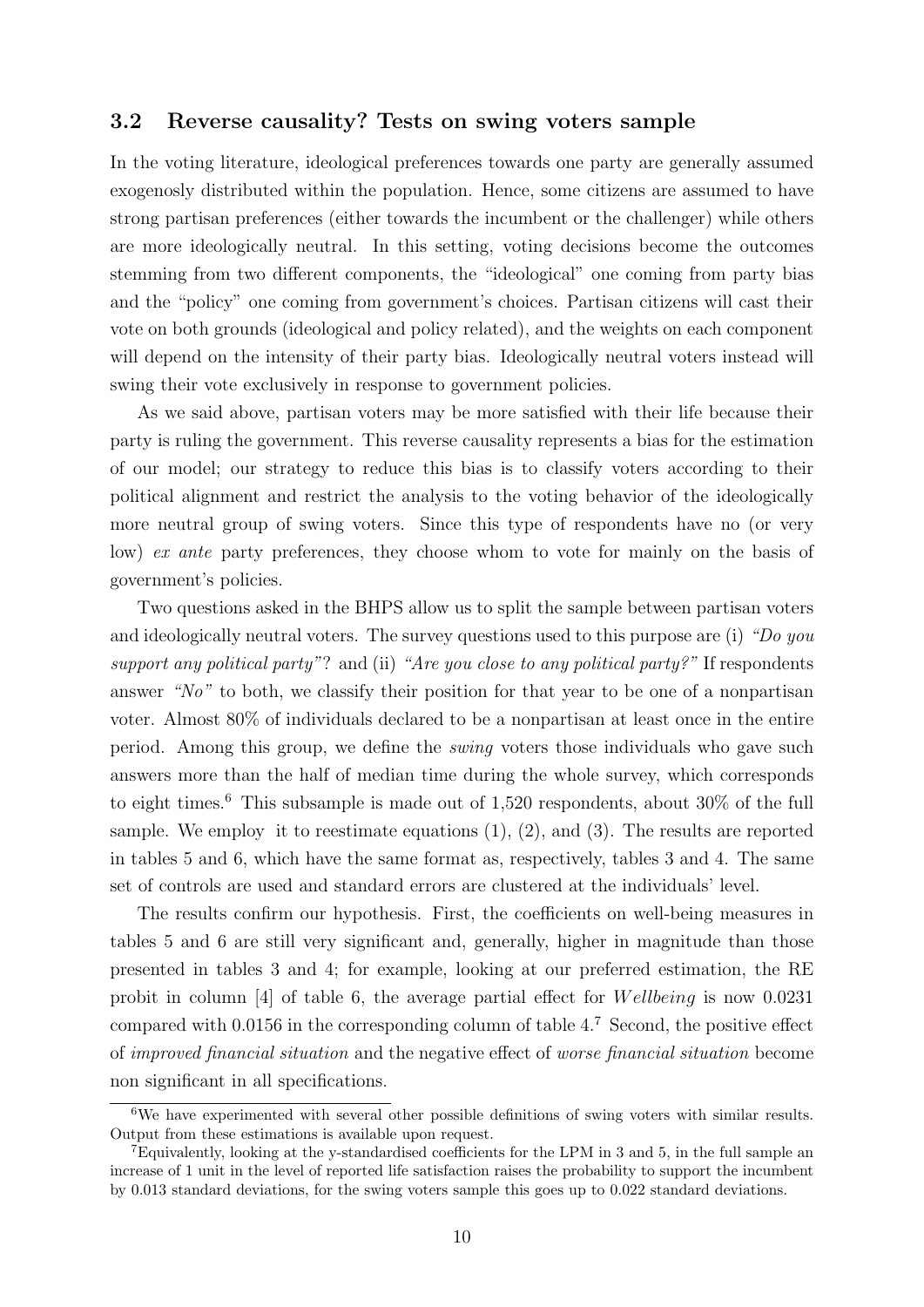Finally, note that in table A.1 of the appendix, as a robustness check, we report the results for the estimation of Models (1), (2), and (3) for each level of life satisfaction. We observe a pattern consistent with a positive relationship between the probability of supporting the incumbent and the level of reported life satisfaction.

Overall we can say that, when taking out the ideological component from voting intentions, using well-being measures generates more consistent and significant results. We interpret this as a preliminary evidence that using well-being indicators to proxy for utility is more robust than using only monetary of financial proxies. We investigate their relationship further in the next section.

#### 3.2.1 SWB vs financial position indicators

In the previous section we have shown that standard retrospective voting models have left out an important component (SWB indicators) in explaining voters' behavior, in this section we show how their inclusion affects previous results in the literature.

From the comparison of the coefficients on *financial situation* (better and worse) in column 1 with the correspondent ones in columns 4 and 5 for the LPM in Tables 3 and 5, we can observe that the inclusion of SWB does not affect the estimation of the coefficients on financial situation very much. This indicates that the correlation between well-being measures and financial situation dummies is not high; so, in principle, both measures should be included as regressors because they explain different components in voting behavior.

For the RE-Probit models displayed in Tables 4 and 6 a similar direct comparison of the coefficients is not possible, because the change in the coefficients on the financial situation dummies from column 1 to columns 4 and 5 cannot be directly attributed to the inclusion of the SWB indicators (the confounding variable), due to rescaling.<sup>8</sup> Wooldrige (2002) and Cramer (2007) show that average partial effects (APE) derived from probit models are unaffected by rescaling only if financial situation and SWB indicators are uncorrelated. But, if this is not the case the APEs are biased. Karlos, Holm and Breen (2011) propose a method to decompose the change in probit coefficients into confounding and rescaling<sup>9</sup> , which allows to make a direct comparison of the coefficients in nested models, i.e. (1) vs (3).

Since our aim is to test how including measures of SWB affect previous standard models of retrospective voting, we follow their approach which consists on substituting

<sup>8</sup>This is due to the fact that the variance of the undelying latent variable is not identified and will be different between models.

<sup>9</sup>Karlos, Holm and Breen (2011) offer a method that gives unbiased comparisons of logit or probit coefficients of the same variable (x) across same-sample nested models successively including control variables (z). This solution decomposes the difference in the logit or probit coefficient of x between a model excluding z and a model including z, into a part attributable to confounding (i.e., the part mediated or explained by z) and a part attributable to rescaling of the coefficient of x.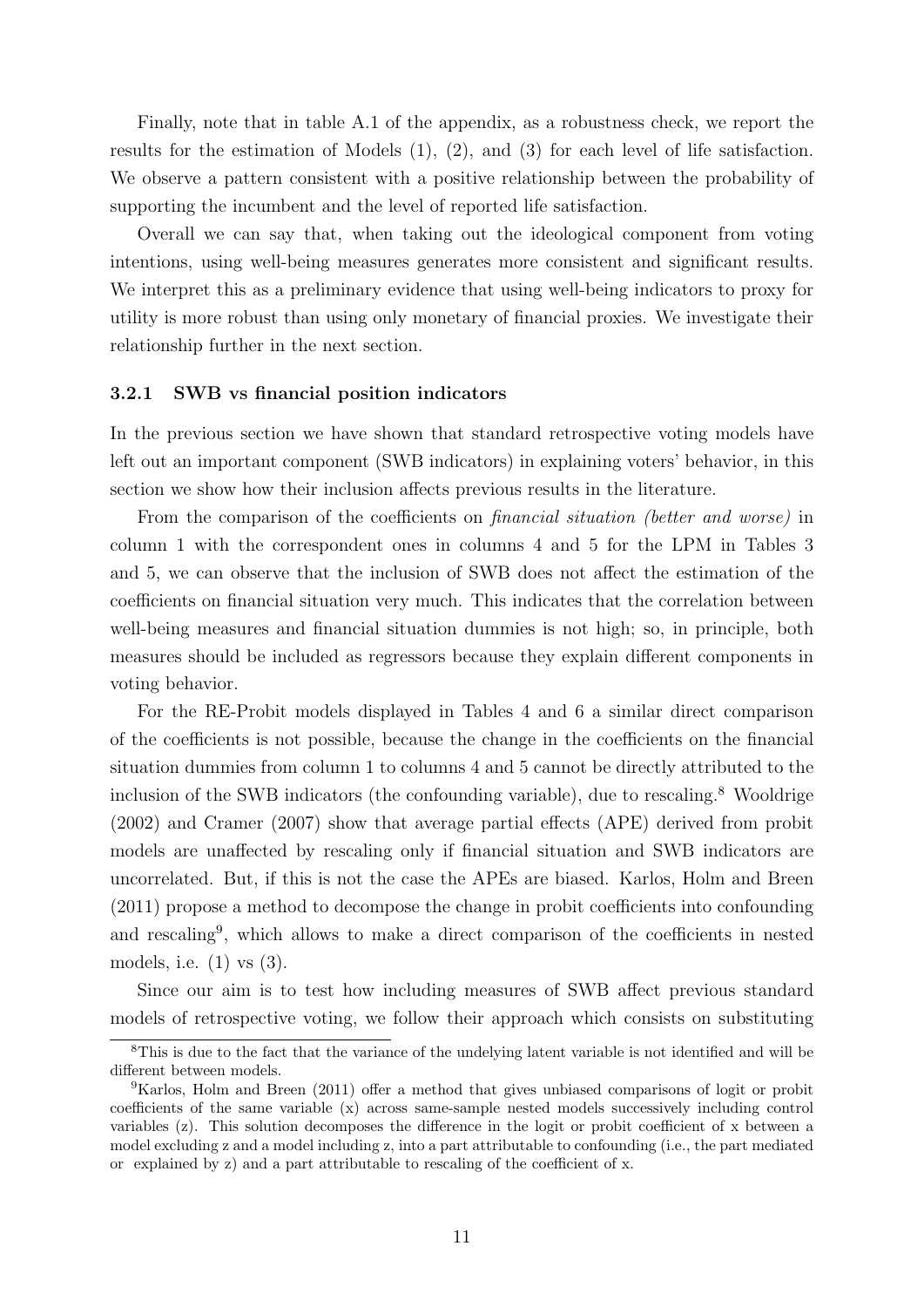the additional variable (satisfaction with life in this case) in (3) with the residuals from a regression of satisfaction with life on all the other controls included in (1).

The output from this exercise is displayed in Table 7. The table is divided into two vertical panels, the first one reports regression outputs for the full sample of respondents, and the second one for the swing voters sample. In each panel there are three columns, the first and the third ones, denoted [1] and [5b], correspond respectively to columns [1] and [5] in tables 4 and 6. The second column, denoted [5a], reports regression outputs when the method proposed by Karlos, Holm and Breen (2011) is applied. The bottom part of the table shows average partial effects.

The interpretation of the results is as follow. Looking at the full sample, an improvement in the financial situation compared to the previous year increases the probability of supporting the incumbent by 1.41 percentage points. Note that the coefficients of better financial situation in columns 1 and 5b are the same, suggesting that rescaling does not affect confounding. Controlling for satisfaction with life, this effect goes down to 1.36 percentage points, which is about a 4% decrease in the effect, due to confounding and net of rescaling. If we look instead at the effect of satisfaction with life on the worse financial situation dummy, we can see that there is a 14% reduction of the effect due to confounding net of rescaling.

For the sample of swing voters, the confounding effect of life satisfaction on financial situation is stronger, for example there is a reduction of the effect of better financial situation dummy of about 12% due to the inclusion of life satisfaction measures, but for worse financial situation dummy this reduction is over 62%.

So in summary, this exercise have confirmed that SWB measures and financial situation indicators affect voting decisions mainly through different channels, and therefore should be both included as regressors. Note also the SWB measures appear to be to some extent more robust than financial indicators.

## 4 Exogenous Shocks of (Un)Happiness

In the previous section we have shown that using well-being indicators together with financial indicators to proxy for utility is better than using only financial/economic measures. We have established that when a voter reports a higher (lower) level of well-being, she is also more (less) likely to support the incumbent.

In this section we present the results of an alternative exercise, which allows us to address two points. First, it constitutes a further robustness checks for the possible reverse causality in the relationship between voting and well-being. Second, it allows us to test the hypothesis whether voters correctly attribute to the government the responsibility of their well-being when they make their voting decisions.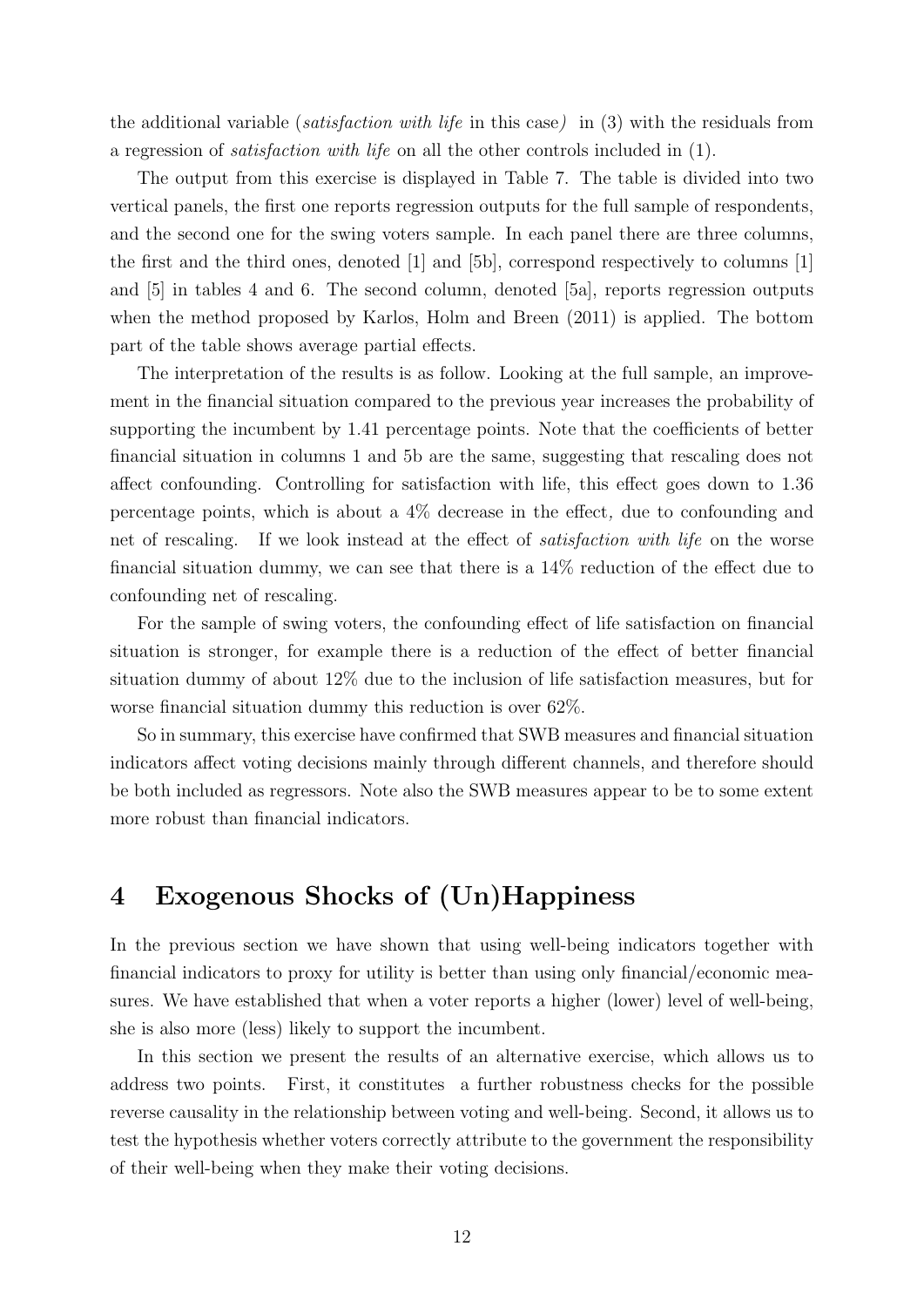Our identification strategy is: (i) to find an exogenous shock of life satisfaction independent from government policies and affecting only some respondents, our treated group; (ii) to select a matched sample of individuals who did not experience this shock (matched control group), but who have the same ex ante probability of experiencing the shock (propensity score matching); and (iii), to compare before-and after- shock changes in political support responses of affected individuals to changes in political support responses of unaffected individuals (DiD estimation).

The kind of shock that allows us to proceed (i) has to have a strong and significant impact on well-being and (ii) has to be independent from government actions. Our idea is to use the death of the husband or wife as a shock of life satisfaction. This event, which is arguably largely beyond government's control, is well known to have a deep temporary impact on well-being (see for example Clark and Oswald, 2002; Clark et al, 2006), and, interestingly, this effect is recognised to be stronger for women than men (Clark et al, 2006). So, widowhood fits well our purpose because it is possible to identify its exogenous component by using propensity score matching and, at the same time, it is largely beyond the government's control.

#### 4.1 Propensity Score Matching

In order to be able to analyze the response to negative shocks of life satisfaction, such as those caused by an event like widowhood, we need to deal with two problems. First, a direct comparison between treated and untreated individuals is biased by the fact that differences across these two groups depend on selection. Second, the time of the treatment is respondent specific and cannot be imputed for the members of the nontreated group. Propensity score matching provides a solution to both problems. It involves relying on a set of observable characteristics that affect the "probability of being treated" (propensity score) in an attempt to reproduce the treatment group among the nontreated. Imputation of the time of treatment to the members of the control group is therefore made by pairing each of its individuals with a member of the treated group. Becker and Hvide (2013) use a similar approach to match firms with a deceased entrepreneur with firms where the organization never experienced a similar shock. In our setting, we use year of spouse death of treated respondents to impute the counterfactual year of spouse death of the matched control. So, in this way, we are able to define before and after spouse death for both treated respondents and matched controls.

We use nearest neighbor matching to select the group of individuals whose probability of experiencing widowhood between 1992 and 2008 (the whole length of the BHPS), conditional on characteristics observed in 1991, is the closest to that of the 363 individuals who did experience widowhood over the same period.<sup>10</sup> We begin computing the propen-

 $10$ This procedure involved omitting from the sample the individuals who had never been married, those who were always reported as widows, and those who remarried after widowhood.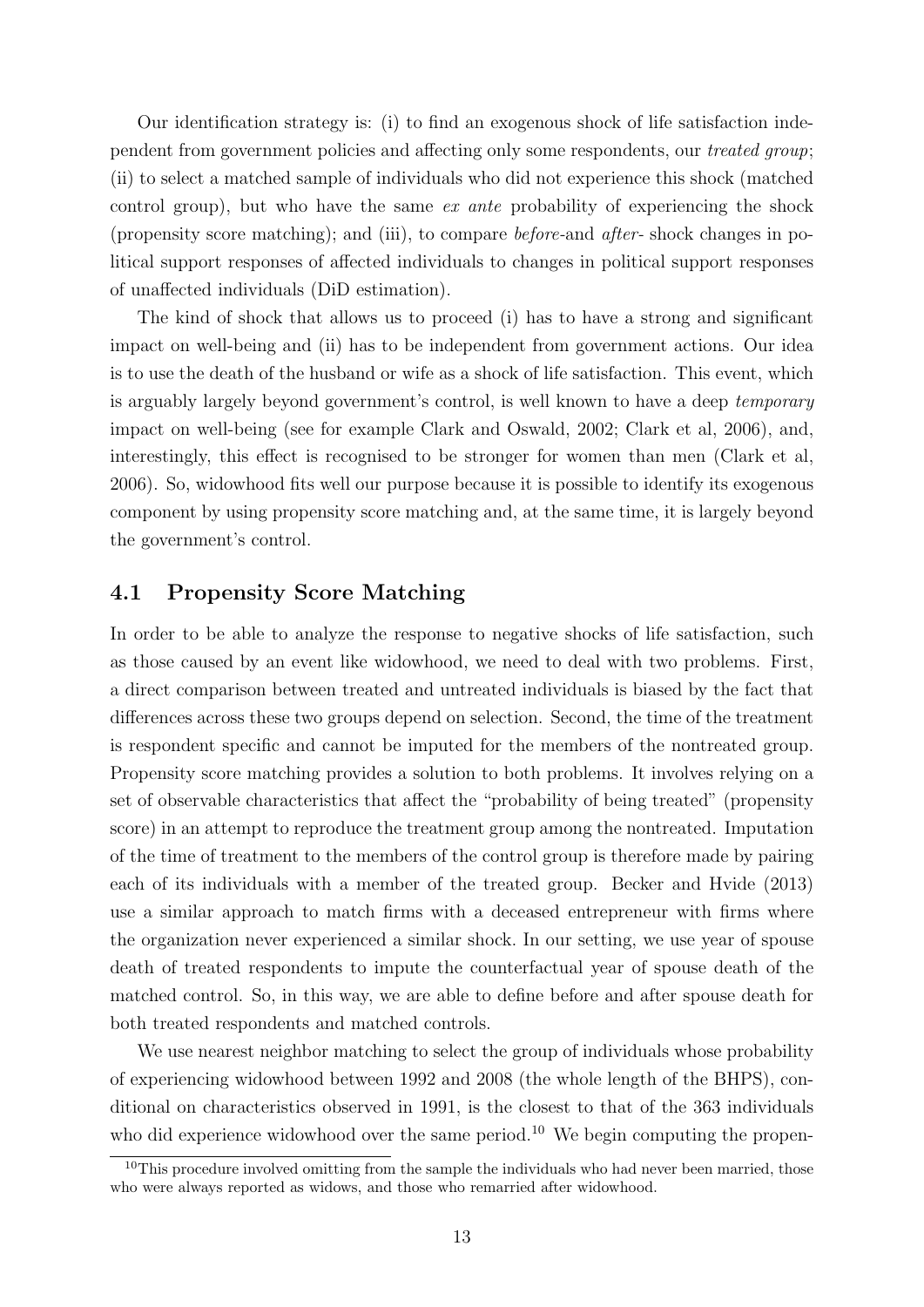sity score by estimating a probit for the likelihood of becoming a widow. Table 8 provides evidence of the good explanatory power of the chosen covariates, given the significance of their coefficients and the high  $pseudo-R^2$  of 0.30.<sup>11</sup> The predicted probabilities estimated from this model constitute our propensity scores. Before matching, the average propensity score is 0.352 for the treated group, and only 0.073 for the nontreated group. After imposing a radius of 0.01 for the identification of the nearest neighbor to any individual belonging to the control group, we discard 134 individuals and remain with a sample of 230 respondents (153 of these are women and 77 men) who did experience widowhood and 230 matched respondents who didn't. In the matched sample, the average propensity score is reduced to 0.1963 for the treated group and 0.1952 for the control group. (Figure 3 in the appendix provides histograms for the estimated propensity score before and after matching.)

Table 9 reports statistics for the reduction in bias attained through the matching procedure: it reports the test of equality in the means of all used covariates across the treated and control groups, both before and after matching. The results from the last column suggest that, for all covariates, we fail to reject the null of mean equality after the matching procedure is concluded. (Figure 4 in the appendix provides a graphical representation of the same bias reduction)

#### 4.2 DiD Setup

In section A.2 of the Appendix, we can observe that the shock of SWB following the spouse's death is negative and significant; it is stronger for women than for men, for whom in our sample it is nonsignificant, and it seems to be fading away with the years from the event. This is perfectly consistent with previous research (Clark et al., 2006).

Our main focus is now to understand whether the spouse death affects voting behavior such that it is decreasing with time following the event and, in general, follows a pattern similar to the shock in SWB. We are mainly interested in the differences after the event (the death), but we also look into the behavior before the death. As we will show there is no different behavior before the death which is consistent with the fact that the matching procedure has effectively worked by selecting individuals who do not have pre-treatment differences, even if the death is preceded by long period of illness.

We start by looking at the basic DiD regression, where we compare treated and matched controls to assess how voting intentions are affected by a spouse's death (treatment). We estimate the following model:

 $SupportInc_{it} = \alpha + \lambda_1 \times treated_i + \lambda_2 \times after_{it} \times treated_i + \lambda_3 \times after_{it} + \gamma \times X_{it} + \delta_t + u_{it}$  (4)

<sup>&</sup>lt;sup>11</sup>We also estimated this model with a larger set of variables controlling for a full set of personal, health-related, and financial characteristics. Other explanatory variables not included in this preferred specification resulted as consistently insignificant in all other robustness checks.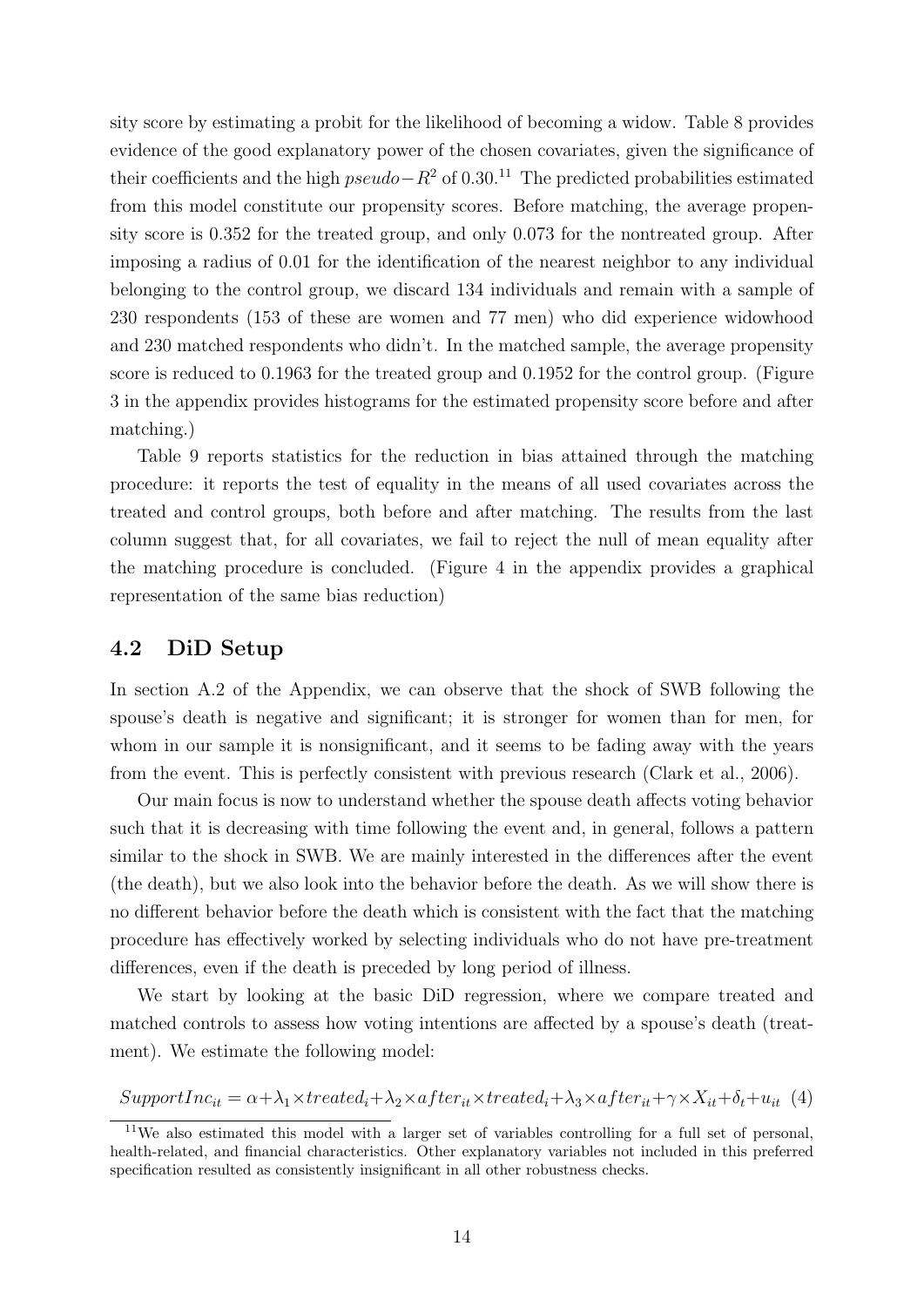The coefficient of interest is  $\lambda_2$ , which measures the difference between treated respondents and control respondents after the treatment. The coefficient  $\lambda_1$  also presents some interest because it constitutes a test for the lack of pretreatment effect. We include all the controls that have been previously included in the regressions; these are age (in linear and squared form), logarithm of family income, sex, as well as year and region dummies. Standard errors are clustered at the individual level. We estimate equation (4) using LPM.

Equation (4) is also extended in several directions to include some of the shock's characteristics that are formally reported in the appendix. First, since the shock turned out to be significant only for women, we look at the responses of men and women separately. We do it in two ways: (i) by interacting  $after_{it} \times treated_i$  by sex of the respondent dummies; (ii) by running separate regressions for male and female respondents. Second, since the shock of wellbeing lasts for only two years after the death, we look if treated respondents differs from the control group only in the same period of the shock. To address this we estimate separately the effect on the year of the death, and 1 and 2 years after.

Finding that the effect on the probability of supporting the incumbent in the treated group lasts as long as the shock on life satisfaction and finding that the effect on women is stronger than in men, would allow us to attribute the effect of the treatment on voting intention to the shock of unhappiness.

#### 4.3 DiD Results

We analyze whether individuals experiencing widowhood change their voting intention differently from individuals whose spouses do not die. Estimation results for equation (4) and its variations are displayed in tables 10, 11, 12, and 13. In most of our regressions, we consider windows of three and two years after and before the spouse death, but we also experiment with shorter and longer periods.

Columns [1], [2], and [3] of table 10 present the results for  $\lambda_2$  when the data are restricted to respectively 4, 3, and 2 years after and before the treatment. We can observe that overall, there is a negative effect of widowhood on the probability of incumbent support; the effect is increasing and becomes significant in the sample of the two-year window (column [3]), from where we observe that such a shock decreases by about  $8\%$ the probability of voting for the incumbent. In columns 4 and 5, we obtain more precise estimates of the effect's duration, by estimating different coefficients for the year of the spouse death, {1,2} years after, or simply 1 and 2 years after. The effect of the shock seems to be decreasing, consistent with the effect on the life satisfaction shock. In these first five columns, we impose the restriction that men and women react in the same way to the spouse loss.

Columns  $[6]$  to  $[10]$  repeat the estimates of columns  $[1]$  to  $[5]$ , after relaxing the restriction of homogeneous treatment effect by gender. We estimate different coefficients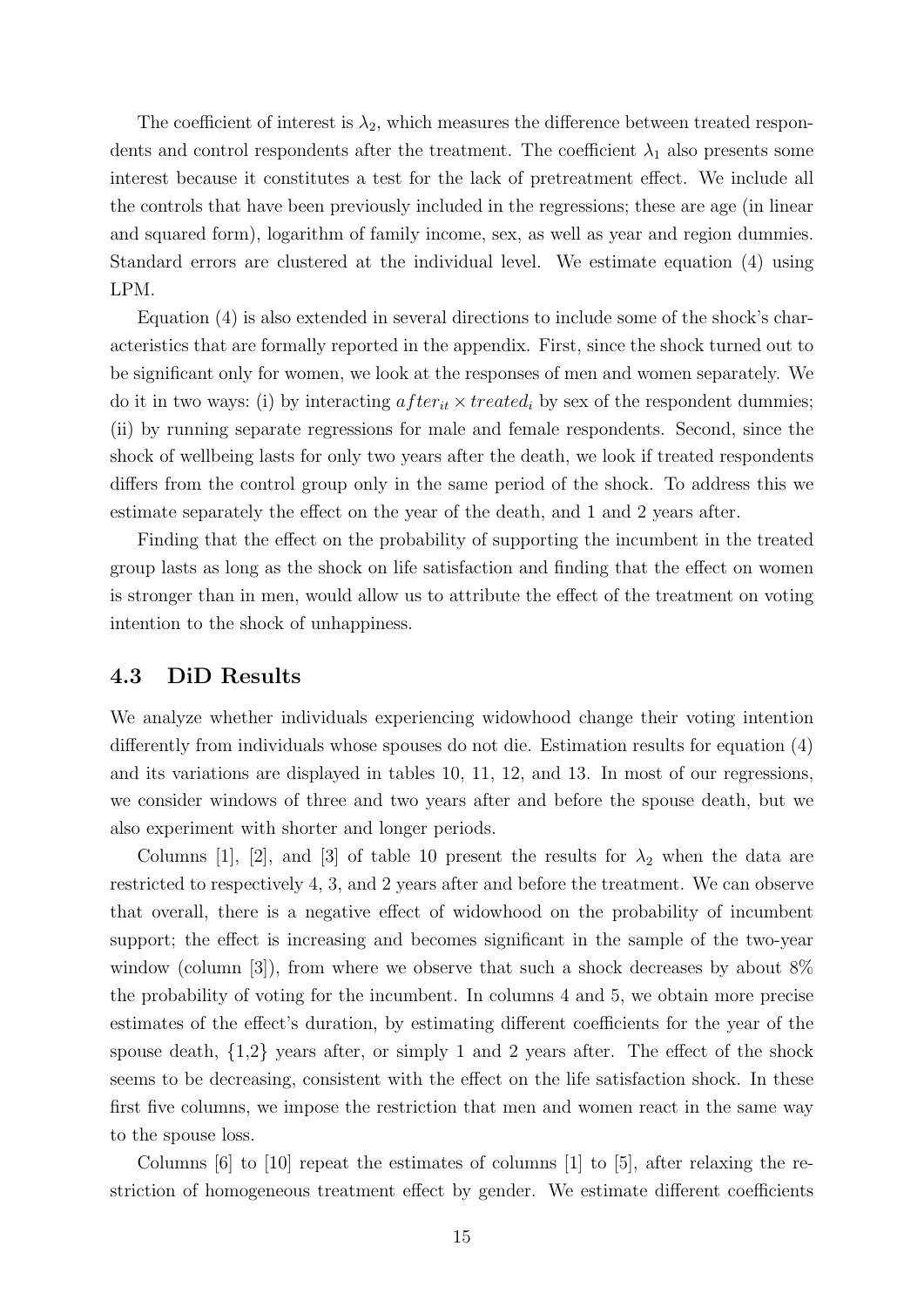for men and women in the treated group. Consistently with the asymmetric shock of life satisfaction that hits the two sexes differently, the results show clearly that women are the ones whose voting behavior is affected by the spouse death; the  $\lambda_2$  are negative and become significant when we restrict the sample to two or three years from the treatment. Again, we first start by estimating a common  $\lambda_2$  for all years after the spouse death. The results suggest that women are about 7% to 9% less likely to vote for the incumbent following the death of their husband. When analyzing the duration of the effect, we obtain significant and negative coefficients for women in the year of the event (about -11%) and in the following year (about -12%) and a smaller nonsignificant effect two year after the event (about -5%). Coefficients for men are smaller and nonsignificant.

As a robustness check, we run separate regressions for men and women. The results are displayed in tables 11 and 12. From the inspection of the tables, we can clearly see that all the previous results are confirmed in terms of both magnitude and significance.

We can also observe that our matching technique has not left any pretreatment effect, in Section 4.2 we have shown that there are no differences between control and treated group at the beginning of the period. When we estimate (4) we also carry out tests that the two groups remain comparable in the periods before the treatment, to make sure that there are no pre-treatment differences between the two groups. The coefficients  $\lambda_1$ presented in the first row of tables 10 to 12 show that this is indeed the case. To provide further evidence we interact the pre treatment period with pre-treatment *years before*  $\{1,2, 1-2\}$  dummies. The results displayed in the tables are again consistent with the assumption that there is no pre-treatment effect.

So we have shown that an exogenous shock of well-being affects voting intentions. This can be interpreted as a further evidence that SWB affects voting. Moreover, given that the death of the spouse is an event that is independent on government's action, we can conclude that voters blame (or reward) the government for actions/events it is not responsible for.

#### 4.4 Heterogeneous Responses to Left- and Right-Wing Parties

One could argue that a well-being shock could affect an individual's political bias rather than simply her support for the incumbent. As shown in Oswald and Powdthavee (2010, 2014), a shock that makes the individual more (less) needy might increase (decrease) her support for a left wing party (i.e. the Labour Party in our case). Ideally, we would test whether individuals react differently to left and right governments by reestimating equations (1), (2), and (3) separately for the samples of Labour and Tories legislatures. Unfortunately, our data source provides us with well-being responses covering only one year (1996) of the Tory legislature, which opens a series of problems, particularly for the FE estimates of the LPM. As an alternative, we choose to reestimate equation (4), which employs data for the whole period 1992–2008 and, therefore, allows us to analyze the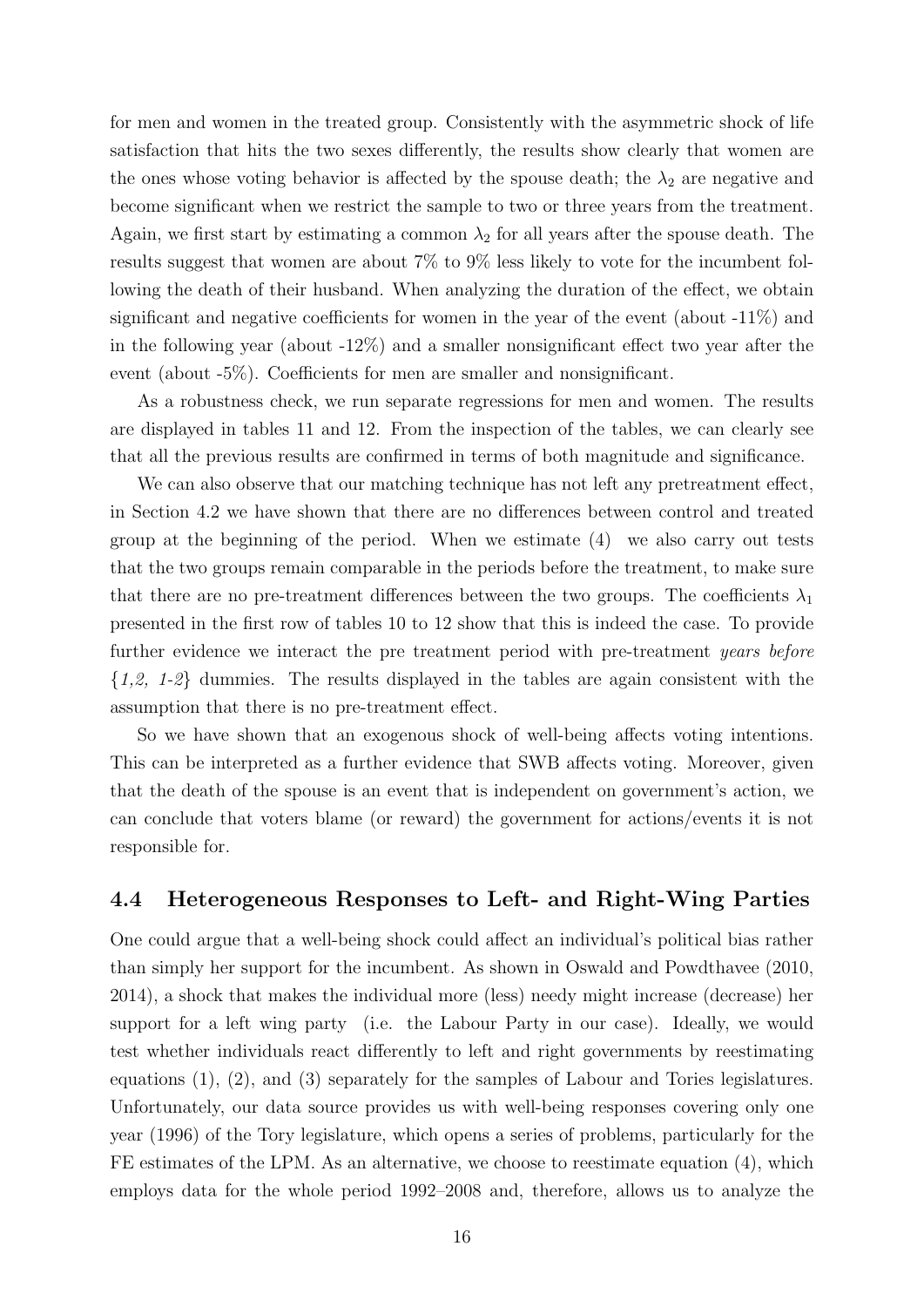behavioral responses of respondents over the six years of Conservative against the eleven years of Labour legislature.

If Labour policies were more favourable to widows than Conservative policies and if voters were sensitive to this difference, then we should observe widows being more likely to support the incumbent during Labour legislatures than during Conservative ones. Observing no difference in the effect of widowhood on voting behavior among the two parties would instead bring evidence in favor of the "blaming" effect discussed in the previous section.

Table 13 presents our results. Columns [1] to [5] estimate the same models as the corresponding columns of table 10, with the addition of the interaction of the after treatment dummy with a temporal dummy identifying whether the government in power is led by the Labour Party. As we can see, the results seem to confirm our hypothesis that there is no significant difference between the two legislatures. The interaction of the after treatment dummy with the Labour temporal dummy is always nonsignificant. Column [5] suggests that the probability of supporting the incumbent in the first year following a spouse's death is 0.182 lower for the control than for the treatment group. This coefficient is comparable in magnitude and significance with the effect found in column [5] of table 9, our preferred specification (see also column [10] of the same table). Column [6] tests for the presence of pretreatment effect, and again finds that voting behavior changes only after the spouse's death.

#### 4.5 Widowhood as an Instrument of SWB

The analysis presented so far relies on the underlying assumptions that experiencing widowhood directly affects subjective wellbeing. To further support the assumptions that motivated our identification strategy, we estimate a model where widowhood is explicitly used as an instrument for life satisfaction. Accounting for the fact that both the outcome variable, SupportInc, and the endogenous variable,  $Wellbeing$ , are discrete, we choose to estimate the following recursive bivariate probit model on the full sample of just above 4,800 individuals:

$$
\begin{cases}\nSupportInc_i = \delta_0 + \delta Wellbeing_i + \gamma_1 X_i + \epsilon_{1i} \\
Wellbeing_i = \beta_0 + \beta Widowhood_i + \gamma_2 X_i + \epsilon_{2i}\n\end{cases}
$$

where  $\epsilon_{1i}$  and  $\epsilon_{2i}$  are jointly distributed as bivariate normal with zero means, unit variances, and correlation  $\rho^{12}$ . In this specification, the equation for well-being can be interpreted as the first step of an instrumental variable two-stage procedure, where widowhood plays the role of an exogenous instrument. The linear alternative to this specification (a standard IV-OLS model) provides consistent estimates of the average treatment effect,

 $12$ The parameters of interest can be estimated by full information maximum likelihood (FIML).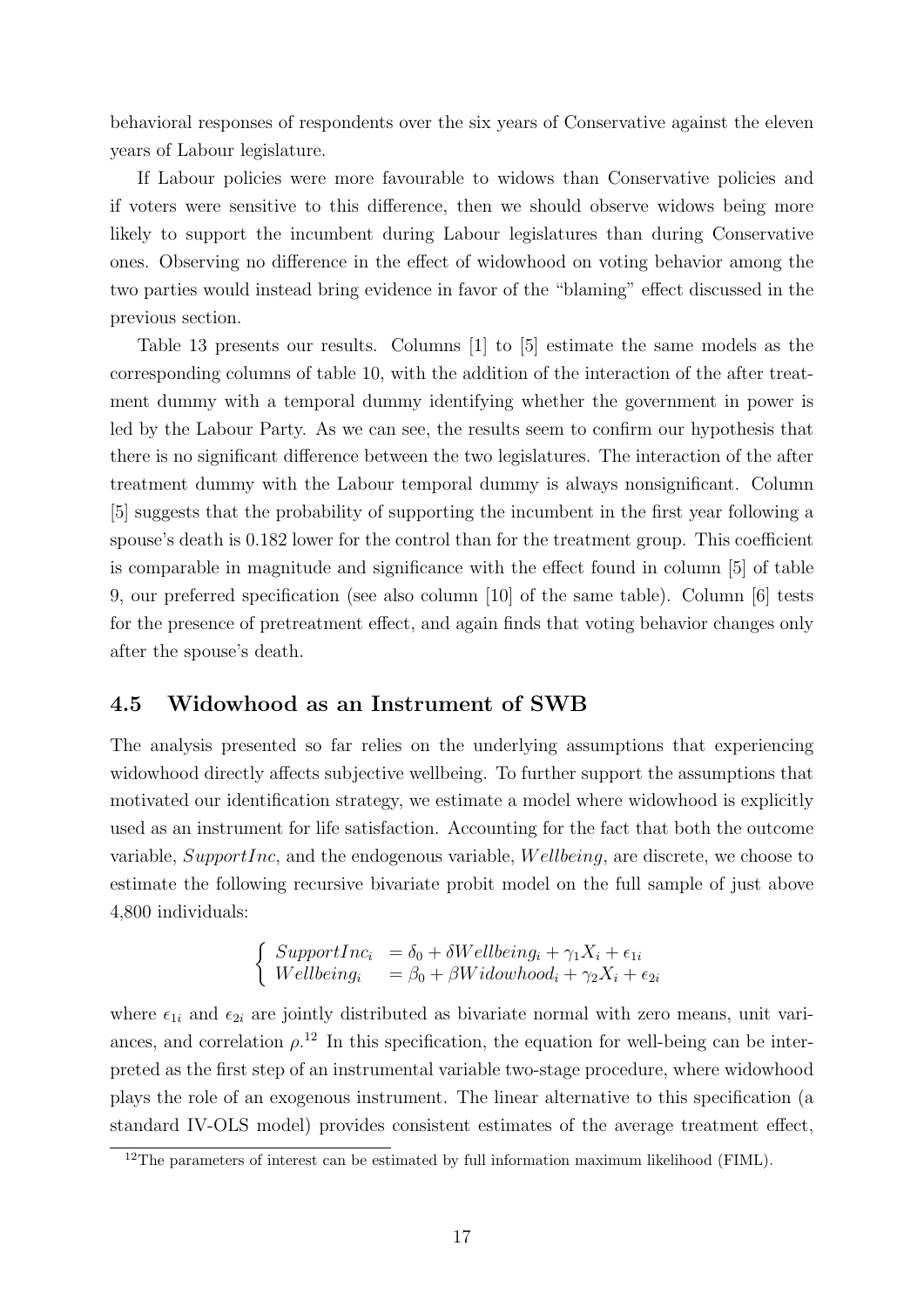but is biased and has low small sample performance.<sup>13</sup>

The results from the estimation of this model are presented in table 14, where we only show the estimated relevant parameters. Model (1) is estimated on the full sample. The negative  $\rho$  reported at the bottom of the table indicates that the estimated correlation between the errors of the two equations (which is the conditional tetrachoric correlation) is negative and highly significant. The table additionally confirms that experiencing widowhood has a negative and significant effect on well-being, which, in turn, has a significant effect on the probability of supporting the incumbent. These results confirm our previous findings and validate our DiD approach.

## 5 Conclusion

Motivated by recent initiatives taken by governments and international organizations to come up with measures of SWB to yield informed policies that integrate standard monetary and financial measures, we test if well-being data can be used to predict voting behavior.

Our aim was to contribute to the empirical literature on retrospective voting by augmenting standard models of voting behavior with measure of well-being to proxy for utility. Preliminary results suggest voters change their voting intentions in response to changes in their level of life satisfaction.

There are two main sources of concern that we address in the paper. The first one is the possible reverse causality between voting and well-being when political ideology enters into the equation, as has been noted elsewhere (Di Tella and MacCulloch, 2005). For example, a strong Conservative supporter may be happy when the Tories are in power and not because of specific policy choices implemented by the party. We address this issue in two ways: $(i)$  we split the sample between swing and partisan and we show that the swing react more to a SWB shock—the opposite behavior would have been true if our result was due to reverse causality; and  $(ii)$  we use widowhood as an instrument to better identify the model.

Once established that SWB measures are good indicators for predicting voters' behavior, we proceeded in the direction of asking whether or not voters are able to correctly reward or punish the incumbent government only for the variation in life satisfaction that is directly imputable to government actions. People's happiness may indeed depend on several factors and many of them are not directly imputable to government action. To address this, we test whether or not widowhood affects voter's preference toward the in-

<sup>13</sup>Chiburis, Das, and Lokshin (2011) run simulations similar to mine, and find that when there are no covariates, biprobit outperforms IV for sample sizes below 5000, and with a continuous covariate, biprobit outperforms IV in all of their simulations. They note that biprobit performs especially well when the treatment probability is close to 0 or 1, where linear methods are more likely to produce infeasible estimates.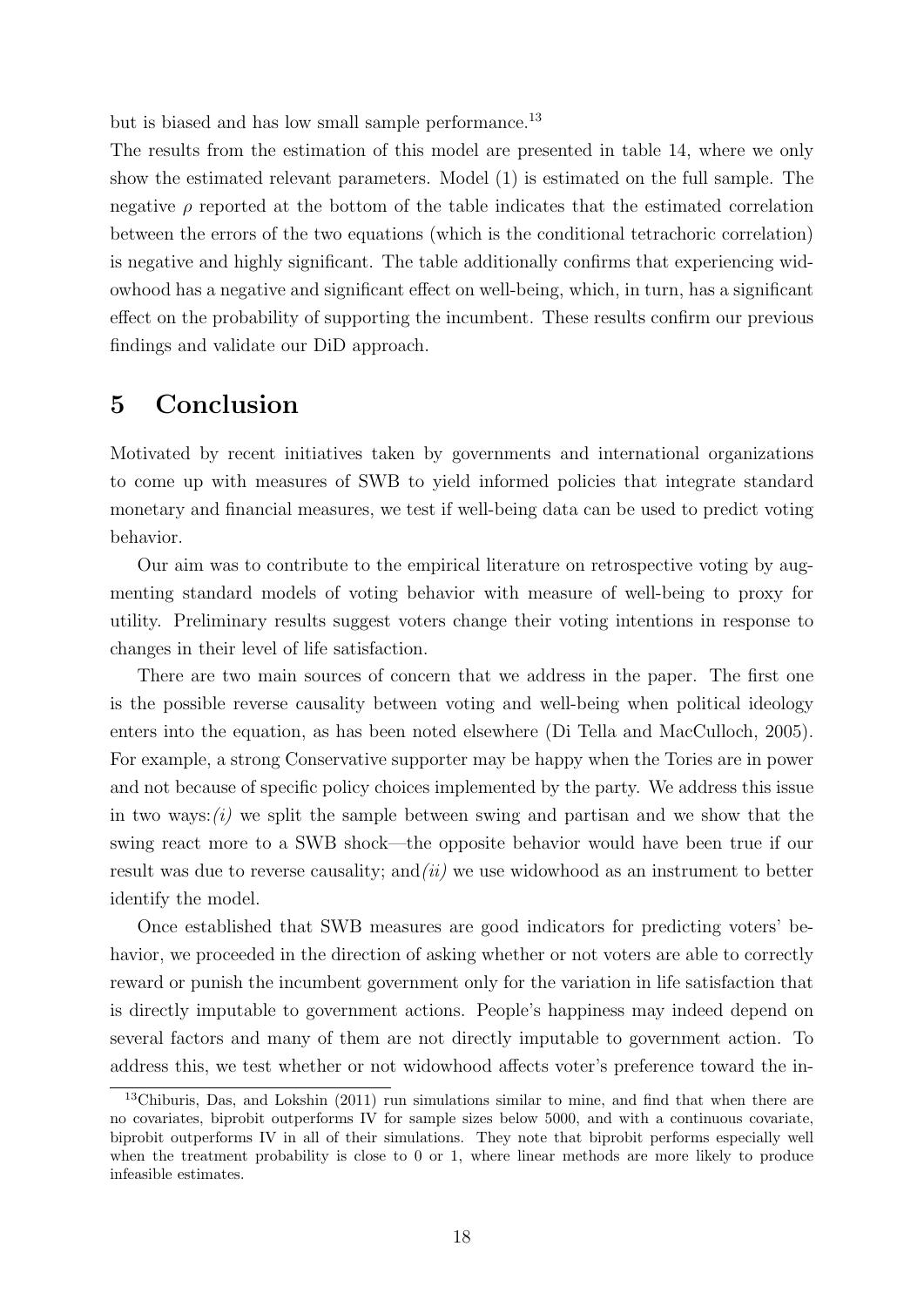cumbent. We use DiD estimation and propensity score matching to identify the effect that widowhood has on the probability of supporting the incumbent party. We find that a 1-point decrease in life satisfaction measured on a 7-point scale corresponds to a 12% decline in the support of the incumbent party. Consistent with our hypothesis, we find that the effect of widowhood on the SWB follows the same pattern as the shock on the support for the incumbent. We confirm the above results by estimating the effect of the shock on SWB and on the incumbent support together in a bivariate probit analysis.

We believe that our results have some important implications. First of all, they motivate the efforts taken by governments and international organizations in producing better and more comprehensive measures for well-being, since they appear to be valid indicators of what voters want, which is consistent with retrospective voting models. Second, they highlight citizens' inability to correctly blame or reward policy makers only for the actions they are responsible for. Finally, we note that this can provide an explanation for why elections are always held in May (in the UK), when the sun shines high and makes everybody happy!

## References

- [1] Achen, C. H., L. M. Bartels (2004). Blind Retrospection: Electoral Responses to Droughts, Flu, and Shark Attacks. Estudio/Working Paper 2004/199.
- [2] Becker S. O., H. K. Hvide (2013). Do entrepreneurs matter?, CAGE (Warwick) wp, 109.
- [3] Benjamin, D. J., O. Heffetz, M. S. Kimball, A. Rees-Jones (2012). What Do You Think Would Make You Happier? What Do You Think You Would Choose?. American Economic Review, 102(5), 2083.
- [4] Brender, A. (2003). The Effect of Fiscal Performance on Local Government Election Results in Israel: 1989–1998. Journal of Public Economics, 87(9), 2187–2205.
- [5] Chamberlain, G. (1980). Analysis of Covariance with Qualitative Data. Review of Economic Studies, 225–238.
- [6] Cheibub, J. A., A. Przeworski (1999). Democracy, Elections, and Accountability for Economic Outcomes. In Democracy Accountability, and Representation, ed. A. Przeworski, S. Stokes, and B. Manin. Cambridge: Cambridge University Press, 222– 250.
- [7] Chiburis, Richard, Jishnu Das and Michael Lokshin (2011). A Practical Comparison of the Bivariate Probit and Linear IV Estimators. World Bank Policy Research Working Paper, 5601.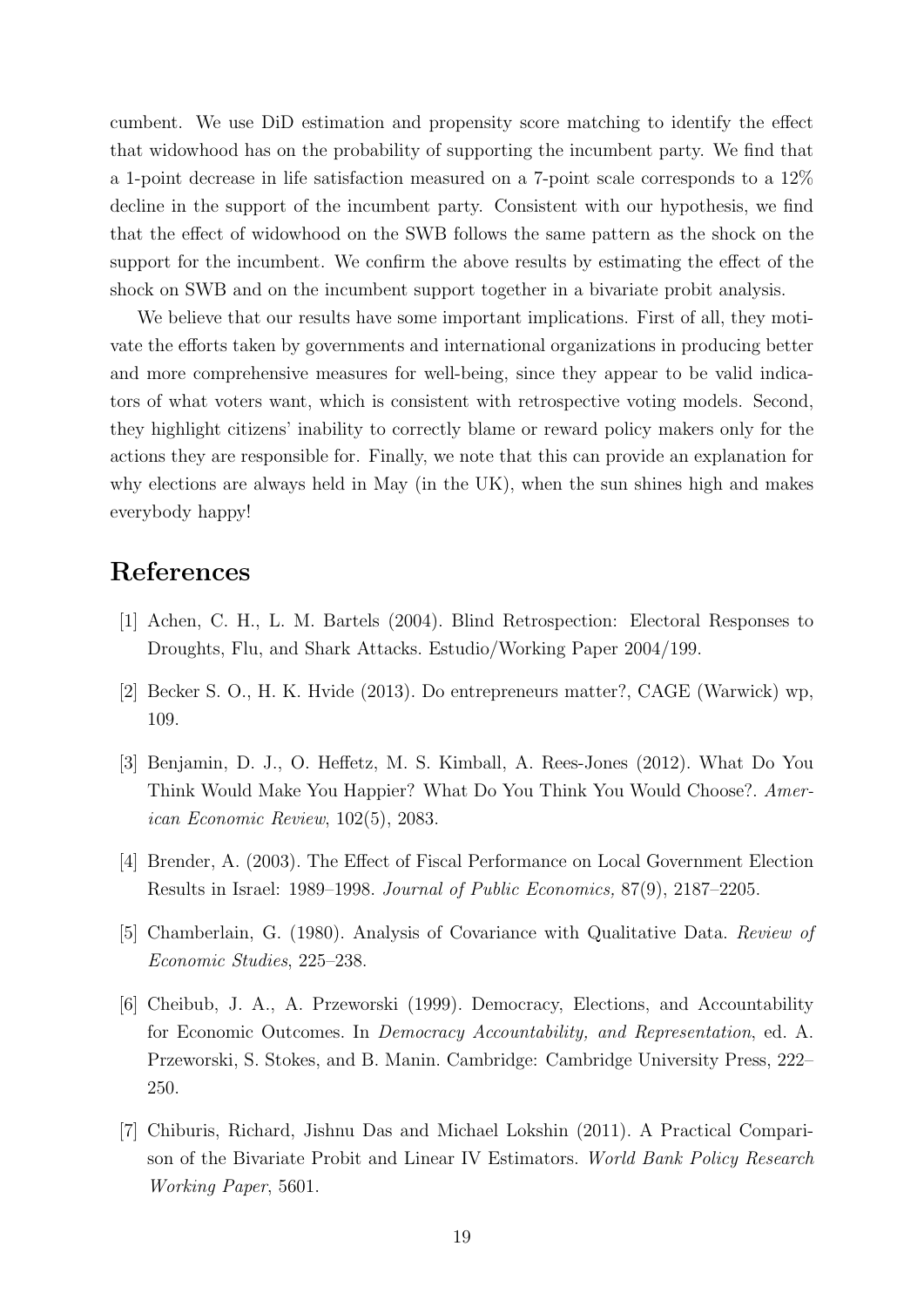- [8] Chubb, J. E. (1988). Institutions, the Economy, and the Dynamics of State Elections. American Political Science Review, 82(1).
- [9] Clark A., E. Diener, Y. Georgellis, R. Lucas (2006). Lags and Leads in Life Satisfaction: A Test of the Baseline Hypothesis. Economic Journal, 118, 222–243.
- [10] Clark, A., F. Etil, F. Postel-Vinay, C. Senik, K. Van der Straeten (2005). Heterogeneity in Reported Well-Being: Evidence from Twelve European Countries. Economic Journal, Royal Economic Society, 115(502), C118–C132, 03.
- [11] Clark, A. E., A. J. Oswald (2002). A Simple Statistical Method for Measuring How Life Events Affect Happiness. International Journal of Epidemiology, 31(6), 1139– 1144.
- [12] Di Tella R., R. MacCulloch (2005). Partisan Social Happiness. Review of Economic Studies, 72(2), 367–393.
- [13] Di Tella R., R. MacCulloch, A. J. Oswald (2001). Preferences over Inflation and Unemployment: Evidence from Surveys of Happiness. American Economic Review, 91(1), 335–341.
- [14] Di Tella R., R. MacCulloch, A. J. Oswald (2003). The Macroeconomics of Happiness. The Review of Economics and Statistics, 85(4), 809–827.
- [15] Dolan, P., R. Metcalfe, N. Powdthavee (2008). Electing Happiness: Does Happiness Affect Voting and Do Elections Affect Happiness? Discussion Papers on Economics, 08/30. University of York.
- [16] Fair, R. C. (1978). The Effect of Economic Effects on Votes for President. Review of Economics and Statistics, 60(2).
- [17] Ferejohn, J. (1986). Incumbent Performance and Electoral Control. Public Choice,  $50(2), 5-26.$
- [18] Fiorina, M. (1981). Retrospective Voting in American National Elections. New Haven, CT: Yale University Press.
- [19] Fiorina, M. P. (1978). Economic Retrospective Voting in American National Elections: A Micro-analysis. American Journal of Political Science, 426–443.
- [20] Flavin, P., M. J. Keane (2012). Life Satisfaction and Political Participation: Evidence from the United States. Journal of Happiness Studies, 13(1), 63–78.
- [21] Frey, B.S., Lau, L.J. (1968), Towards a Mathematical Model of Government Behaviour, Zeitschrift fr Nationalkomie 28, 355 380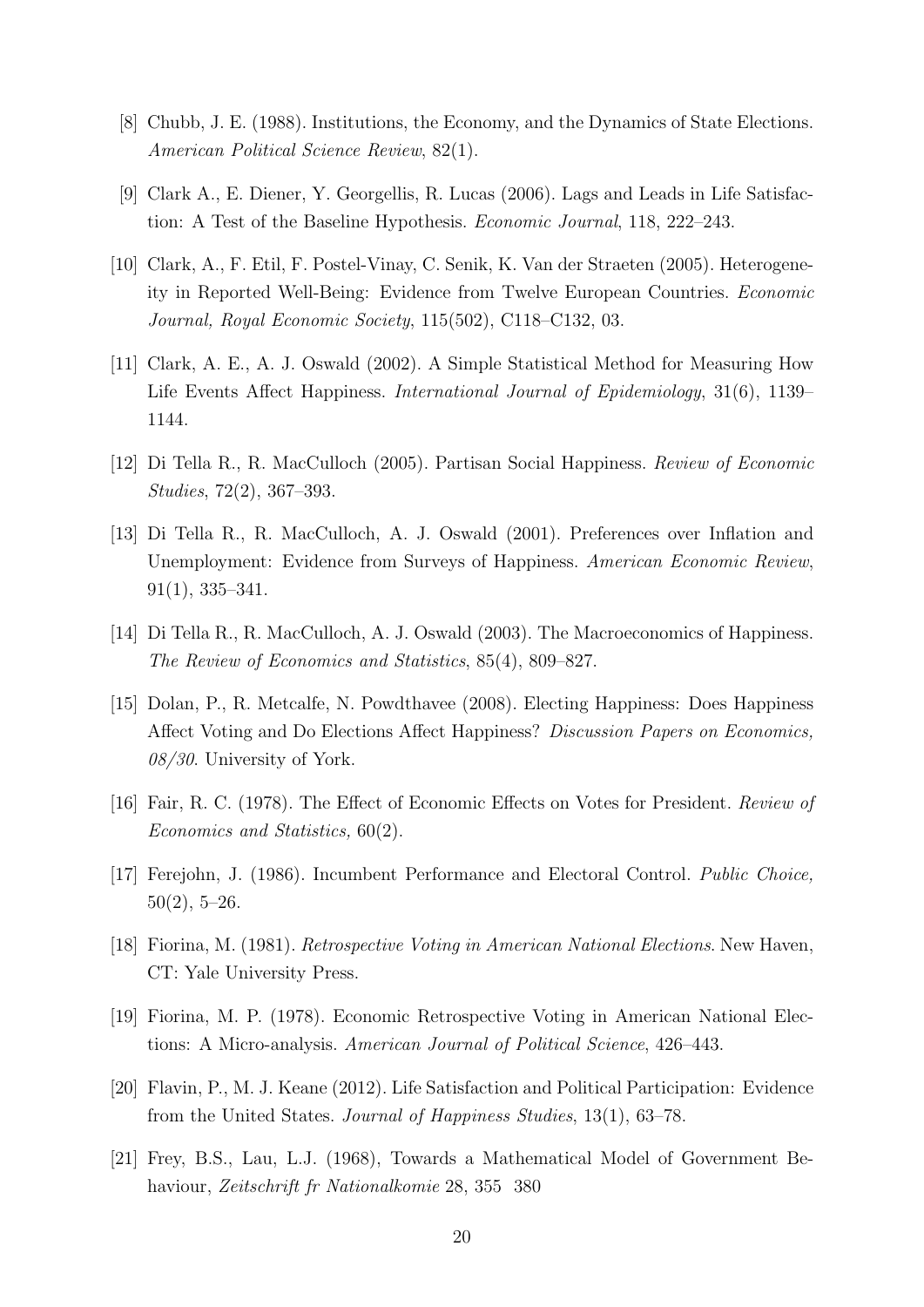- [22] Giuliano, P., A. Spilimbergo (2013). Growing Up in a Recession. Review of Economics Studies, forthcoming.
- [23] Gurdal, M., J. Miller, A. Rustichini (2013). Why Blame? Journal of Political Economy, forthcoming.
- [24] Healy, A., N. Malhotra, C. Hyunjung Mo (2010). Irrelevant Events Affect Voters' Evaluations of Government Performance. Proceedings of the National Academy of Sciences, 107(29), 12804–12809.
- [25] Kahaneman, D., R. Thaler (1991). Economic Analysis and the Psychology of Utility: Applications to Compensation Policy. American Economic Review, 81(2), 341–346
- [26] Killian, M., R. Schoen, A. Dusso (2008). Keeping Up with the Joneses: The Interplay of Personal and Collective Evaluations in Voter Turnout. Political Behavior, 30(3), 323–340.
- [27] Kinder, D. R., D. R. Kiewiet (1981). Sociotropic Politics: The American Case. British Journal of Political Science, 11(2), 129–161.
- [28] Kramer, G. H. (1971). Short Term Fluctuations in U.S. Voting Behavior, 1896–1964. American Political Science Review, 65.
- [29] Lewis-Beck, M. (1988). Economics and Elections: The Major Western Democracies. Ann Arbor: University of Michigan Press.
- [30] Lewis-Beck, M., M. Stegmaier (2000). Economic Determinants of Electoral Outcomes. Annual Review of Political Science, 3(1), 183–219.
- [31] Lowry, R. C., J. E. Alt, K. E. Ferree (1998). Fiscal Policy Outcomes and Electoral Accountability in American States. American Political Science Review, 92(4).
- [32] Markus, G. B. (1988). The Impact of Personal and National Economic Conditions on the Presidential Vote: A Pooled Cross-sectional Analysis. American Journal of Political Science, 137–154.
- [33] Nordhaus, W. (1975). The political business cycle. Review of Economic Studies, 42, 16990.
- [34] Pacheco G., T. Lange (2010). Political Participation and Life Satisfaction: A Cross-European Analysis. International Journal of Social Economics, 37(9), 686–702
- [35] Peltzman, S. (1987). Economic Conditions and Gubernatorial Elections. American Economic Review, 77(2).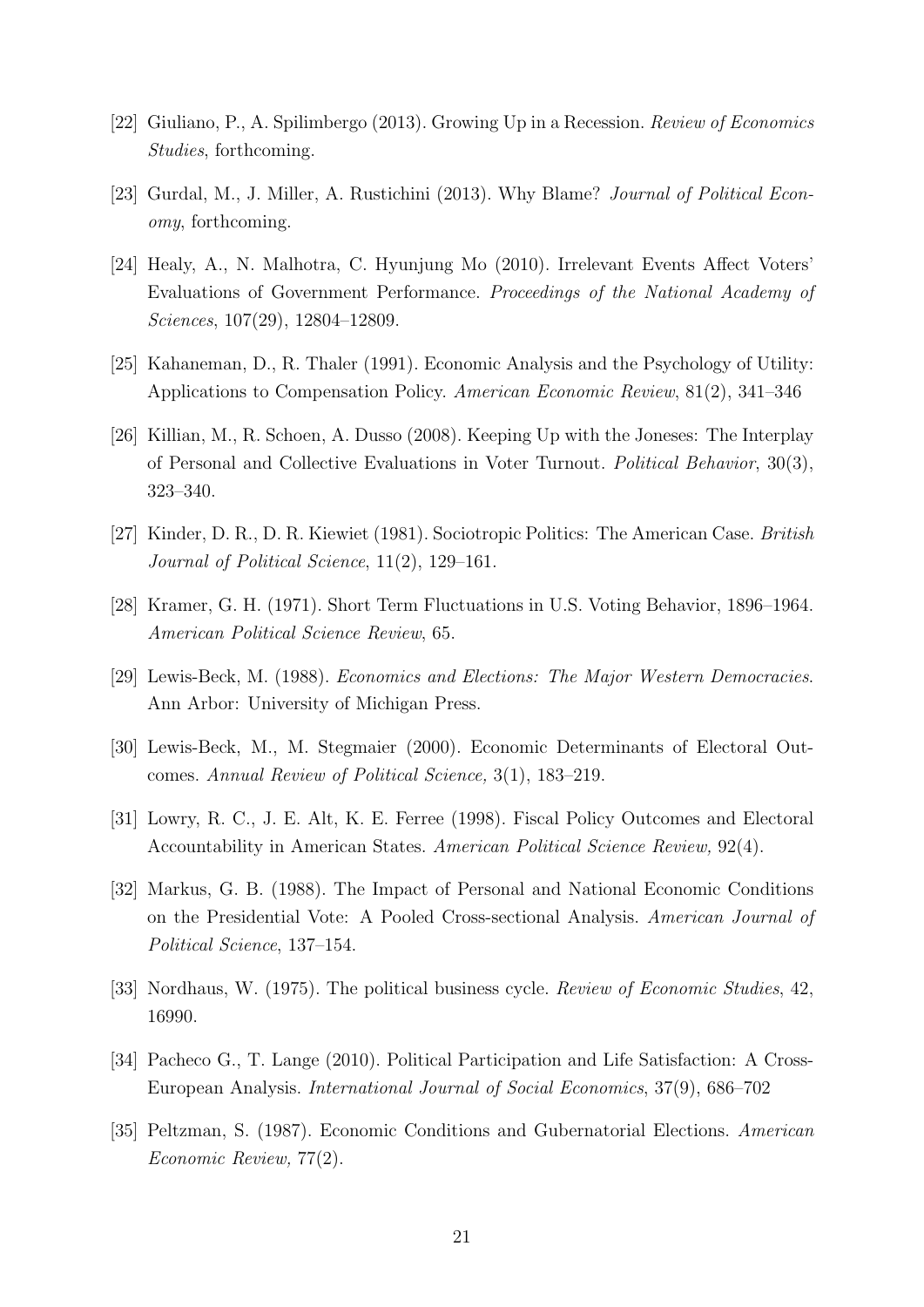- [36] Powdthavee, N., A. J. Oswald (2010). Daughters and Left-Wing Voting. The Review of Economics and Statistics, 92(2), 213–227.
- [37] Powdthavee, N., A. J. Oswald (2013). Does Money Make People Right-Wing and Inegalitarian? A Longitudinal Study of Lottery Winners. IZA Discussion Paper No. 793
- [38] Rabin, M. (1998). Psychology and Economics. Journal of Economic Literature, 36, 11–46.
- [39] Weitz-Shapiro, R., M. S. Winters (2011). The Link Between Voting and Life Satisfaction in Latin America. Latin American Politics and Society, 53, 101–126.
- [40] Wolfers, J. (2009). Are Voters Rational? Evidence from Gubernatorial Elections. Working Paper, Wharton School of Business.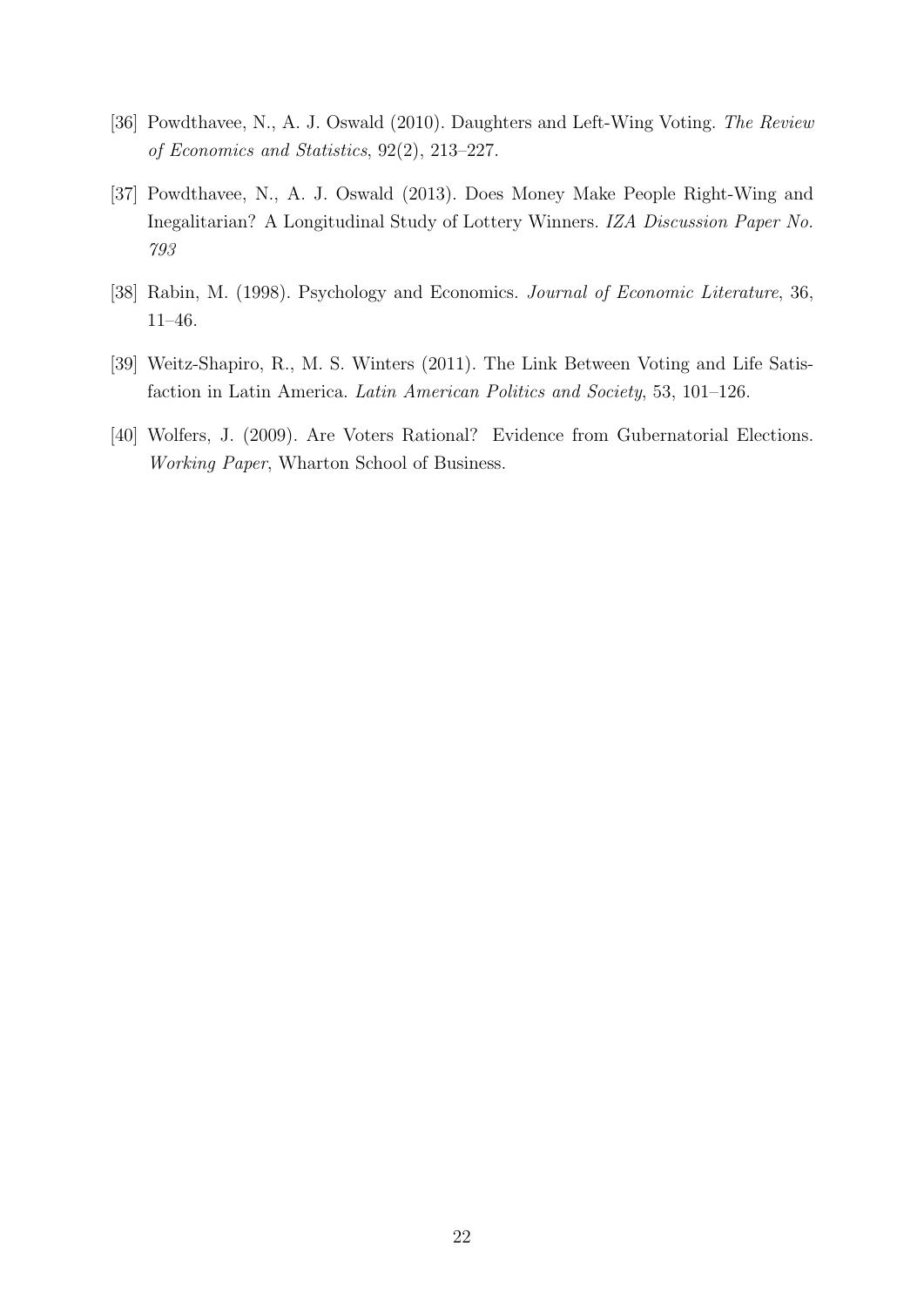## 6 Tables

|                   |         | Labour Partisan |         | "Swing" |         |         | Conservative Partisan |
|-------------------|---------|-----------------|---------|---------|---------|---------|-----------------------|
|                   | Strong  | Medium          | Weak    |         | Weak    | Medium  | Strong                |
| Conservative 1992 | 5.111   | 5.135           | 5.172   | 5.201   | 5.420   | 5.467   | 5.638                 |
|                   | (1.558) | (1.435)         | (1.306) | (1.337) | (1.147) | (1.307) | (1.435)               |
| Labour 1997       | 5.176   | 5.223           | 5.186   | 5.182   | 5.371   | 5.448   | 5.433                 |
|                   | (1.582) | (1.362)         | (1.296) | (1.320) | (1.182) | (1.284) | (1.491)               |
| Labour 2001       | 5.474   | 5.299           | 5.202   | 5.190   | 5.367   | 5.464   | 5.497                 |
|                   | (1.421) | (1.323)         | (1.269) | (1.316) | (1.151) | (1.201) | (1.339)               |
| Labour 2005       | 5.418   | 5.263           | 5.196   | 5.166   | 5.348   | 5.326   | 5.450                 |
|                   | (1.438) | (1.274)         | (1.217) | (1.282) | (1.102) | (1.222) | (1.279)               |

Table 1: Average Life Satisfaction, Conditional on Political Ideology

Note: Data used for these descriptive statistics include the balanced sample of all individuals observed consecutively for all years between 1996 and 2008. Respondents dropped from the sample include those who were below the age of 16 in 1991, as well as the individuals in the top percentile of the income distribution and of the age distribution.

Table 2: Descriptive Statistics for Main Covariates

| Variable                                            | Obs.  | Resp. | Mean    | Std. Dev. | Min.     | Max.   |
|-----------------------------------------------------|-------|-------|---------|-----------|----------|--------|
| Support Incumbent                                   | 48432 | 4882  | 0.3749  | 0.4841    | $\Omega$ |        |
| Life Satisfaction                                   | 48432 | 4882  | 5.2465  | 1.2236    |          |        |
| Times Respondent Classifies as Nonpartisan          | 48432 | 4882  | 5.2037  | 5.3953    | $\Omega$ | 18     |
| Widowhood                                           | 48432 | 4882  | 0.0049  | 0.0701    | $\Omega$ |        |
| Income $(\ln)$                                      | 48432 | 4882  | 7.3755  | 0.7116    | $-2.415$ | 11.215 |
| Age                                                 | 48432 | 4882  | 49.6083 | 15.7044   | 18       | 97     |
| Dummy $(1 = \text{female})$                         | 48432 | 4882  | 0.5541  | 0.4971    | $\Omega$ |        |
| Dummy $(1 =$ married)                               | 48432 | 4882  | 0.6554  | 0.4752    | $\Omega$ |        |
| Financial Situation Compared to Last Year = Better  | 48432 | 4882  | 0.2522  | 0.4343    | $\Omega$ |        |
| Financial Situation Compared to Last Year $=$ Worse | 48432 | 4882  | 0.2388  | 0.4263    | $\Omega$ |        |

Note: Data used for these descriptive statistics include the balanced sample of all individuals observed consecutively for all years between 1996 and 2008. Respondents dropped from the sample include those who were below the age of 16 in 1991, as well as the individuals in the top percentile of the income distribution and of the age distribution.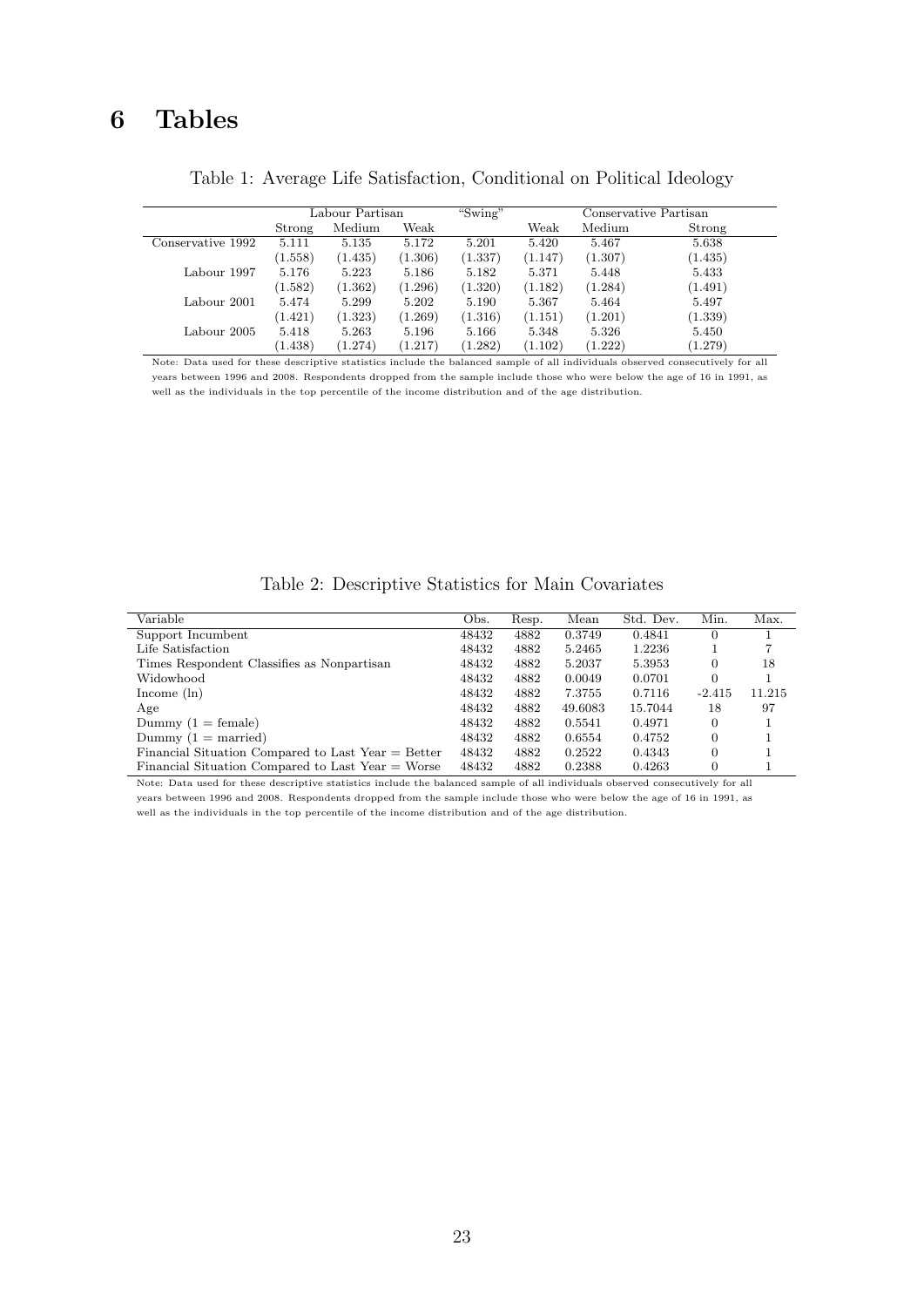| Dependent Variable:                       |        | Financial Situation | Life Satisfaction Only |             | Financial             | Situation   |
|-------------------------------------------|--------|---------------------|------------------------|-------------|-----------------------|-------------|
|                                           |        | Only                |                        |             |                       |             |
|                                           |        |                     |                        |             | and Life Satisfaction |             |
| 1 If Supporting Incumbent Party           |        | [1]                 | $[2]$                  | [3]         | 4                     | $[5]$       |
|                                           |        |                     |                        |             |                       |             |
| Financial Situation:                      | Better | $0.0132***$         |                        |             | $0.0126***$           | $0.0125***$ |
|                                           |        | (0.0046)            |                        |             | (0.0046)              | (0.0046)    |
|                                           | Worse  | $-0.0131***$        |                        |             | $-0.0120***$          | $-0.0117**$ |
|                                           |        | (0.0046)            |                        |             | (0.0046)              | (0.0046)    |
| Satisfaction with Life: Satisfied [5,6,7] |        |                     | $0.0185***$            |             | $0.0161***$           |             |
|                                           |        |                     | (0.0051)               |             | (0.0051)              |             |
| Satisfaction with Life: $[1,2,\ldots,7]$  |        |                     |                        | $0.0075***$ |                       | $0.0065***$ |
|                                           |        |                     |                        | (0.0020)    |                       | (0.0020)    |
|                                           |        |                     |                        |             |                       |             |
| <b>Observations</b>                       |        | 48,432              | 48,432                 | 48,432      | 48,432                | 48,432      |
| R-squared                                 |        | 0.0330              | 0.0327                 | 0.0328      | 0.0332                | 0.0333      |
| Number of pid                             |        | 4,882               | 4,882                  | 4,882       | 4,882                 | 4,882       |

#### Table 3: Baseline Equation, Linear Probability Models on Full Sample of Respondents

Note: Baseline model looking at determinants of the probability of supporting the incumbent party. Models are estimated using an FE LPM. Sample: 4,882 respondents observed since 1996. All specifications include auxiliary control variables (a dummy for "married" individuals, the natural logarithm of yearly household income, age, age squared, and a dummy for female respondents). Region and wave dummies are also included. The variable "lfsato" from BHPS was used to define the level of life satisfaction. It is equal to seven different levels of life satisfaction, varying from completely satisfied  $(=7)$  to not at all satisfied  $(=1)$ . For Model 2a and Model 3a, the variable is recoded as a dummy identifying whether the individual is satisfied  $(>4)$ , whereas for Model 2b and 3b, life satisfaction is used as a continuous variable. Standard errors are clustered by respondent and reported in parenthesis. \*\*\* p<0.01, \*\* p<0.05, \* p<0.1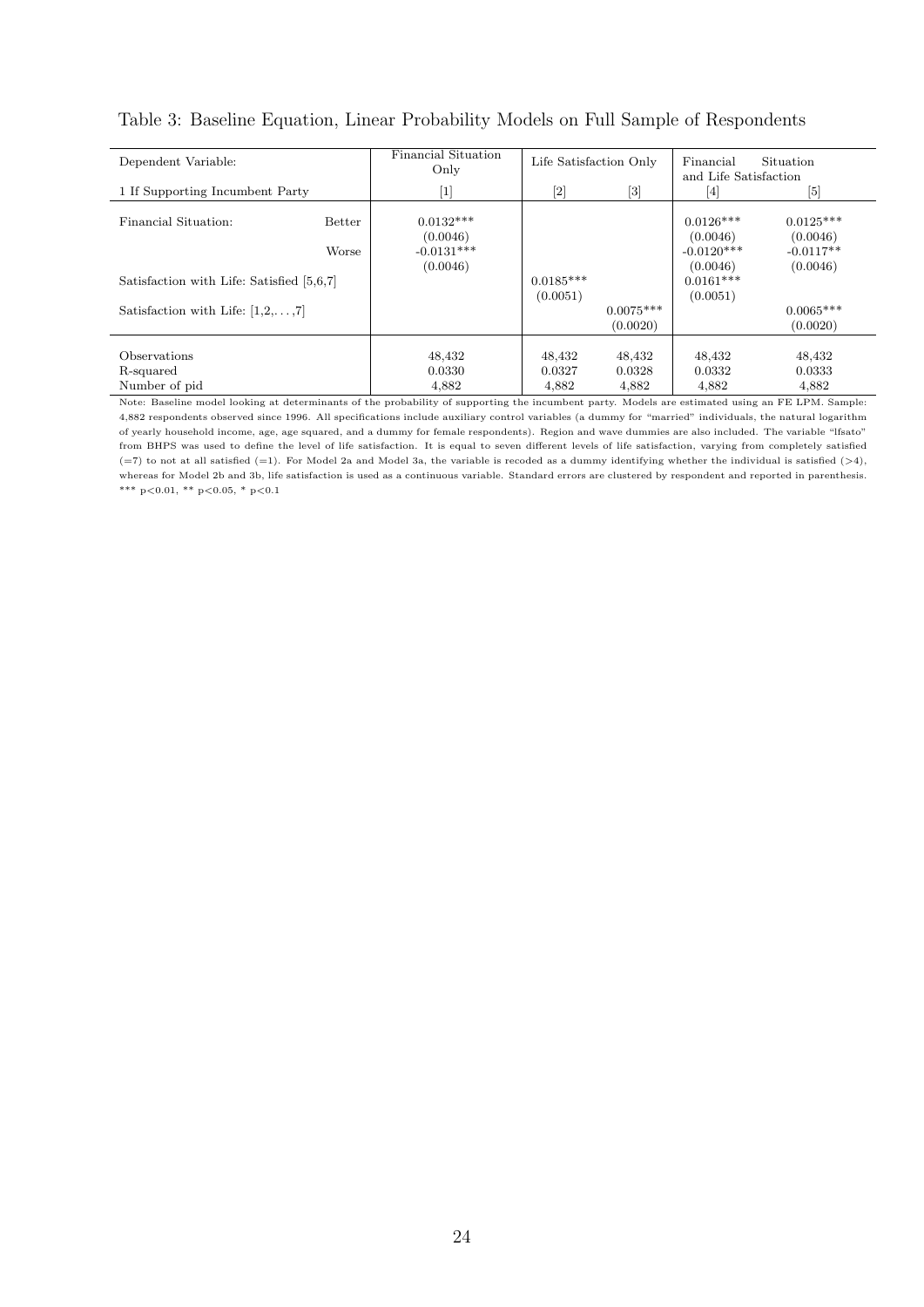| Dependent Variable:                             |                        | Financial Situation<br>Only                         | Life Satisfaction Only      |                             | Financial<br>and Life Satisfaction                  | Situation                                           |
|-------------------------------------------------|------------------------|-----------------------------------------------------|-----------------------------|-----------------------------|-----------------------------------------------------|-----------------------------------------------------|
| 1 If Supporting Incumbent Party                 |                        | $[1]$                                               | $[2]$                       | [3]                         | $\vert 4 \vert$                                     | $\lceil 5 \rceil$                                   |
| Financial Situation:                            | <b>Better</b><br>Worse | $0.0627***$<br>(0.0213)<br>$-0.0736***$<br>(0.0215) |                             |                             | $0.0602***$<br>(0.0213)<br>$-0.0682***$<br>(0.0216) | $0.0602***$<br>(0.0213)<br>$-0.0670***$<br>(0.0217) |
| Satisfaction with Life: Satisfied [5,6,7]       |                        |                                                     | $0.0829***$                 |                             | $0.0699***$                                         |                                                     |
| Satisfaction with Life: $[1,2,\ldots,7]$        |                        |                                                     | (0.0231)                    | $0.0317***$<br>(0.0086)     | (0.0233)                                            | $0.0263***$<br>(0.0087)                             |
| Log-likelihood<br>Observations<br>Number of pid |                        | $-22119$<br>48,432<br>4,882                         | $-22128$<br>48,432<br>4,882 | $-22127$<br>48,432<br>4,882 | $-22114$<br>48,432<br>4,882                         | $-22114$<br>48,432<br>4,882                         |
| A.P.E w.r.t. Satisfaction with Life             |                        |                                                     | 0.0185<br>(0.0049)          | 0.0071<br>(0.0018)          | 0.0156<br>(0.0050)                                  | 0.0059<br>(0.0018)                                  |

#### Table 4: Baseline Equation, Probit Models on Full Sample of Respondents

Note: Baseline model looking at determinants of the probability of supporting the incumbent party. Models are estimated using an RE probit. Sample: 4,882 respondents observed since 1996. All specifications include auxiliary control variables (a dummy for "married" individuals, the natural logarithm of yearly household income, age, age squared, and a dummy for female respondents). Region and wave dummies are always included. The variable "lfsato" from BHPS was used to define the level of life satisfaction. It is equal to seven different levels of life satisfaction, varying from completely satisfied  $(=7)$  to not at all satisfied  $(=1)$ . For Model 2a and Model 3a, the variable is recoded as a dummy identifying whether the individual is satisfied  $(24)$ , whereas for Model 2b and 3b, life satisfaction is used as a continuous variable. The Chamberlain RE probit estimates are obtained after controlling for observable respondent-specific time invariant characteristics. Standard errors are reported in parenthesis. \*\*\* p<0.01, \*\* p<0.05,  $*$  p<0.1

#### Table 5: Reducing endogeneity bias, Linear Probability Models on a Restricted Sample of Swing Voters

| Dependent Variable:                        |                 | Financial Situation<br>Only                 | Life Satisfaction Only    |                           | Financial<br>and Life Satisfaction          | Situation                                   |
|--------------------------------------------|-----------------|---------------------------------------------|---------------------------|---------------------------|---------------------------------------------|---------------------------------------------|
| 1 If Supporting Incumbent Party            |                 | $[1]$                                       | $[2]$                     | $[3]$                     | $\lceil 4 \rceil$                           | $[5]$                                       |
| Financial Situation:                       | Better<br>Worse | 0.0121<br>(0.0089)<br>$-0.0030$<br>(0.0088) |                           |                           | 0.0111<br>(0.0090)<br>$-0.0011$<br>(0.0088) | 0.0109<br>(0.0089)<br>$-0.0002$<br>(0.0088) |
| Satisfaction with Life: Satisfied [5,6,7]  |                 |                                             | $0.0249***$<br>(0.0087)   |                           | $0.0238***$<br>(0.0087)                     |                                             |
| Satisfaction with Life: $[1,2,\ldots,7]$   |                 |                                             |                           | $0.0112***$<br>(0.0034)   |                                             | $0.0108***$<br>(0.0034)                     |
| Observations<br>R-squared<br>Number of pid |                 | 12,926<br>0.0770<br>1,520                   | 12,926<br>0.0774<br>1,520 | 12,926<br>0.0776<br>1,520 | 12,926<br>0.0776<br>1,520                   | 12,926<br>0.0778<br>1,520                   |

Note: Baseline model looking at determinants of the probability of supporting the incumbent party. Models are estimated using an FE LPM; the coefficients reported represent the marginal effects. Sample: 1,520 respondents who are classified as "swing voters". All specifications include auxiliary control variables (a dummy for "married" individuals, the natural logarithm of yearly household income, age, age squared, and a dummy for female respondents). Region and wave dummies are always included. The variable "lfsato" from BHPS was used to define the level of life satisfaction. It is equal to seven different levels of life satisfaction, varying from completely satisfied (=7) to not at all satisfied (=1). For Model 2a and Model 3a, the variable is recoded as a dummy identifying whether the individual is satisfied  $(>\,4)$ , whereas for Model 2b and 3b, life satisfaction is used as a continuous variable. Standard errors are clustered by respondent and reported in parenthesis. \*\*\* p<0.01, \*\* p<0.05, \* p<0.1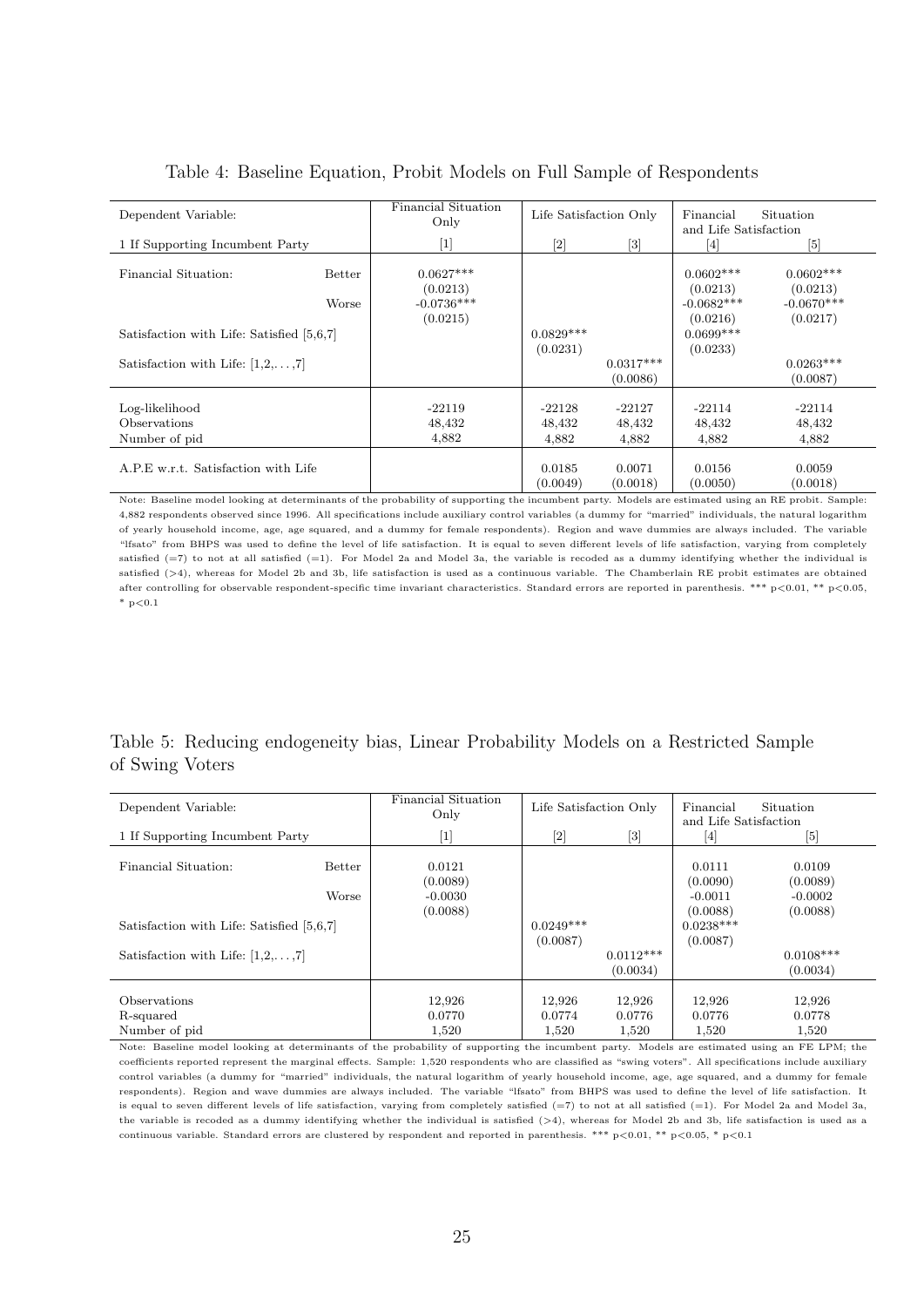| Dependent Variable:                                               |                 | Financial Situation<br>Only                                                                                                                                                                                                                       |                             | Life Satisfaction Only      | Financial<br>and Life Satisfaction                         | Situation                                   |
|-------------------------------------------------------------------|-----------------|---------------------------------------------------------------------------------------------------------------------------------------------------------------------------------------------------------------------------------------------------|-----------------------------|-----------------------------|------------------------------------------------------------|---------------------------------------------|
| 1 If Supporting Incumbent Party                                   |                 | $[1] % \includegraphics[width=0.9\columnwidth]{figures/fig_10.pdf} \caption{The figure shows the number of times, and the number of times, and the number of times, and the number of times, are indicated with the same time.} \label{fig:time}$ | $[2]$                       | [3]                         | $\lceil 4 \rceil$                                          | $[5]$                                       |
| Financial Situation:<br>Satisfaction with Life: Satisfied [5,6,7] | Better<br>Worse | 0.0528<br>(0.0405)<br>$-0.0291$<br>(0.0436)                                                                                                                                                                                                       | $0.1277***$                 |                             | 0.0494<br>(0.0417)<br>$-0.0176$<br>(0.0441)<br>$0.1218***$ | 0.0479<br>(0.0406)<br>$-0.0139$<br>(0.0438) |
| Satisfaction with Life: $[1,2,\ldots,7]$                          |                 |                                                                                                                                                                                                                                                   | (0.0445)                    | $0.0540***$<br>(0.0163)     | (0.0448)                                                   | $0.0518***$<br>(0.0169)                     |
| Log-likelihood<br>Observations<br>Number of pid                   |                 | $-5,417$<br>12,926<br>1,520                                                                                                                                                                                                                       | $-5,415$<br>12,926<br>1,520 | $-5,413$<br>12,926<br>1,520 | $-5,414$<br>12,926<br>1,520                                | $-5,412$<br>12,926<br>1,520                 |
| A.P.E. w.r.t. Satisfaction with Life                              |                 |                                                                                                                                                                                                                                                   | 0.0242<br>(0.0085)          | 0.0104<br>(0.0032)          | 0.0231<br>(0.0086)                                         | 0.0100<br>(0.0033)                          |

Table 6: Reducing endogeneity bias, Probit Models on a Restricted Sample of Swing Voters

Note: Baseline model looking at determinants of the probability of supporting the incumbent party. Models are estimated using an RE probit. Sample: 1,520 respondents who are classified as "Swing voters'. All specifications include auxiliary control variables (a dummy for "married" individuals, the natural logarithm of yearly household income, age, age squared, and a dummy for female respondents). Region and wave dummies are always included. The variable "lfsato" from BHPS was used to define the level of life satisfaction. It is equal to seven different levels of life satisfaction, varying from completely satisfied (=7) to not at all satisfied (=1). For Model 2a and Model 3a, the variable is recoded as a dummy identifying whether the individual is satisfied (>4), whereas for Model 2b and 3b, life satisfaction is used as a continuous variable. The Chamberlain RE probit estimates are obtained after controlling for observable respondent-specific time invariant characteristics. Standard errors are reported in parenthesis. \*\*\* p<0.01, \*\* p<0.05,  $*$  p<0.1

|  |  |  |  |  |  |  | Table 7: Baseline Equation, Average Partial Effect (APE) Comparison |
|--|--|--|--|--|--|--|---------------------------------------------------------------------|
|--|--|--|--|--|--|--|---------------------------------------------------------------------|

|                                                                                                                             |                                                     | Full Sample                                                                   |                                                                                |                                                                                                                                                                                                                                                                                                                                  | Swing Voters                                                           |                                                                        |
|-----------------------------------------------------------------------------------------------------------------------------|-----------------------------------------------------|-------------------------------------------------------------------------------|--------------------------------------------------------------------------------|----------------------------------------------------------------------------------------------------------------------------------------------------------------------------------------------------------------------------------------------------------------------------------------------------------------------------------|------------------------------------------------------------------------|------------------------------------------------------------------------|
| Dependent Variable:<br>1 If Supporting Incumbent Party                                                                      | Financial<br>Situation<br>$[1]$                     | Financial<br>and Life Satisfaction<br>[5a]                                    | Situation<br>[5b]                                                              | Financial<br>Situation<br>$[1] % \centering \includegraphics[width=0.9\columnwidth]{figures/fig_10.pdf} \caption{The graph $\mathcal{N}_1$ is a function of the number of~\textit{N}_1$ (left) and the number of~\textit{N}_2$ (right) and the number of~\textit{N}_1$ (right) are shown in Fig.~\ref{fig:10}. } \label{fig:11}$ | Financial<br>and Life Satisfaction<br>[5a]                             | Situation<br>[5b]                                                      |
| Financial Situation:<br>Better<br>Worse<br>Satisfaction with Life: $[1,2,\ldots,7]$                                         | $0.0627***$<br>(0.0213)<br>$-0.0736***$<br>(0.0215) | $0.0602***$<br>(0.0213)<br>$-0.067***$<br>(0.0217)<br>$0.0263***$<br>(0.0087) | $0.0629***$<br>(0.0083)<br>$-0.0781***$<br>(0.0210)<br>$0.0263***$<br>(0.0083) | 0.0528<br>(0.0405)<br>$-0.0291$<br>(0.0436)                                                                                                                                                                                                                                                                                      | 0.0479<br>(0.0406)<br>$-0.0139$<br>(0.0438)<br>$0.0518***$<br>(0.0169) | 0.0547<br>(0.0405)<br>$-0.0372$<br>(0.0439)<br>$0.0518***$<br>(0.0169) |
| Log-likelihood<br>Observations<br>Number of pid                                                                             | $-22,119$<br>48,432<br>4,882                        | $-22,114$<br>48,432<br>4,882                                                  | $-22,115$<br>48,432<br>4,882                                                   | $-5,417$<br>12,926<br>1,520                                                                                                                                                                                                                                                                                                      | $-5,412$<br>12,926<br>1,520                                            | $-5,412$<br>12,926<br>1,520                                            |
| A.P.E. w.r.t. Better Financial Situation<br>A.P.E. w.r.t. Worse Financial Situation<br>A.P.E. w.r.t. Satisfaction with Life | 0.0141<br>(0.0046)<br>$-0.0163$<br>(0.0046)         | 0.0136<br>(0.0046)<br>$-0.0148$<br>(0.0047)<br>0.0059<br>(0.0018)             | 0.0141<br>(0.0046)<br>$-0.0174$<br>(0.0046)<br>0.0059<br>(0.0018)              | 0.0103<br>(0.0079)<br>$-0.0056$<br>(0.0084)                                                                                                                                                                                                                                                                                      | 0.0093<br>(0.0079)<br>$-0.0027$<br>(0.0084)<br>0.0100<br>(0.0033)      | 0.0106<br>(0.0079)<br>$-0.0072$<br>(0.0084)<br>0.0100<br>(0.0033)      |

Note: Baseline model looking at determinants of the probability of supporting the incumbent party. Models are estimated using an RE probit. All specifications include auxiliary control variables (a dummy for "married" individuals, the natural logarithm of yearly household income, age, age squared, and a dummy for female respondents). Region and wave dummies are always included. For Models [5b], the variable "Satisfaction with Life" is replaced by the residuals from a regression of "Satisfaction with Life" on all other control variables included in Model [1]. The Chamberlain RE probit estimates are obtained after controlling for observable respondent-specific time invariant characteristics. Standard errors are reported in parenthesis. \*\*\* p<0.01, \*\* p<0.05, \* p<0.1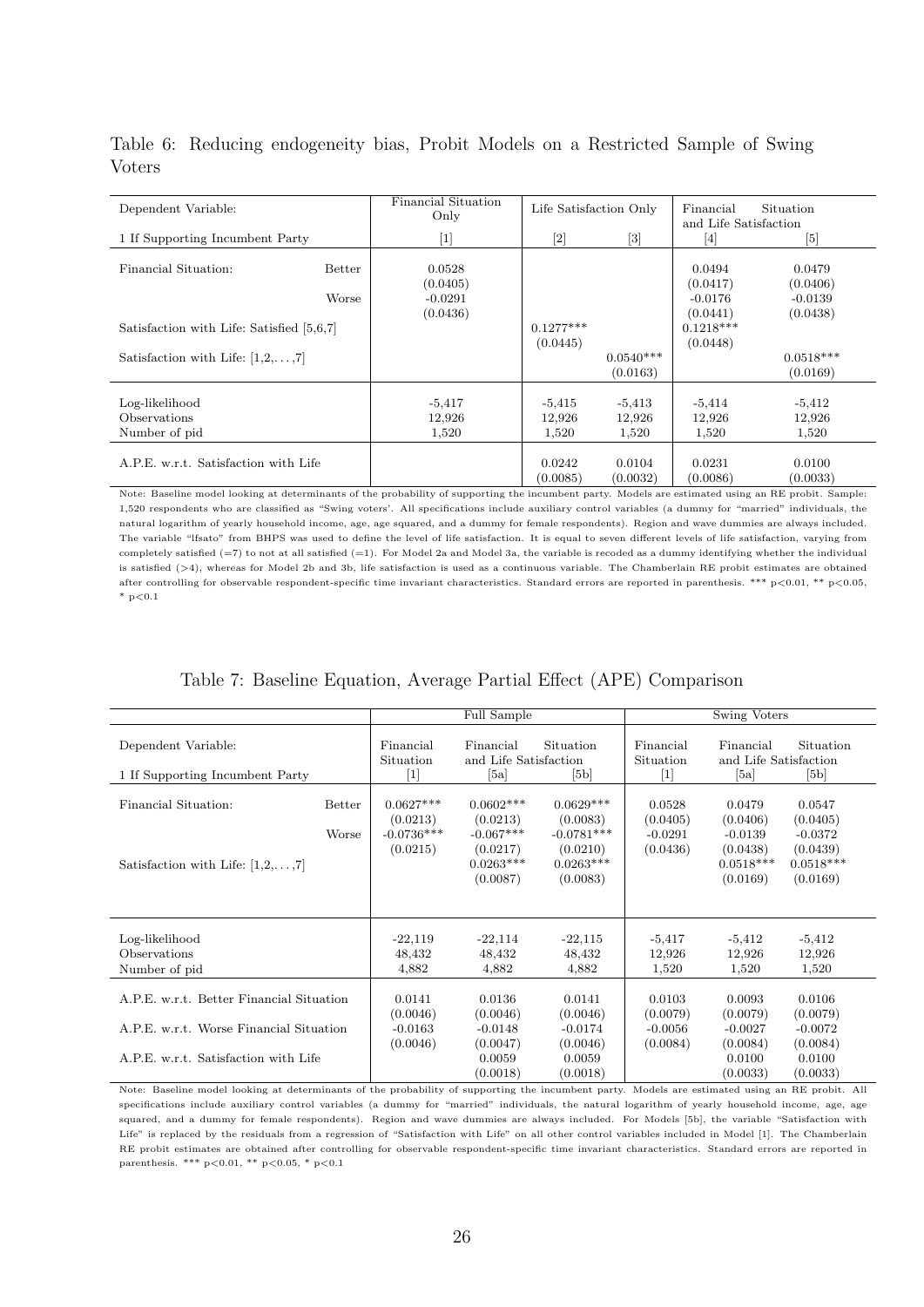| Dep. Variable: Probability of Becoming Widowed between 1992 and 2008 |                        |
|----------------------------------------------------------------------|------------------------|
|                                                                      |                        |
| Age in 1991                                                          | $0.0446***$            |
|                                                                      | (0.00416)              |
| Female                                                               | $0.580***$             |
|                                                                      | (0.0895)               |
| In Working Age in 1991                                               | $-0.332**$             |
|                                                                      | (0.138)                |
| Dummy: 1 If Ever Smoked in Life                                      | 0.103                  |
|                                                                      | (0.0788)               |
| Dummy: 1 If Had Permanent Job in 1991                                | $-0.113$               |
|                                                                      | (0.0997)               |
| Dummy: 1 If Employed Full Time in 1991                               | $0.187*$               |
|                                                                      | (0.101)                |
| Dummy: 1 If Spouse/Husband Was Employed in 1991                      | $-0.335***$            |
|                                                                      | (0.0897)               |
| In (Household Income) in 1991                                        | $-0.116*$              |
|                                                                      | (0.0649)               |
| Dummy: 1 If in Good Health in 1991                                   | 0.0146                 |
|                                                                      | (0.0866)               |
| Dummy: 1 If Visited GP More Than Twice in 1991                       | $-0.157*$              |
|                                                                      | (0.0872)               |
| Dummy: 1 If Ever Hospitalized in 1991                                | 0.00542                |
|                                                                      | (0.121)                |
| Dummy: 1 If Ever Used Alternative Medicine                           | 0.211                  |
|                                                                      | (0.155)                |
| Dummy: 1 If Regularly Checks Blood Pressure                          | $-0.0260$              |
|                                                                      | (0.0798)               |
| Dummy: 1 If Regularly Does Chest X-ray                               | 0.108                  |
|                                                                      | (0.104)                |
| Dummy: 1 If Regularly Checks Cholesterol                             | $-0.2013*$             |
|                                                                      | (0.115)                |
| Dummy: 1 If Regularly Checks Cancer                                  | 0.0134                 |
|                                                                      | (0.0876)               |
| Constant                                                             | $-2.321***$            |
|                                                                      | (0.674)                |
| Observations                                                         |                        |
|                                                                      | 3,644                  |
| Log-likelihood<br>Pseudo R-squared                                   | $-825.06916$<br>0.3030 |
|                                                                      |                        |

Table 8: Propensity Score Regression - Probit Model on Individual Characteristics

Note: Probit model for the likelihood of experiencing widowhood between 1992 and 2008, conditional on characteristics observed in 1991. Sample of 3,644 respondents (obtained by excluding from the original sample of 4,882 individuals those who were not observed continuously between 1991 and 2008, those who were never married, and those who were always recorded as widow(er)s). In the sample of 3,644 individuals, there are 363 who experienced widowhood. Region and household-type dummies are included. Standard errors are reported in parenthesis. \*\*\*  $p<0.01$ , \*\*  $p<0.05$ , \*  $p<0.1$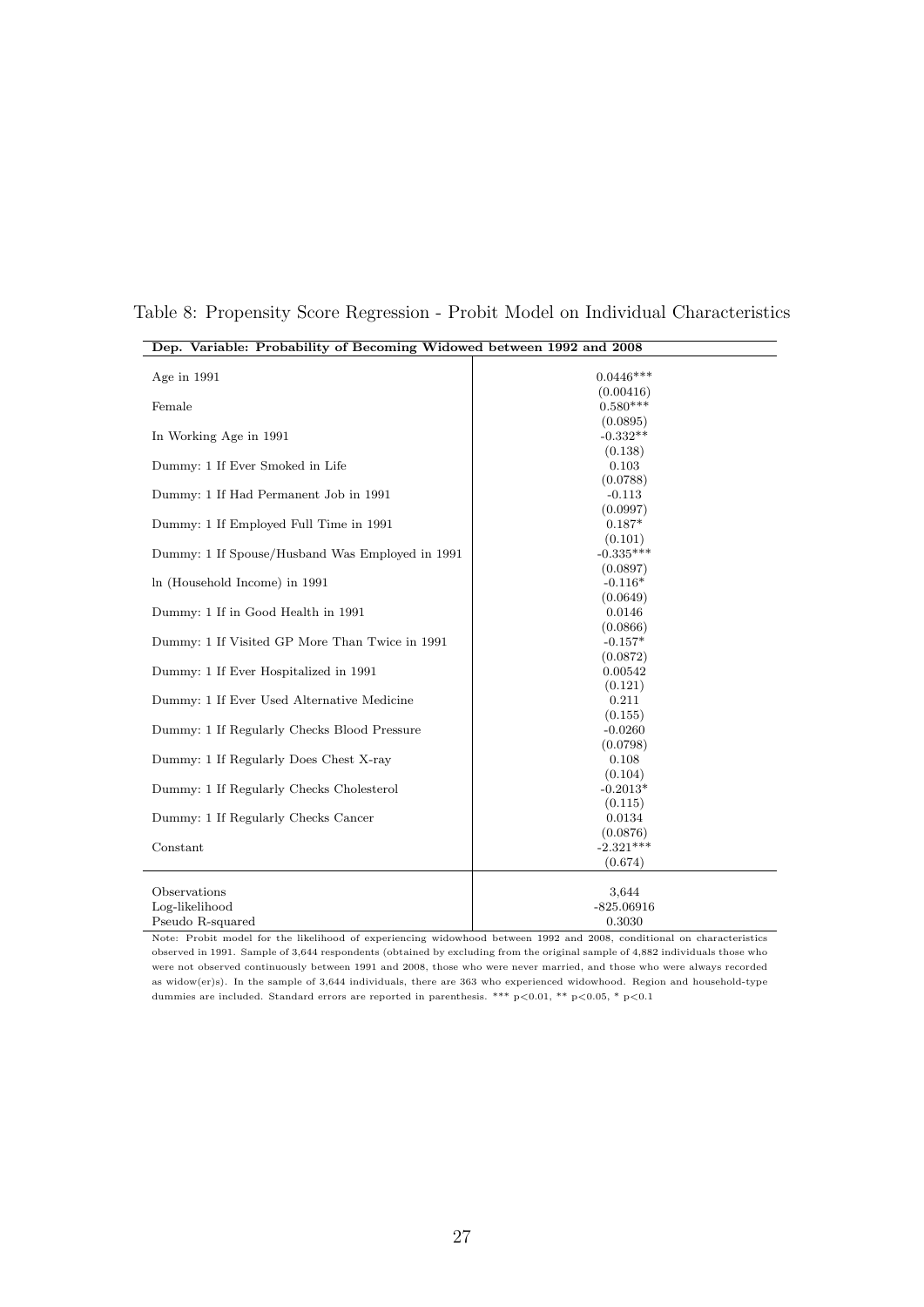|                                                 |             |         | <b>Bias</b> |                | Mean     |           | Equality of Means |
|-------------------------------------------------|-------------|---------|-------------|----------------|----------|-----------|-------------------|
|                                                 | Sample      | Treated | Control     | $\%$           | % Red.   | t-test    | p > t             |
|                                                 |             |         |             |                |          |           |                   |
| Age in $1991$                                   | Unmatched   | 56.436  | 39.116      | 135.2          |          | 24.890    | 0.000             |
|                                                 | Matched     | 50.561  | 50.522      | 0.3            | 99.8     | 0.030     | 0.972             |
|                                                 |             |         |             |                |          |           |                   |
| Female                                          | Unmatched   | 0.732   | 0.545       | 39.6           |          | 6.880     | 0.000             |
|                                                 | Matched     | 0.665   | 0.665       | $\overline{0}$ | 100      | 0.000     | 1.000             |
|                                                 |             |         |             |                |          |           |                   |
| In Working Age in 1991                          | Unmatched   | 0.556   | 0.958       | $-106$         |          | $-29.560$ | 0.000             |
|                                                 | Matched     | 0.822   | 0.809       | 3.4            | 96.8     | 0.360     | 0.719             |
|                                                 |             |         |             |                |          |           |                   |
| Dummy: 1 If Ever Smoked in Life                 | Unmatched   | 0.260   | 0.275       | $-3.3$         |          | $-0.590$  | 0.558             |
|                                                 | Matched     | 0.283   | 0.243       | 8.8            | $-171.3$ | 0.950     | 0.342             |
|                                                 |             |         |             |                |          |           |                   |
| Dummy: 1 If Had Permanent Job in 1991           | $Unmatched$ | 0.381   | 0.695       | $-66.2$        |          | $-12.270$ | 0.000             |
|                                                 | Matched     | 0.539   | 0.565       | $-5.5$         | 91.7     | $-0.560$  | 0.575             |
|                                                 |             |         |             |                |          |           |                   |
| Dummy: 1 If Employed Full Time in 1991          | Unmatched   | 0.288   | 0.580       | $-61.6$        |          | $-10.800$ | 0.000             |
|                                                 | Matched     | 0.413   | 0.426       | $-2.8$         | 95.5     | $-0.280$  | 0.777             |
|                                                 |             |         |             |                |          |           |                   |
| Dummy: 1 If Spouse/Husband Was Employed in 1991 | Unmatched   | 0.318   | 0.629       | $-65.5$        |          | $-11.710$ | 0.000             |
|                                                 | Matched     | 0.465   | 0.474       | $-1.8$         | 97.2     | $-0.190$  | 0.852             |
|                                                 |             |         |             |                |          |           |                   |
| In (Household Income) in 1991                   | Unmatched   | 9.461   | 9.899       | $-63.5$        |          | $-11.970$ | 0.000             |
|                                                 | Matched     | 9.658   | 9.731       | $-10.5$        | 83.4     | $-1.150$  | 0.251             |
|                                                 |             |         |             |                |          |           |                   |
| Dummy: 1 If in Good Health in 1991              | Unmatched   | 0.764   | 0.792       | $-6.7$         |          | $-1.230$  | 0.219             |
|                                                 | Matched     | 0.757   | 0.804       | $-11.5$        | $-72.7$  | $-1.240$  | 0.216             |
|                                                 |             |         |             |                |          |           |                   |
| Dummy: 1 If Visited GP More Than Twice in 1991  | Unmatched   | 0.737   | 0.763       | $-6.1$         |          | $-1.120$  | 0.262             |
|                                                 | Matched     | 0.704   | 0.709       | $-1$           | 83.5     | $-0.100$  | 0.919             |
|                                                 |             |         |             |                |          |           |                   |
| Dummy: 1 If Ever Hospitalized in 1991           | Unmatched   | 0.093   | 0.114       | $-6.8$         |          | $-1.200$  | 0.230             |
|                                                 | Matched     | 0.104   | 0.078       | 8.6            | $-25$    | 0.970     | 0.333             |
|                                                 |             |         |             |                |          |           |                   |
| Dummy: 1 If Ever Used Alternative Medicine      | Unmatched   | 0.055   | 0.040       | 6.8            |          | 1.320     | 0.187             |
|                                                 | Matched     | 0.057   | 0.061       | $-2$           | 70.1     | $-0.200$  | 0.843             |
|                                                 |             |         |             |                |          |           |                   |
| Dummy: 1 If Regularly Checks Blood Pressure     | Unmatched   | 0.548   | 0.525       | 4.5            |          | 0.820     | 0.411             |
|                                                 | Matched     | 0.522   | 0.522       | $\overline{0}$ | 100      | 0.000     | 1.000             |
|                                                 |             |         |             |                |          |           |                   |
| Dummy: 1 If Regularly Does Chest X-ray          | Unmatched   | 0.156   | 0.135       | $5.9\,$        |          | 1.090     | 0.274             |
|                                                 | Matched     | 0.148   | 0.143       | 1.2            | 79.1     | 0.130     | 0.895             |
|                                                 |             |         |             |                |          |           |                   |
| Dummy: 1 If Regularly Checks Cholesterol        | Unmatched   | 0.110   | 0.131       | $-6.7$         |          | $-1.180$  | 0.239             |
|                                                 | Matched     | 0.139   | 0.117       | 6.7            | 0.3      | 0.700     | 0.487             |

| Table 9: Propensity Score - Test on Mean Equality Before and After Matching |  |  |  |  |  |  |  |
|-----------------------------------------------------------------------------|--|--|--|--|--|--|--|
|-----------------------------------------------------------------------------|--|--|--|--|--|--|--|

<code>Note: Sample</code> composition is 363 treated observations, 230 of which are <code>dn</code> support, and 3,3280 control observations, 230 of which are matched. The table reports the mean of the covariates relevant to the propensity score estimation, across the treated and control groups for both the matched and the unmatched samples. It also indicates the bias across the treated and control groups and a reduction in bias when adopting the matching procedure. Finally, it shows the results for a test of equality in the means of these covariates across the treated and control groups before and after the matching.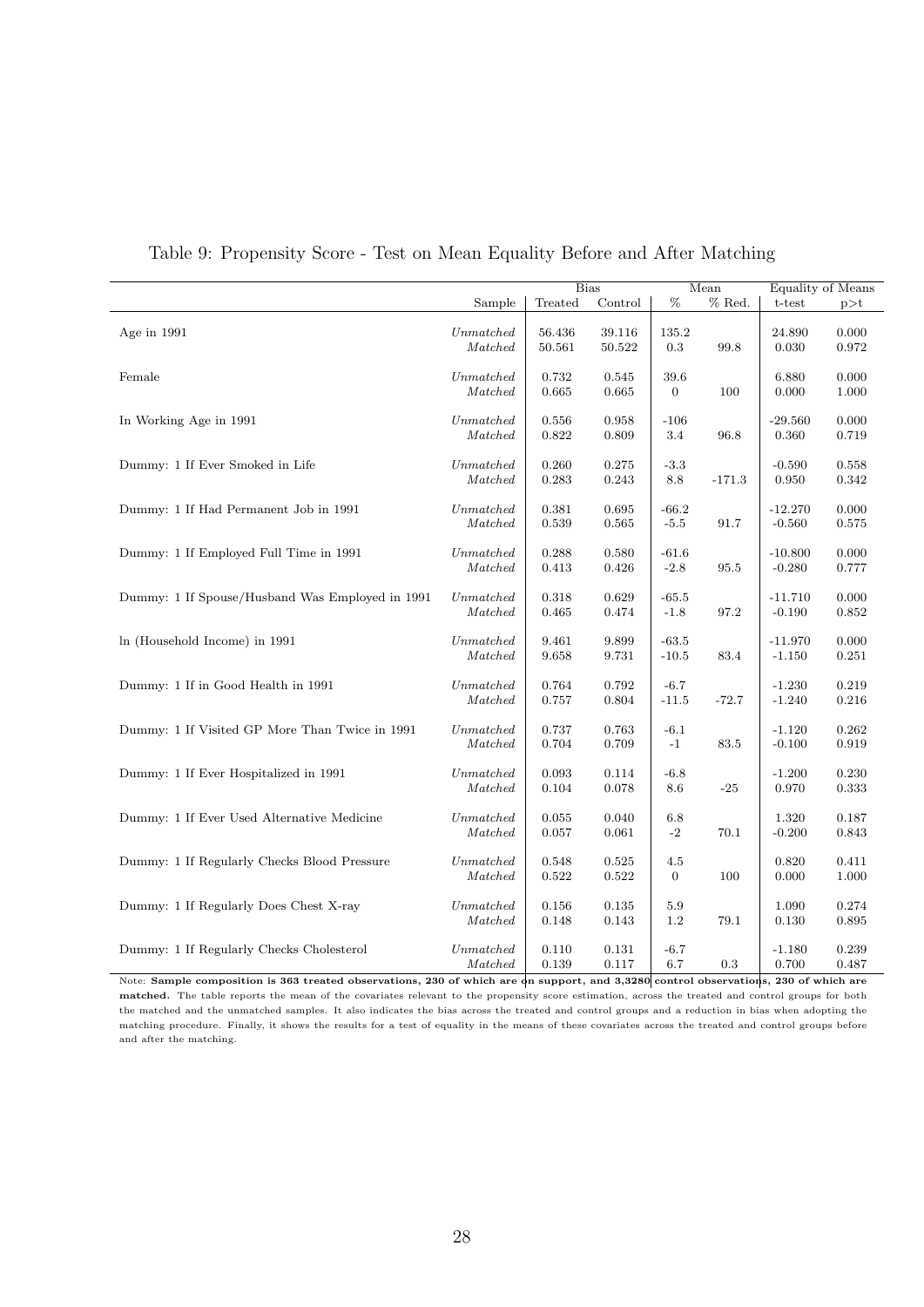| Dependent Variable: Support Incumbent                                                                                                                                                                                                                                                                                                                                                                                                                                                                                                                                                                                                                                                                                                                                                                                                                               |                         | $\overline{\Xi}$      | $\overline{\mathbb{S}}$ | $\overline{4}$                                                                                                                            | $\overline{5}$                                                              | $\Xi$                                          | $\overline{A}$                                  | $\overline{\infty}$                               | ⊡                                                                                                  | $\begin{array}{c} \boxed{10} \end{array}$                                                                                                             |
|---------------------------------------------------------------------------------------------------------------------------------------------------------------------------------------------------------------------------------------------------------------------------------------------------------------------------------------------------------------------------------------------------------------------------------------------------------------------------------------------------------------------------------------------------------------------------------------------------------------------------------------------------------------------------------------------------------------------------------------------------------------------------------------------------------------------------------------------------------------------|-------------------------|-----------------------|-------------------------|-------------------------------------------------------------------------------------------------------------------------------------------|-----------------------------------------------------------------------------|------------------------------------------------|-------------------------------------------------|---------------------------------------------------|----------------------------------------------------------------------------------------------------|-------------------------------------------------------------------------------------------------------------------------------------------------------|
| $\overline{\phantom{a}}$<br>$\mathbf{I}$<br>$\overline{\phantom{a}}$<br>Treated                                                                                                                                                                                                                                                                                                                                                                                                                                                                                                                                                                                                                                                                                                                                                                                     | (0.0405)<br>0.0406      | (0.0422)<br>0.0470    | (0.0451)<br>0.0590      | (0.0451)<br>0.0590                                                                                                                        | (0.0451)<br>0.0590                                                          | (0.0406)<br>0.0407                             | (0.0422)<br>0.0471                              | (0.0451)<br>0.0590                                | (0.0452)<br>0.0590                                                                                 | (0.0452)<br>0.0590                                                                                                                                    |
| $\overline{\phantom{a}}$<br>After*Treated*Female<br>After*Treated*Male<br>After*Treated                                                                                                                                                                                                                                                                                                                                                                                                                                                                                                                                                                                                                                                                                                                                                                             | $-0.0423$<br>$(0.0396)$ | (0.0371)<br>$-0.0571$ | $-0.0788**$<br>(0.0354) |                                                                                                                                           |                                                                             | (0.0598)<br>$-0.0558$<br>(0.0457)<br>$-0.0171$ | $-0.0724*$<br>(0.0438)<br>(0.0583)<br>$-0.0291$ | $-0.0952***$<br>(0.0434)<br>(2.2900)<br>$-0.0489$ |                                                                                                    |                                                                                                                                                       |
| Treated*(1,2) Years After Spouse Death*Female<br>Treated*(1,2) Years After Spouse Death*Male<br>Treated*2 Years After Spouse Death*Female<br>Treated*1 Year After Spouse Death*Female<br>Treated*2 Years After Spouse Death*Male<br>Treated*1 Year After Spouse Death*Male<br>Treated*(1,2) Years After Spouse Death<br>Treated*Year of Spouse Death*Female<br>Treated*Year of Spouse Death*Male<br>Treated*2 Years After Spouse Death<br>Treated*1 Year After Spouse Death<br>Treated*Year of Spouse Death                                                                                                                                                                                                                                                                                                                                                         |                         |                       |                         | $-0.0821**$<br>$-0.0769**$<br>(0.0364)<br>(0.0385)                                                                                        | $-0.0896**$<br>$-0.0822**$<br>(0.0406)<br>(0.0364)<br>(0.0433)<br>$-0.0635$ |                                                |                                                 |                                                   | $-0.109**$<br>$-0.0876*$<br>(0.0460)<br>(0.0614)<br>(0.0613)<br>(0.0467)<br>$-0.0576$<br>$-0.0327$ | $-0.109**$<br>$-0.124***$<br>(0.0460)<br>(0.0499)<br>(0.0614)<br>(0.0654)<br>(0.0694)<br>$-0.0496$<br>(0.0522)<br>$-0.0328$<br>$-0.0878$<br>$-0.0304$ |
| Observations<br>R-squared                                                                                                                                                                                                                                                                                                                                                                                                                                                                                                                                                                                                                                                                                                                                                                                                                                           | 3,162<br>0.033          | 2,543<br>0.036        | 1,862<br>0.041          | 1,862<br>0.041                                                                                                                            | 1,862<br>0.041                                                              | 3,162<br>0.033                                 | 2,543<br>0.036                                  | 1,862<br>0.041                                    | 1,862<br>0.042                                                                                     | 1,862<br>0.043                                                                                                                                        |
| $\lambda_2$ cafter <sub>tte</sub> treated <sub>i</sub> + $\lambda_3$ cafter <sub>ti</sub> + $\lambda_{t_1}^{i} \gamma$ + $\lambda_{t_1}^{i} \gamma$ + $\delta_t$ + $u_{it}$ ), where after <sub>ti</sub> is set to 1 in the years after spouse death. All specifications also include auxiliary control variables<br>for "married" individuals, the natural logarithm of yearly household income, age, and age squared). Region and wave dummies are also always used. Standard errors are clustered by<br>Note: Sample composition is 230 treated and 230 matched control individuals; Models [1] and [2] further restrict, respectively, to four and three years before and after spouse death;<br>Models [3] to [10] restrict to only two years before and after spouse death.<br>respondent and reported in parenthesis. *** $p<0.01$ , ** $p<0.05$ , * $p<0.1$ |                         |                       |                         | OLS estimates are based on the regression showed in equation 4 (SupportInc <sub>it</sub> = $\alpha + \lambda_1 x T$ reated <sub>i</sub> + |                                                                             |                                                |                                                 |                                                   |                                                                                                    |                                                                                                                                                       |

Table 10: DiD on Full Matched Sample, LPM Table 10: DiD on Full Matched Sample, LPM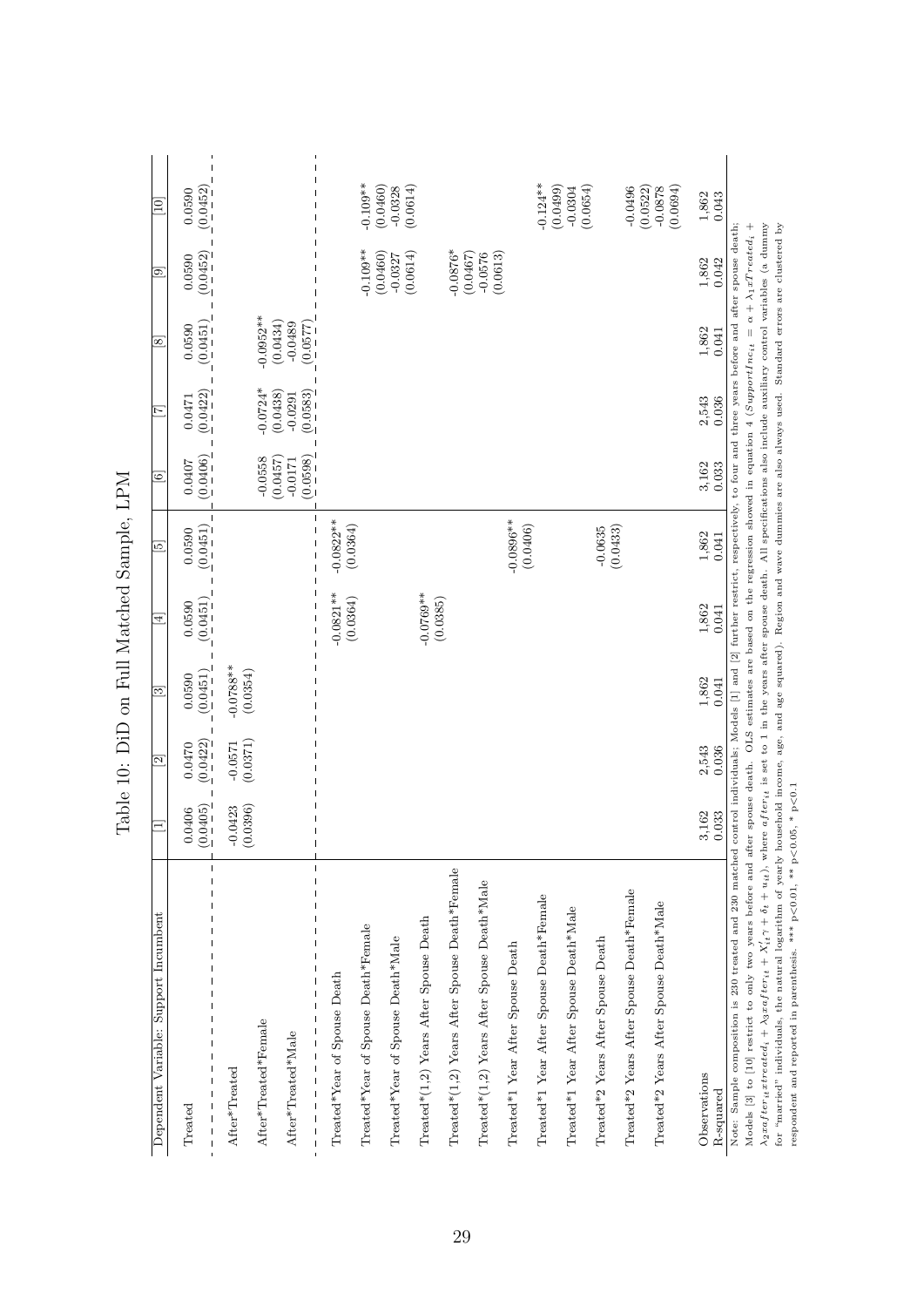| Dependent Variable: Support Incumbent    | $\left\lceil 1 \right\rceil$ | $[2] % \includegraphics[width=0.9\columnwidth]{figures/fig_0a.pdf} \caption{The graph $\mathcal{N}_a$ is a function of the parameter $\mathcal{N}_a$ for the $a=1$ and $b=1$ and $b=1$ for the $a=1$ and $b=1$ for the $a=1$ and $b=1$ for the $a=1$ and $b=1$ for the $a=1$ and $b=1$ for the $a=1$ for the $a=1$ and $b=1$ for the $a=1$ for the $a=1$ for the $a=1$ for the $a=1$ for the $a=1$ for the $a=1$ for the $a=1$ for the $a=1$ for the $a=1$ for the $a=1$ for the $a=1$$ | $[3] % \includegraphics[width=0.9\columnwidth]{figures/fig_1a} \caption{Schematic diagram of the top of the top of the top of the right.} \label{fig:1} %$ | [4]                | [5]                | [6]                    |
|------------------------------------------|------------------------------|-----------------------------------------------------------------------------------------------------------------------------------------------------------------------------------------------------------------------------------------------------------------------------------------------------------------------------------------------------------------------------------------------------------------------------------------------------------------------------------------|------------------------------------------------------------------------------------------------------------------------------------------------------------|--------------------|--------------------|------------------------|
| Treated                                  | 0.0344<br>(0.0507)           | 0.0401<br>(0.0527)                                                                                                                                                                                                                                                                                                                                                                                                                                                                      | 0.0504<br>(0.0553)                                                                                                                                         | 0.0504<br>(0.0553) | 0.0503<br>(0.0554) | 0.0507<br>(0.0582)     |
| After*Treated                            | $-0.0660$<br>(0.0486)        | $-0.0796*$<br>(0.0457)                                                                                                                                                                                                                                                                                                                                                                                                                                                                  | $-0.101**$<br>(0.0442)                                                                                                                                     |                    |                    |                        |
| Treated*1 Year Before Spouse Death       |                              |                                                                                                                                                                                                                                                                                                                                                                                                                                                                                         |                                                                                                                                                            |                    |                    | $-0.0007$              |
| Treated*Year of Spouse Death             |                              |                                                                                                                                                                                                                                                                                                                                                                                                                                                                                         |                                                                                                                                                            | $-0.120***$        | $-0.120***$        | (0.0322)<br>$-0.121**$ |
|                                          |                              |                                                                                                                                                                                                                                                                                                                                                                                                                                                                                         |                                                                                                                                                            | (0.0462)           | (0.0462)           | (0.0488)               |
| $Treated*(1,2) Years After Spouse Death$ |                              |                                                                                                                                                                                                                                                                                                                                                                                                                                                                                         |                                                                                                                                                            | $-0.0908*$         |                    |                        |
| Treated*1 Year After Spouse Death        |                              |                                                                                                                                                                                                                                                                                                                                                                                                                                                                                         |                                                                                                                                                            | (0.0480)           | $-0.128**$         | $-0.128**$             |
|                                          |                              |                                                                                                                                                                                                                                                                                                                                                                                                                                                                                         |                                                                                                                                                            |                    | (0.0510)           | (0.0543)               |
| Treated*2 Years After Spouse Death       |                              |                                                                                                                                                                                                                                                                                                                                                                                                                                                                                         |                                                                                                                                                            |                    | $-0.0524$          | $-0.0528$              |
|                                          |                              |                                                                                                                                                                                                                                                                                                                                                                                                                                                                                         |                                                                                                                                                            |                    | (0.0536)           | (0.0573)               |
| Constant                                 | 0.634                        | $0.852**$                                                                                                                                                                                                                                                                                                                                                                                                                                                                               | $0.985**$                                                                                                                                                  | $0.995**$          | $0.996**$          | $0.996**$              |
|                                          | (0.395)                      | (0.424)                                                                                                                                                                                                                                                                                                                                                                                                                                                                                 | (0.447)                                                                                                                                                    | (0.449)            | (0.449)            | (0.449)                |
|                                          |                              |                                                                                                                                                                                                                                                                                                                                                                                                                                                                                         |                                                                                                                                                            |                    |                    |                        |
| Observations                             | 2,079                        | 1,669                                                                                                                                                                                                                                                                                                                                                                                                                                                                                   | 1,218                                                                                                                                                      | 1,218              | 1,218              | 1,218                  |
| R-squared                                | 0.025                        | 0.034                                                                                                                                                                                                                                                                                                                                                                                                                                                                                   | 0.046                                                                                                                                                      | 0.046              | 0.047              | 0.047                  |

#### Table 11: DiD on Matched Sample of Female Respondents, LPM

Note: Sample composition is 230 treated and 230 matched control individuals; Models [1] and [2] further restrict, respectively, to four and three years before and after spouse death; Models [3] to [6] restrict to only two years before and after spouse death. OLS estimates are based on the regression showed in equation 4 (SupportInc<sub>it</sub> =  $\alpha + \lambda_1 x Treated_i + \lambda_2 x after_{it}treated_i + \lambda_3 x$  $\lambda_3xaffer_{it} + X'_{it}\gamma + \delta_t + u_{it}),$  where after<sub>it</sub> is set to 1 in the years after spouse death. All specifications also include auxiliary control variables (a dummy for "married" individuals, the natural logarithm of yearly household income, age, and age squared). Region and wave dummies are also always used. Standard errors are clustered by respondent and reported in parenthesis. \*\*\* p<0.01, \*\* p<0.05, \* p<0.1

#### Table 12: DiD on Matched Sample of Male Respondents, LPM

| Dependent Variable: Support Incumbent     | $\lceil 1 \rceil$   | [2]                   | $[3] % \includegraphics[width=0.9\columnwidth]{figures/fig_1a} \caption{Schematic diagram of the top of the top of the top of the right.} \label{fig:1} %$ | [4]                               | [5]                    | [6]                    |
|-------------------------------------------|---------------------|-----------------------|------------------------------------------------------------------------------------------------------------------------------------------------------------|-----------------------------------|------------------------|------------------------|
| Treated                                   | 0.0467<br>(0.0686)  | 0.0559<br>(0.0714)    | 0.0648<br>(0.0778)                                                                                                                                         | 0.0648<br>(0.0779)                | 0.0646<br>(0.0780)     | 0.0697<br>(0.0834)     |
| After*Treated                             | 0.00829<br>(0.0698) | $-0.0119$<br>(0.0654) | $-0.0257$<br>(0.0602)                                                                                                                                      |                                   |                        |                        |
| Treated*1 Year Before Spouse Death        |                     |                       |                                                                                                                                                            |                                   |                        | $-0.00973$             |
| Treated*Year of Spouse Death              |                     |                       |                                                                                                                                                            | $-0.00453$                        | $-0.00443$             | (0.0556)<br>$-0.00949$ |
| Treated* $(1,2)$ Years After Spouse Death |                     |                       |                                                                                                                                                            | (0.0597)<br>$-0.0370$<br>(0.0660) | (0.0598)               | (0.0663)               |
| Treated*1 Year After Spouse Death         |                     |                       |                                                                                                                                                            |                                   | $-0.00372$<br>(0.0695) | $-0.00877$<br>(0.0804) |
| Treated*2 Years After Spouse Death        |                     |                       |                                                                                                                                                            |                                   | $-0.0741$<br>(0.0747)  | $-0.0792$<br>(0.0844)  |
| Constant                                  | 0.976<br>(0.779)    | 1.112<br>(0.834)      | 1.465<br>(0.950)                                                                                                                                           | 1.464<br>(0.951)                  | 1.464<br>(0.950)       | 1.465<br>(0.951)       |
| Observations<br>R-squared                 | 1,083<br>0.057      | 874<br>0.057          | 644<br>0.060                                                                                                                                               | 644<br>0.060                      | 644<br>0.061           | 644<br>0.061           |

Note: Sample composition is 230 treated and 230 matched control individuals; Models [1] and [2] further restrict, respectively, to four and three years before and after spouse death; Models [3] to [6] restrict to only two years before and after spouse death. OLS estimates are based on the regression showed in equation 4 (SupportInc<sub>it</sub> =  $\alpha + \lambda_1 x Treated_i + \lambda_2 x after_{it}x treated_i + \lambda_3 x$  $\lambda_3xaffer_{it} + X'_{it}\gamma + \delta_t + u_{it}$ , where  $after_{it}$  is set to 1 in the years after spouse death. All specifications also include auxiliary control variables (a dummy for "married" individuals, the natural logarithm of yearly household income, age, and age squared). Region and wave dummies are also always used. Standard errors are clustered by respondent and reported in parenthesis. \*\*\* p<0.01, \*\* p<0.05, \* p<0.1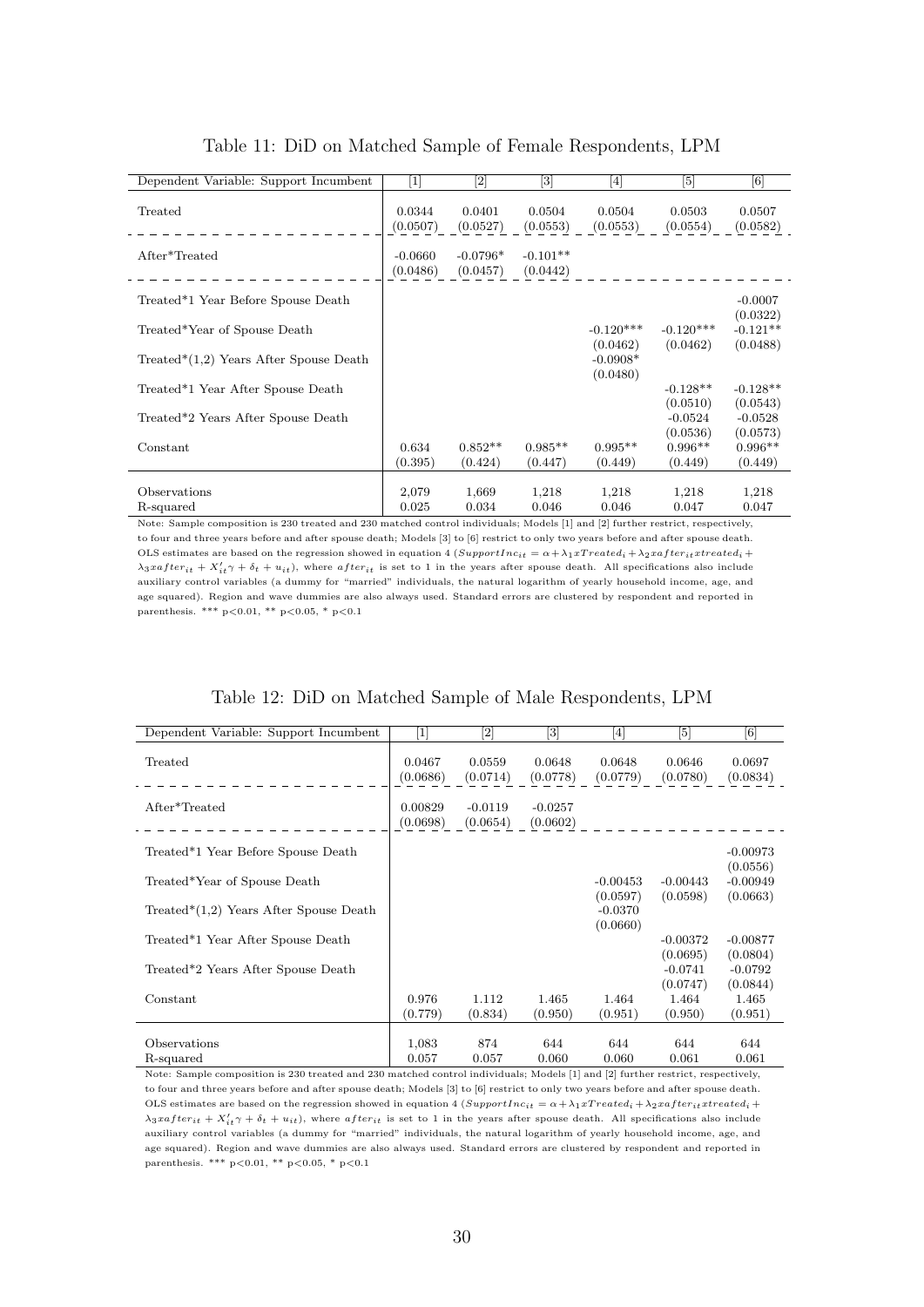| Dependent Variable: Support Incumbent         | $\lceil 1 \rceil$  | $\left\lceil 2 \right\rceil$ | $[3] % \includegraphics[width=1\textwidth]{images/TrDiM-Architecture.png} \caption{The image shows the image shows a different image. The image shows a different image shows a different image.} \label{TrDiS}$ | $[4]$                 | $\lceil 5 \rceil$  | [6]                  |
|-----------------------------------------------|--------------------|------------------------------|------------------------------------------------------------------------------------------------------------------------------------------------------------------------------------------------------------------|-----------------------|--------------------|----------------------|
| Treated                                       | 0.0417<br>(0.0408) | 0.0467<br>(0.0428)           | 0.0592<br>(0.0459)                                                                                                                                                                                               | 0.0592<br>(0.0459)    | 0.0592<br>(0.0459) | 0.0687<br>(0.0485)   |
| After*Treated                                 | $-0.0752$          | $-0.0803$                    | $-0.121*$                                                                                                                                                                                                        |                       |                    |                      |
|                                               | (0.0735)           | (0.0730)                     | (0.0693)                                                                                                                                                                                                         |                       |                    |                      |
| After*Treated*Labour                          | 0.0370             | 0.0283                       | 0.0517                                                                                                                                                                                                           |                       |                    |                      |
|                                               | (0.0793)           | (0.0794)                     | (0.0764)                                                                                                                                                                                                         |                       |                    |                      |
| Treated*1 Year Before Spouse Death            |                    |                              |                                                                                                                                                                                                                  |                       |                    | $-0.0052$            |
|                                               |                    |                              |                                                                                                                                                                                                                  |                       |                    | (0.0749)             |
| Treated*1 Year Before Spouse Death* Labour    |                    |                              |                                                                                                                                                                                                                  |                       |                    | $-0.0176$            |
| Treated*Year of Spouse Death                  |                    |                              |                                                                                                                                                                                                                  | $-0.0940$             | $-0.0941$          | (0.0920)<br>$-0.101$ |
|                                               |                    |                              |                                                                                                                                                                                                                  | (0.0718)              | (0.0718)           | (0.0831)             |
| Treated*Year of Spouse Death* Labour          |                    |                              |                                                                                                                                                                                                                  | 0.0216                | 0.0216             | 0.0188               |
|                                               |                    |                              |                                                                                                                                                                                                                  | (0.0812)              | (0.0812)           | (0.0922)             |
| Treated* $(1,2)$ Years After Spouse Death     |                    |                              |                                                                                                                                                                                                                  | $-0.138*$<br>(0.0768) |                    |                      |
| Treated*(1,2) Years After Spouse Death*Labour |                    |                              |                                                                                                                                                                                                                  | 0.0712                |                    |                      |
|                                               |                    |                              |                                                                                                                                                                                                                  | (0.0827)              |                    |                      |
| Treated*1 Year After Spouse Death             |                    |                              |                                                                                                                                                                                                                  |                       | $-0.182**$         | $-0.189**$           |
| Treated*1 Year After Spouse Death*Labour      |                    |                              |                                                                                                                                                                                                                  |                       | (0.0781)<br>0.117  | (0.0877)<br>0.114    |
|                                               |                    |                              |                                                                                                                                                                                                                  |                       | (0.0847)           | (0.0943)             |
| Treated*2 Years After Spouse Death            |                    |                              |                                                                                                                                                                                                                  |                       | $-0.0800$          | $-0.0872$            |
|                                               |                    |                              |                                                                                                                                                                                                                  |                       | (0.0971)           | (0.105)              |
| Treated*2 Years After Spouse Death*Labour     |                    |                              |                                                                                                                                                                                                                  |                       | 0.0113<br>(0.103)  | 0.0084<br>(0.111)    |
| Labour Legislature                            | 0.0641             | 0.0474                       | 0.0375                                                                                                                                                                                                           | 0.0374                | 0.0375             | 0.0402               |
|                                               | (0.0467)           | (0.0498)                     | (0.0547)                                                                                                                                                                                                         | (0.0548)              | (0.0548)           | (0.0602)             |
|                                               |                    |                              |                                                                                                                                                                                                                  |                       |                    |                      |
| Observations<br>R-squared                     | 3,162<br>0.016     | 2,543<br>0.015               | 1,862<br>0.016                                                                                                                                                                                                   | 1,862<br>0.016        | 1,862<br>0.017     | 1,862<br>0.017       |
|                                               |                    |                              |                                                                                                                                                                                                                  |                       |                    |                      |

#### Table 13: DiD on Full Matched Sample, Effect of Labour Legislatures

Note: Sample composition is 230 treated and 230 matched control individuals; Models [1] and [2] further restrict, respectively, to four and three years before and after spouse death; Models [3] to [6] restrict to only two years before and after spouse death. OLS estimates are based on the regression showed in equation 4 (SupportInc<sub>it</sub> =  $\alpha + \lambda_1 x T readed_i + \lambda_2 x after_{it}x treated_i + \lambda_3 x after_{it} + \lambda_4 x T readed_i)$  $X'_{it}\gamma + \delta_t + u_{it}$ , where  $after_{it}$  is set to 1 in the years after spouse death. All specifications also include auxiliary control variables (a dummy for "married" individuals, the natural logarithm of yearly household income, age, and age squared). Region dummies are also always used. Standard errors are clustered by respondent and reported in parenthesis. \*\*\*  $p<0.01$ , \*\*  $p<0.05$ , \*  $p<0.1$ 

#### Table 14: Bivariate Probit

|                                               | Full Sample                    |                          | Labour Legislations Only |                         |  |
|-----------------------------------------------|--------------------------------|--------------------------|--------------------------|-------------------------|--|
|                                               | Model $(1)$                    |                          | Model $(2)$              |                         |  |
| Dependent Variable:                           | Satisfied<br>Support Incumbent |                          | Support Incumbent        | Satisfied               |  |
| Satisfied with Life $[{\text{lfsato}}=5,6,7]$ | $0.6349***$<br>(0.0799)        |                          | $0.5759***$<br>(0.0863)  |                         |  |
| Widowhood                                     |                                | $-0.2244***$<br>(0.0814) |                          | $-0.1937**$<br>(0.0844) |  |
| Constant                                      | $-0.7873***$<br>(0.1038)       | $0.3219***$<br>(0.0921)  | 0.1183<br>(0.1142)       | $0.3616***$<br>(0.0992) |  |
|                                               |                                |                          |                          |                         |  |
| Observations<br>Log-Likelihood                | 48,432<br>-55533.84            |                          | 44,149<br>$-50547.93$    |                         |  |
| Rho                                           | $-0.3596***$                   |                          | $-0.3324***$             |                         |  |
|                                               | (0.0484)                       |                          | (0.0519)                 |                         |  |
| Wald Test $(rho = 0)$                         | 7.3776                         |                          | 4.8554                   |                         |  |
|                                               | 0.0066                         |                          | 0.0276                   |                         |  |

Note: Sample composition for Model (1) is all respondents observed since 1996; Model (2) restricts this sample to survey waves collected during Labour legislatures only. Respondents who never married and respondents always recorded as widow(er)s are excluded from the analysis. Models are estimated using a recursive bivariate probit, where the probability of supporting the incumbent depends on life satisfaction, which, in turn, is affected by widowhood. All specifications also include auxiliary control variables (a dummy for "married" individuals, the natural logarithm of yearly household income, age, and age squared), and region and wave dummies. Standard errors are in parenthesis. \*\*\*  $p<0.01$ , \*\*  $p<0.05$ , \*  $p<0.1$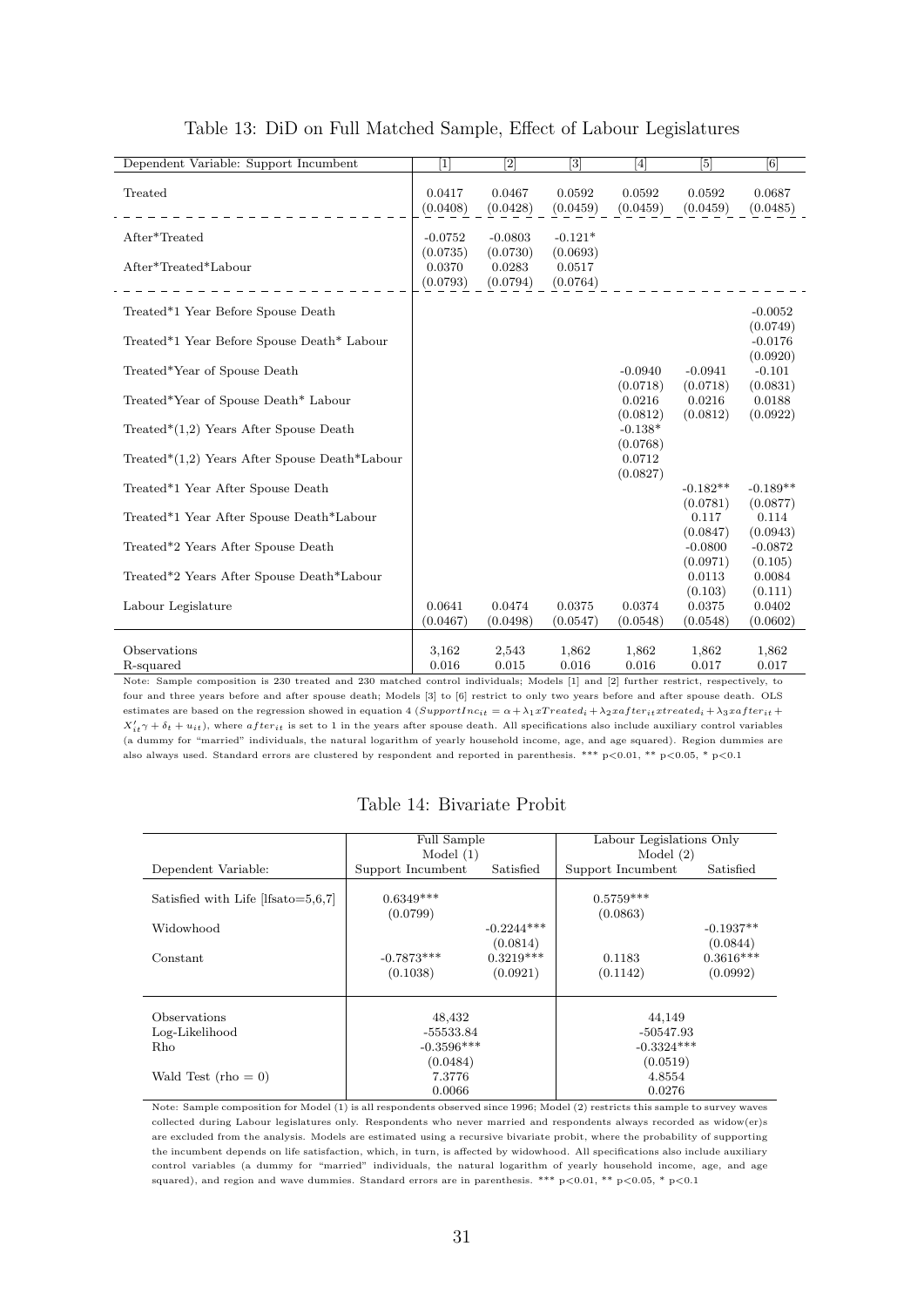## 7 Figures



Figure 1: Distribution of Life Satisfaction Levels among British People

Figure 2: Probability of Supporting the Incumbent Party

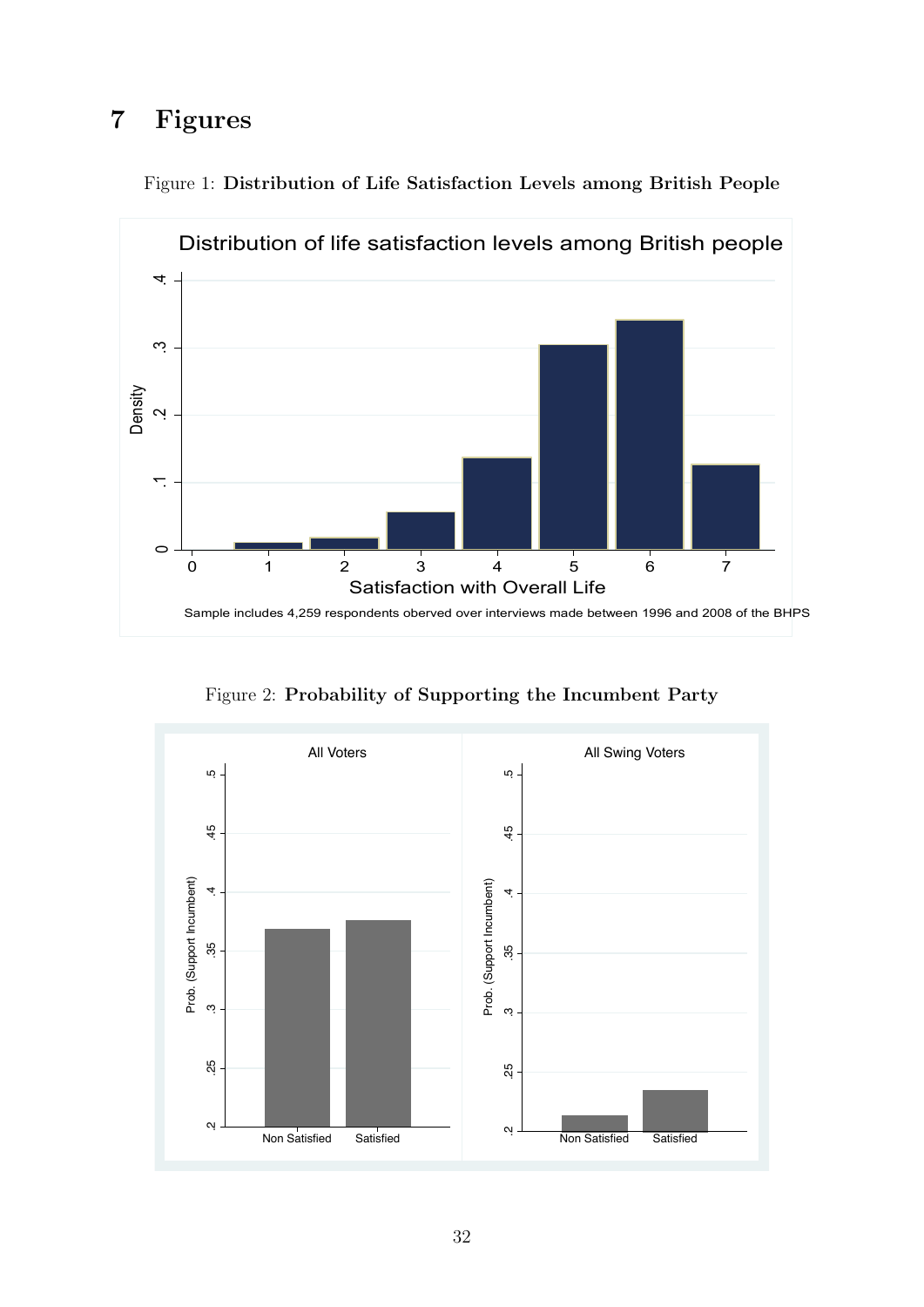

Figure 3: Histogram of Propensity Score, Conditional on Treatment Status

Figure 4: Covariates Imbalance Before and After Matching

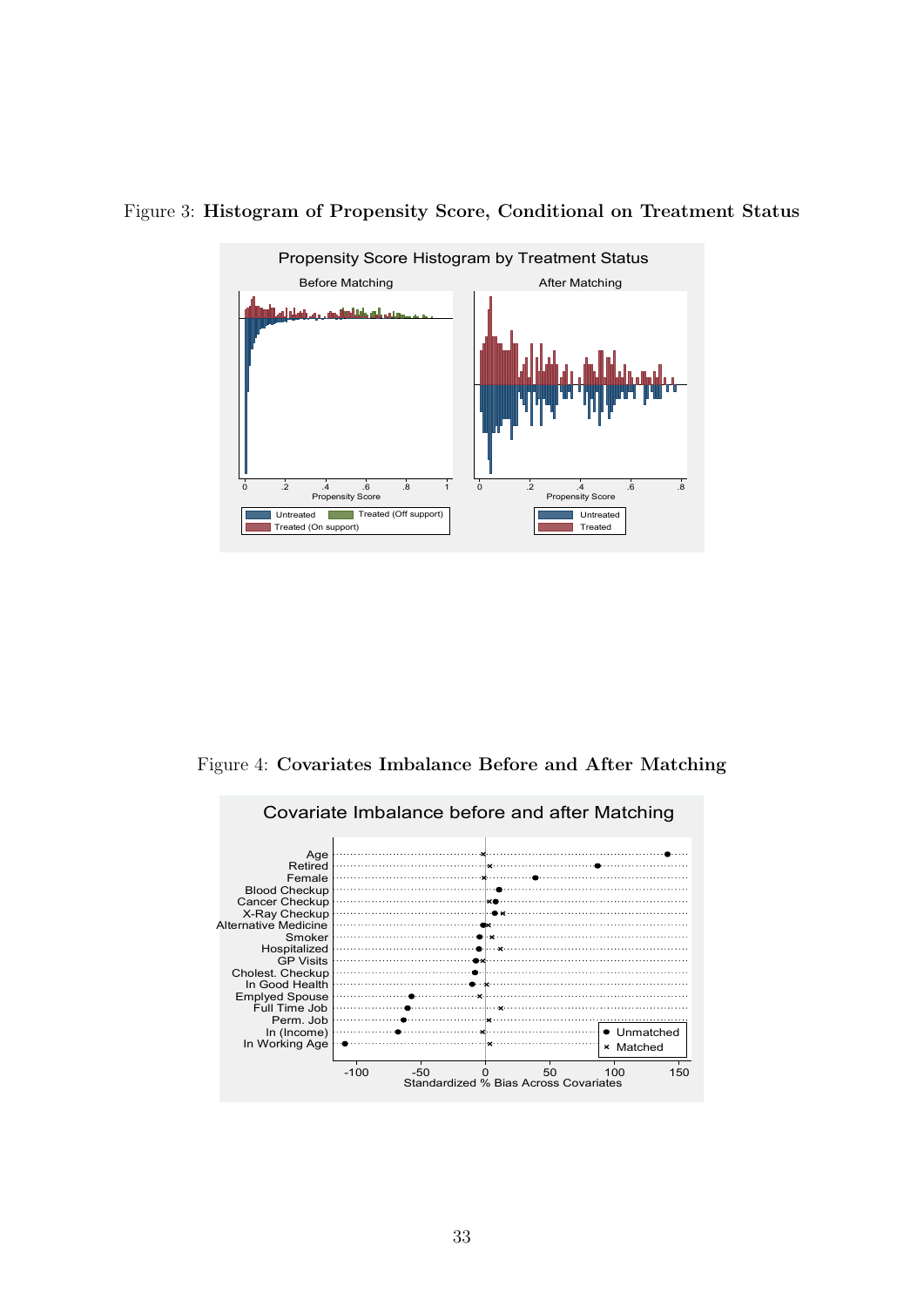Figure 5: Probability of Supporting the Incumbent Party Differences between the treated and the untreated individuals and between the treated individuals during the year of the treatment and the other years.



Figure 6: Probability of Supporting the Incumbent Party Differences between the treated and the untreated individuals and between the treated inidviduals during the year of the treatment and the other years, considering the two genders separately.

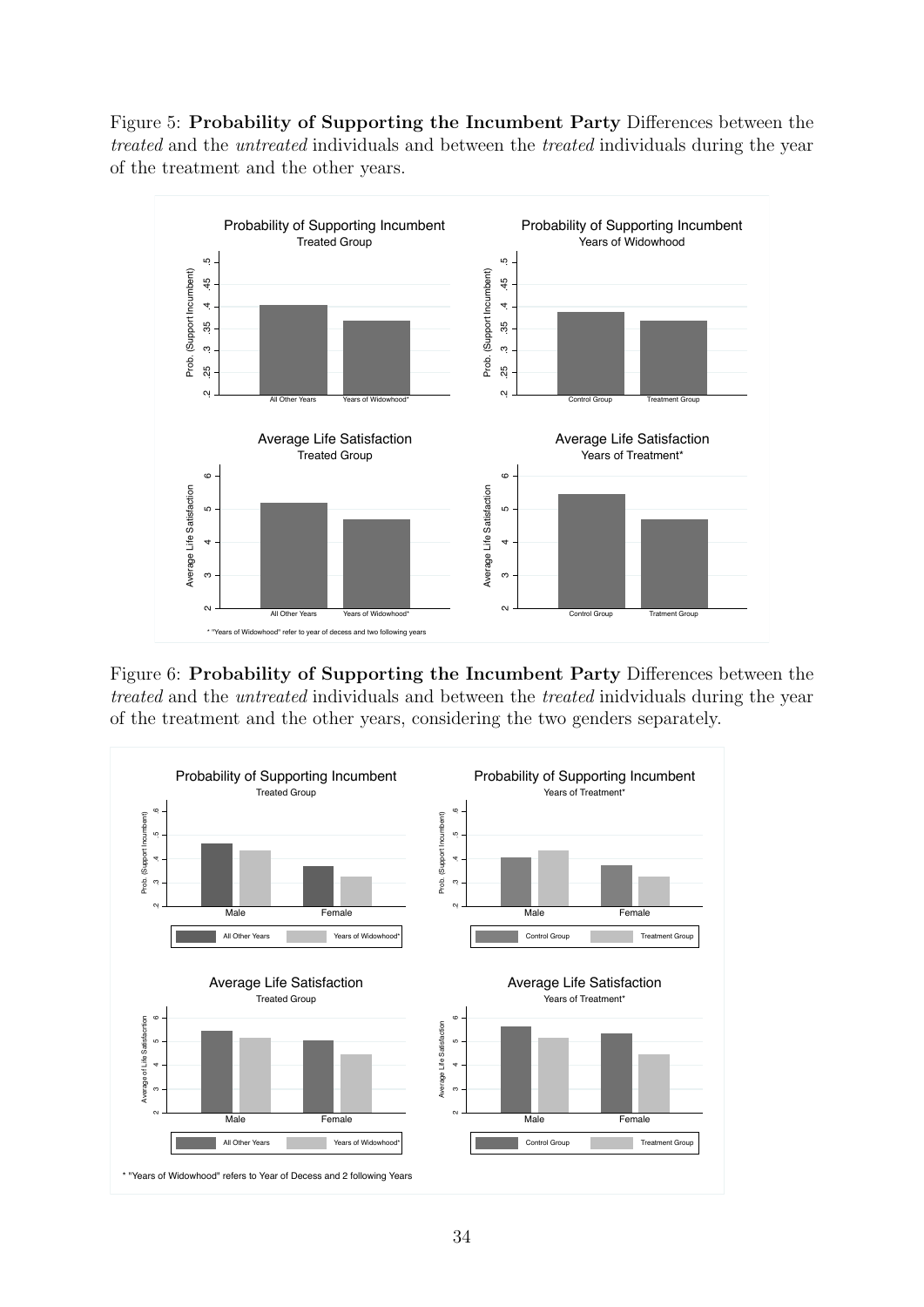## A Appendix

### A.1 Robustness Checks

Table A.1: Robustness Checks to Baseline Model (C-RE Probit), Each Level of Life Satisfaction

| Dependent: 1 If Supporting Incumbent Party |                    | Full Sample  | <b>Swing Voters</b>          |  |  |
|--------------------------------------------|--------------------|--------------|------------------------------|--|--|
|                                            |                    | $[1]$        | $\left\lceil 2 \right\rceil$ |  |  |
|                                            |                    |              |                              |  |  |
| Financial Situation:<br><b>Better</b>      |                    | $0.0589***$  | 0.0457                       |  |  |
|                                            |                    | (0.0213)     | (0.0418)                     |  |  |
|                                            | Worse              | $-0.0680***$ | $-0.0195$                    |  |  |
|                                            |                    | (0.0217)     | (0.0443)                     |  |  |
| Satisfied with Life                        | $ =1$              | $-0.0279$    | $-0.1620$                    |  |  |
|                                            |                    | (0.0880)     | (0.1629)                     |  |  |
|                                            | $\left[-2\right]$  | $-0.0006$    | 0.1015                       |  |  |
|                                            |                    | (0.0683)     | (0.1297)                     |  |  |
|                                            | $[-3]$             | $-0.1750***$ | $-0.2944***$                 |  |  |
|                                            |                    | (0.0481)     | (0.0921)                     |  |  |
|                                            | $\left =4\right $  | $-0.0889**$  | $-0.1571**$                  |  |  |
|                                            |                    | (0.0385)     | (0.0734)                     |  |  |
|                                            | $\left  =5\right $ | $-0.0493$    | $-0.1088*$                   |  |  |
|                                            |                    | (0.0338)     | (0.0656)                     |  |  |
|                                            | $\left[-6\right]$  | $-0.0044$    | 0.0334                       |  |  |
|                                            |                    | (0.0316)     | (0.0619)                     |  |  |
| Constant                                   |                    | $-0.687*$    | $-0.2424$                    |  |  |
|                                            |                    | (0.398)      | (0.6612)                     |  |  |
|                                            |                    |              |                              |  |  |
| Log-Likelihood                             |                    | $-22107$     | $-5403.50$                   |  |  |
| Observations                               |                    | 48,432       | 12,926                       |  |  |
| Number of Respondents                      |                    | 4,882        | 1,520                        |  |  |
|                                            |                    |              |                              |  |  |
| APE w.r.t. $Sat = 3$                       |                    | $-0.0382$    | $-0.0533$                    |  |  |
|                                            |                    | (0.0100)     | (0.0156)                     |  |  |
| APE w.r.t. $Sat = 4$                       |                    | $-0.0195$    | $-0.0296$                    |  |  |
|                                            |                    | (0.0081)     | (0.0135)                     |  |  |
| APE w.r.t. $Sat = 5$                       |                    | $-0.0107$    | $-0.0210$                    |  |  |
|                                            |                    | (0.0070)     | (0.0124)                     |  |  |

Note: Robustness check for baseline model looking at determinants of the probability of supporting the incumbent party. Models are estimated using an RE probit model. Sample: full sample of 4,882 respondents, as in tables 3 and 4, and restricted sample of 1,520 less partisan voters, as in tables 5 and 6. All specifications include auxiliary control variables (a dummy for "married" individuals, the natural logarithm of yearly household income, age, and age squared, and a dummy for female respondents), and time invariant characteristics used for Chamberlain specification. Region and wave dummies are always included. Life satisfaction  $= 7$  is the baseline level. Standard errors are reported in parenthesis. \*\*\* p<0.01, \*\* p<0.05, \* p<0.1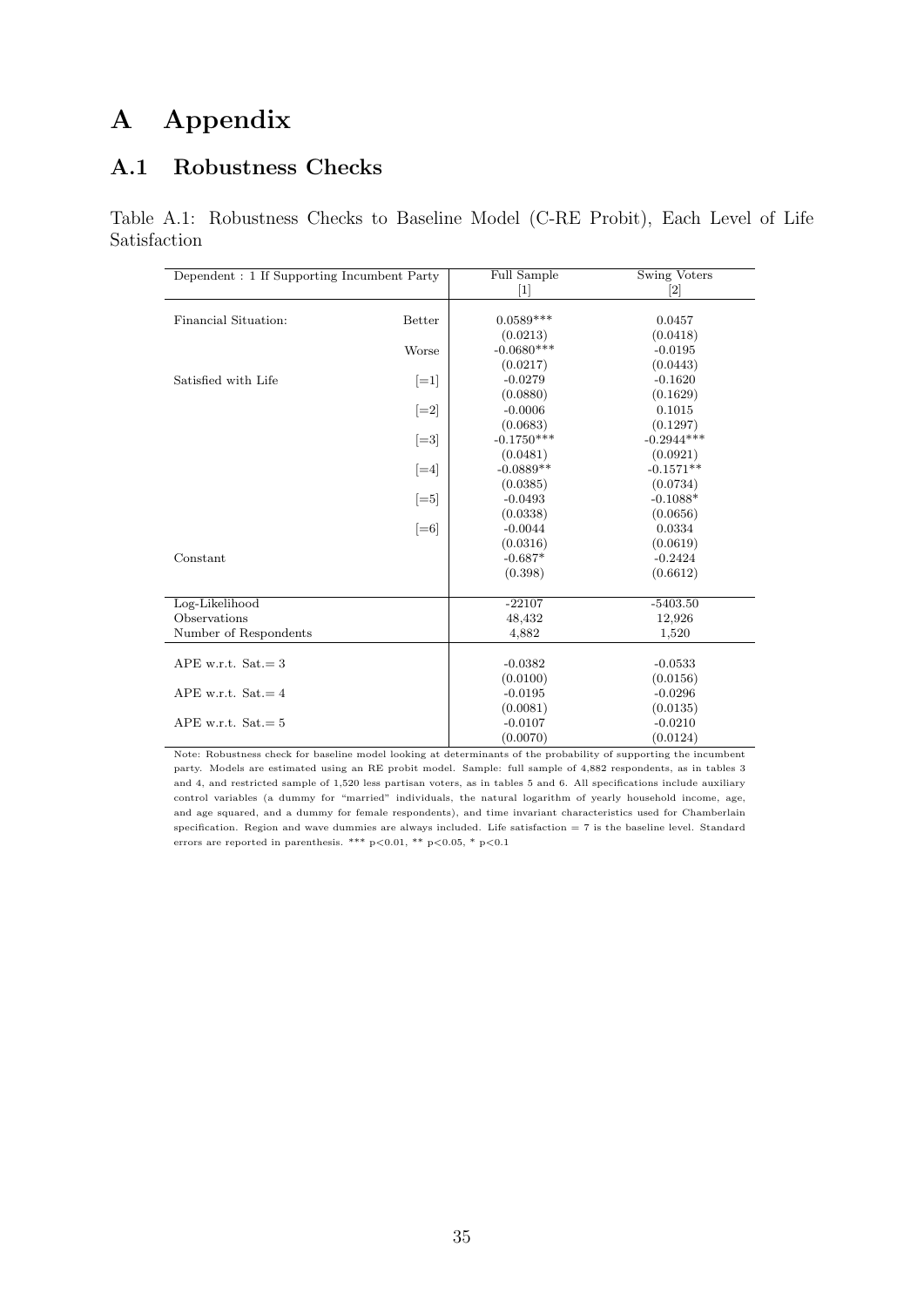#### A.2 The Effect of Widowhood on SWB

To support the validity of our empirical strategy, we show in this section that widowhood actually constitutes a negative shock to life satisfaction, measured by self-reported subjective well-being. Using our matched sample, we run a difference-in-difference model to compare the effect widowhood had on the life satisfaction of the individuals who did experience such a shock to the effect such an event would have had on the counterfactual group. The respondents included in the analysis are the same used for the analysis in Section 4, but the sample is restricted to the years following 1996, as that is when we start observing SWB.

The study by Clark et al. (2008) shows that reported life satisfaction starts decreasing in the two years preceding the death of a spouse, reaches its lowest peak during the year of the spouse death, and then quickly readjusts toward the average level during the two years following the loss of the spouse. To test that our dataset also follows the same pattern, we estimate the following model:

 $Wellbeing_{it} = \alpha + \sigma_1 \times treated_i + \sigma_2 \times after_{it} \times treated_i + \sigma_3 \times after_{it} + \gamma \times X_{it} + \delta_t + u_{it}$ 

The coefficient of interest is  $\sigma_2$ , which is the effect of widowhood on well-being for those individuals whose spouse died. We estimate several variations of this model, which include interacting  $treated_i$  both with the sex of the respondents as well as with dummies indicating the number of years after the event,  $\{year\ of\ the\ death\}$ ,  $\{1, 2, 3,$  or 4 years after}.

The results for this exercise are reported in table A.2. Overall, in line with previous research, the shock of unhappiness is only significant for women, and it is reabsorbed after two years from the event. There is no evidence of a significant difference in the level of well-being between the treated and control groups three years from the event.